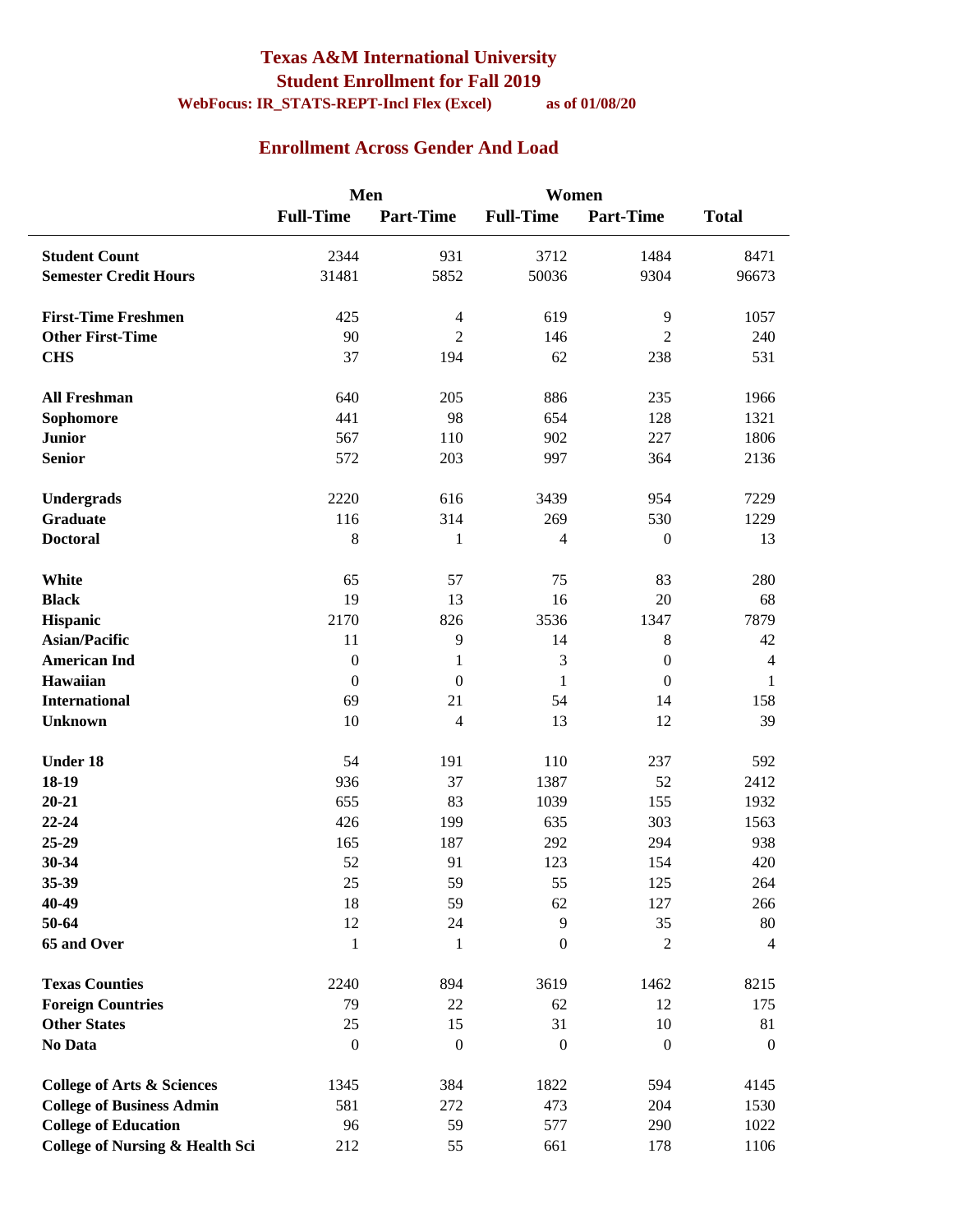#### **Average Age**

| <b>Overall Average Age</b>       | 22    |
|----------------------------------|-------|
| <b>Undergraduae Average Age</b>  | 21.26 |
| <b>Graduate Average Age</b>      | 31.81 |
| <b>Doctoral Average Age</b>      | 38.08 |
| <b>Women Average Age</b>         | 23.04 |
| Men Average Age                  | 22.46 |
| <b>Undergraduate 22 and Over</b> | 2320  |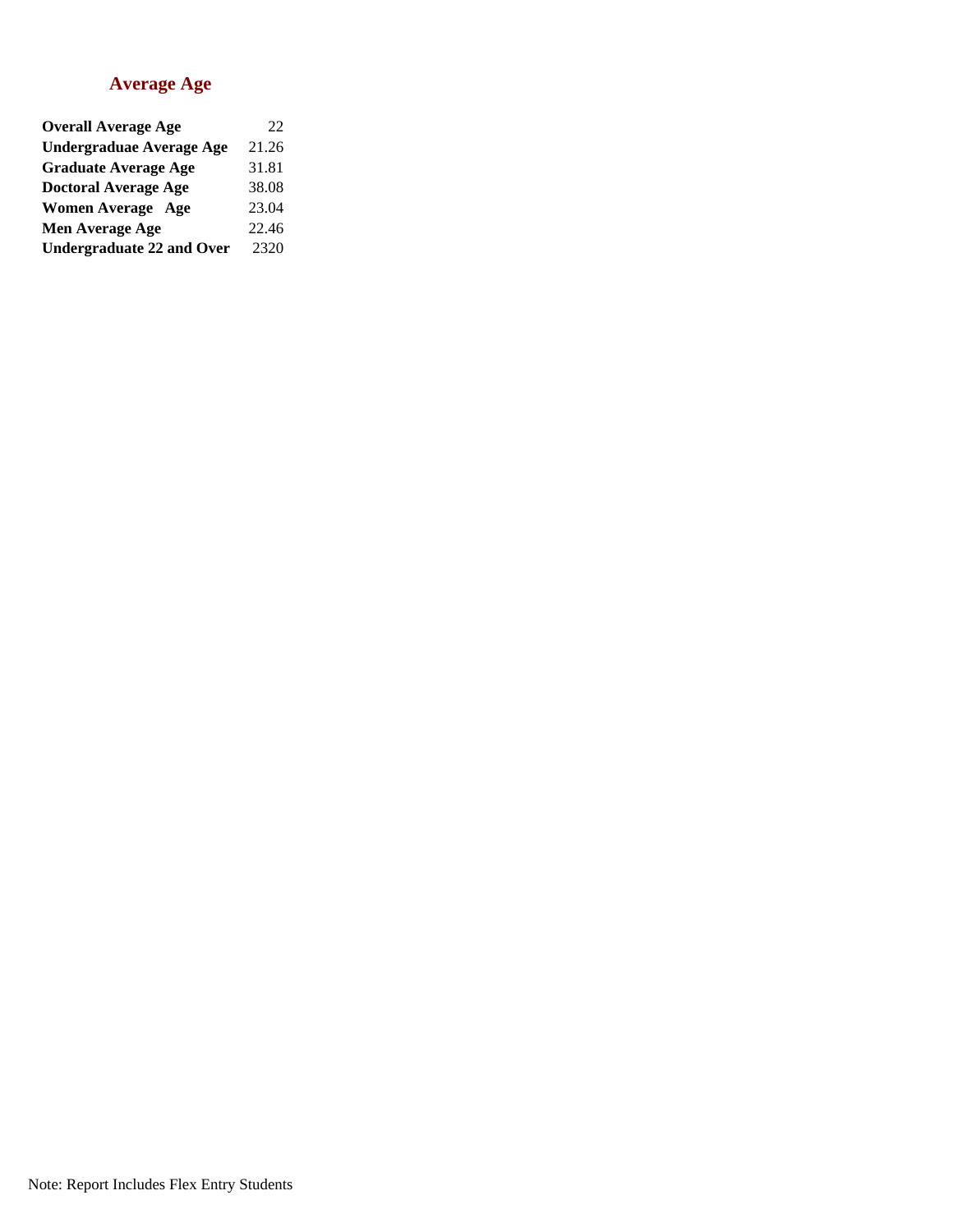### **Enrollment Across Ethnicity for Fall 2019**

|                                        | AmInd            | <b>Asian</b>             | <b>Blck</b>      | Haw              | <b>Hsp</b>       | Int              | Unk                      | Wht              |
|----------------------------------------|------------------|--------------------------|------------------|------------------|------------------|------------------|--------------------------|------------------|
| <b>Student Count</b>                   | $\overline{4}$   | 42                       | 68               | 1                | 7879             | 158              | 39                       | 280              |
| <b>Semester Credit Hours</b>           | 51               | 434                      | 647              | 12               | 90689            | 1851             | 397                      | 2592             |
| Women                                  | $\mathfrak{Z}$   | 22                       | 36               | $\mathbf{1}$     | 4883             | 68               | 25                       | 158              |
| Men                                    | 1                | 20                       | 32               | $\boldsymbol{0}$ | 2996             | 90               | 14                       | 122              |
| <b>Full Time</b>                       | $\mathfrak{Z}$   | 25                       | 35               | $\mathbf{1}$     | 5706             | 123              | 23                       | 140              |
| <b>Part Time</b>                       | 1                | 17                       | 33               | $\boldsymbol{0}$ | 2173             | 35               | 16                       | 140              |
| <b>First-Time Freshmen</b>             | 1                | 6                        | 1                | $\boldsymbol{0}$ | 1022             | 10               | $\overline{c}$           | 15               |
| <b>Other First-Time</b>                | $\mathbf{0}$     | $\boldsymbol{0}$         | 1                | $\boldsymbol{0}$ | 236              | $\boldsymbol{0}$ | $\boldsymbol{0}$         | 3                |
| <b>CHS</b>                             | $\boldsymbol{0}$ | $\boldsymbol{0}$         | $\overline{c}$   | $\boldsymbol{0}$ | 502              | $\boldsymbol{0}$ | 14                       | 13               |
| <b>All Freshman</b>                    | 1                | 7                        | 5                | $\boldsymbol{0}$ | 1867             | 32               | 16                       | 38               |
| Sophomore                              | $\boldsymbol{0}$ | 3                        | 5                | $\boldsymbol{0}$ | 1284             | $\,8\,$          | $\boldsymbol{2}$         | 19               |
| <b>Junior</b>                          | $\boldsymbol{2}$ | $\overline{4}$           | 11               | $\boldsymbol{0}$ | 1730             | 24               | 6                        | 29               |
| <b>Senior</b>                          | $\boldsymbol{0}$ | 10                       | 8                | $\mathbf{1}$     | 2022             | 32               | 3                        | 60               |
| <b>Undergrad Full-Time</b>             | $\overline{2}$   | 22                       | 26               | $\mathbf{1}$     | 5390             | 94               | 19                       | 105              |
| <b>Undergrad Part-Time</b>             | 1                | $\sqrt{2}$               | 3                | $\boldsymbol{0}$ | 1513             | $\sqrt{2}$       | $\,8\,$                  | 41               |
| <b>Graduate Full-Time</b>              | 1                | 3                        | 8                | $\boldsymbol{0}$ | 314              | 22               | $\overline{\mathcal{L}}$ | 33               |
| <b>Graduate Part-Time</b>              | $\Omega$         | 15                       | 30               | $\theta$         | 660              | 33               | 8                        | 98               |
| <b>Doctoral Full-Time</b>              | $\theta$         | $\boldsymbol{0}$         | 1                | $\boldsymbol{0}$ | $\mathfrak{2}$   | 7                | $\boldsymbol{0}$         | $\overline{2}$   |
| <b>Doctoral Part-Time</b>              | $\mathbf{0}$     | $\boldsymbol{0}$         | $\boldsymbol{0}$ | $\boldsymbol{0}$ | $\boldsymbol{0}$ | $\boldsymbol{0}$ | $\boldsymbol{0}$         | $\mathbf{1}$     |
| <b>Under 18</b>                        | $\boldsymbol{0}$ | $\boldsymbol{0}$         | $\overline{c}$   | $\boldsymbol{0}$ | 561              | $\mathbf{1}$     | 14                       | 14               |
| 18-19                                  | $\boldsymbol{2}$ | 9                        | 6                | $\boldsymbol{0}$ | 2334             | 21               | 3                        | 37               |
| $20 - 21$                              | $\boldsymbol{0}$ | 9                        | 10               | $\boldsymbol{0}$ | 1841             | 36               | 6                        | 30               |
| 22-24                                  | 1                | 6                        | 9                | 1                | 1462             | 46               | 3                        | 35               |
| 25-29                                  | $\theta$         | 6                        | 12               | $\boldsymbol{0}$ | 848              | 26               | $\overline{\mathcal{L}}$ | 42               |
| 30-34                                  | $\overline{0}$   | 3                        | 5                | $\boldsymbol{0}$ | 359              | 14               | $\overline{2}$           | 37               |
| 35-39                                  | 1                | $\overline{c}$           | 8                | $\boldsymbol{0}$ | 218              | 9                | $\overline{\mathbf{4}}$  | 22               |
| 40-49                                  | $\boldsymbol{0}$ | $\overline{\mathcal{L}}$ | 8                | $\boldsymbol{0}$ | 207              | $\overline{4}$   | $\sqrt{2}$               | $41\,$           |
| 50-64                                  | $\boldsymbol{0}$ | 3                        | 8                | $\boldsymbol{0}$ | 47               | $\mathbf{1}$     | $\mathbf{1}$             | 20               |
| 65 and Over                            | $\boldsymbol{0}$ | $\boldsymbol{0}$         | $\boldsymbol{0}$ | $\boldsymbol{0}$ | $\boldsymbol{2}$ | $\boldsymbol{0}$ | $\boldsymbol{0}$         | $\overline{c}$   |
| <b>Texas Counties</b>                  | $\overline{4}$   | 42                       | 56               | $\mathbf{1}$     | 7829             | 17               | 28                       | 238              |
| <b>Foreign Countries</b>               | $\boldsymbol{0}$ | $\boldsymbol{0}$         | 1                | $\boldsymbol{0}$ | 22               | 139              | 10                       | 3                |
| <b>Other States</b>                    | $\boldsymbol{0}$ | $\boldsymbol{0}$         | 11               | $\boldsymbol{0}$ | 28               | 2                | 1                        | 39               |
| No Data                                | $\theta$         | $\mathbf{0}$             | $\mathbf{0}$     | $\boldsymbol{0}$ | $\mathbf{0}$     | $\boldsymbol{0}$ | $\boldsymbol{0}$         | $\boldsymbol{0}$ |
| <b>College of Arts &amp; Sciences</b>  | 1                | 15                       | 22               | $\boldsymbol{0}$ | 3956             | 44               | 7                        | 100              |
| <b>College of Business Admin</b>       | 1                | 13                       | 17               | $\boldsymbol{0}$ | 1315             | 95               | 4                        | 85               |
| <b>College of Education</b>            | $\overline{c}$   | 5                        | 11               | 1                | 962              | 6                | 5                        | 30               |
| <b>College of Nurs &amp; HealthSci</b> | $\boldsymbol{0}$ | 8                        | 14               | $\boldsymbol{0}$ | 1029             | 10               | 6                        | 39               |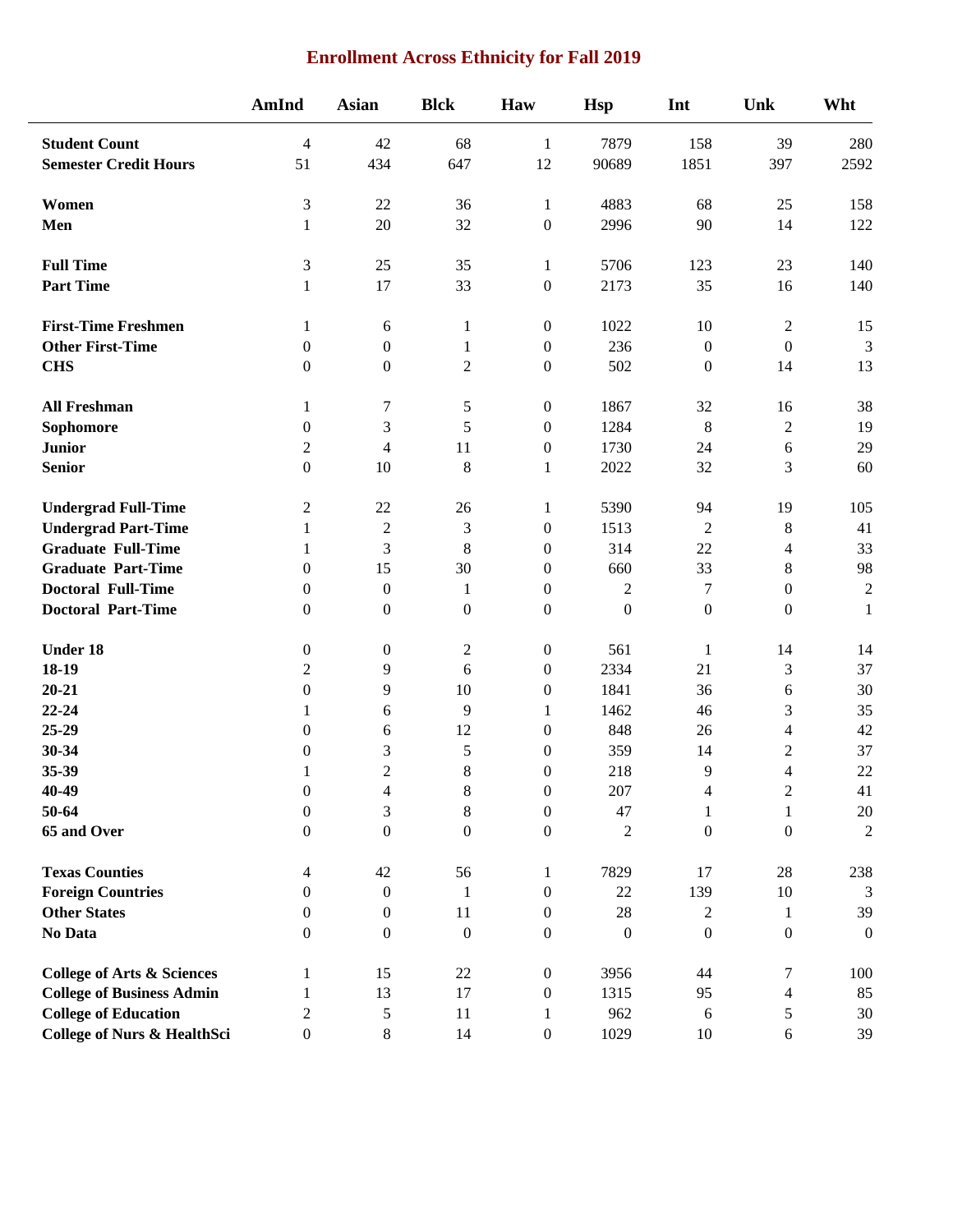| <b>Total</b>     |
|------------------|
| 8471             |
| 96673            |
|                  |
| 5196             |
| 3275             |
| 6056             |
| 2415             |
|                  |
| 1057             |
| $240\,$          |
| 531              |
|                  |
| 1966<br>1321     |
| 1806             |
| $2136\,$         |
|                  |
| 5659             |
| 1570             |
| 385              |
| $844\,$          |
| $12\,$           |
| $\,1\,$          |
| 592              |
| 2412             |
| 1932             |
| 1563             |
| 938              |
| $420\,$          |
| 264              |
| 266              |
| $80\,$           |
| $\overline{4}$   |
| 8215             |
| $175\,$          |
| 81               |
| $\boldsymbol{0}$ |
|                  |
| 4145             |
| 1530<br>1022     |
| 1106             |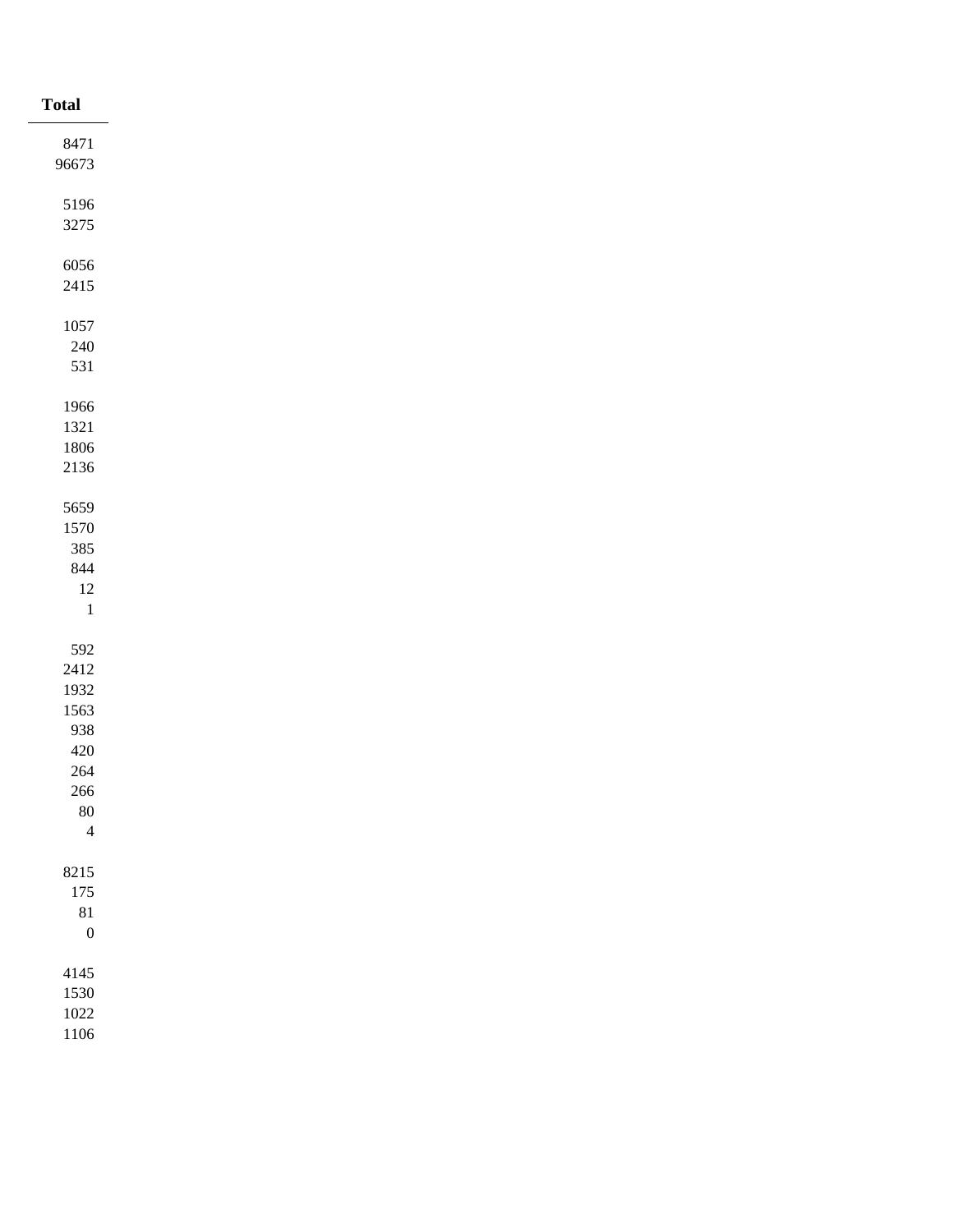### **New Students Under 30 for Fall 2019**

|                     |                | Men                                     | Women |     |              |  |
|---------------------|----------------|-----------------------------------------|-------|-----|--------------|--|
|                     |                | Full-Time Part-Time Full-Time Part-Time |       |     | <b>Total</b> |  |
| <b>Student Type</b> |                |                                         |       |     |              |  |
| First Time Freshman | 515            | 6                                       | 765   | 11  | 1297         |  |
| Graduate            | 25             | 42                                      | 46    | 78  | 191          |  |
| <b>Transfer</b>     | 123            | 36                                      | 188   | 72  | 419          |  |
| Transfer Freshman   | $\overline{4}$ |                                         | 8     |     | 13           |  |
| <b>Total</b>        | 667            | 85                                      | 1007  | 161 | 1920         |  |

### **Enrollment Across 1st Generation**

| 1st-Gen       |      | No Data | Not 1st-Gen | <b>Total</b> |  |  |
|---------------|------|---------|-------------|--------------|--|--|
| Level         |      |         |             |              |  |  |
| Doctoral      |      | 6       | 6           | 13           |  |  |
| Graduate      | 590  | 142     | 497         | 1229         |  |  |
| Undergraduate | 3975 | 220     | 3034        | 7229         |  |  |
| <b>Total</b>  | 4566 | 368     | 3537        | 8471         |  |  |

# **Enrollment by Student College**

| College   | <b>CHS</b> | FFR  | FR  | <b>SO</b> | JR   | <b>SR</b> | GR       | <b>PHD</b> | <b>Total</b><br><b>Students</b> |
|-----------|------------|------|-----|-----------|------|-----------|----------|------------|---------------------------------|
| AS        | 100        | 648  | 279 | 631       | 898  | 1146      | 443      | $\Omega$   | 4145                            |
| BA        | 0          | 179  | 89  | 172       | 309  | 385       | 383      | 13         | 1530                            |
| ED        | 0          | 102  | 30  | 91        | 196  | 265       | 338      | $\theta$   | 1022                            |
| <b>NH</b> |            | 299  | 74  | 182       | 240  | 245       | 65       | $\Omega$   | 1106                            |
| <b>UC</b> | 430        | 69   | 16  | 22        | 36   | 95        | $\Omega$ | $\Omega$   | 668                             |
| Total     | 531        | 1297 | 488 | 1098      | 1679 | 2136      | 1229     | 13         | 8471                            |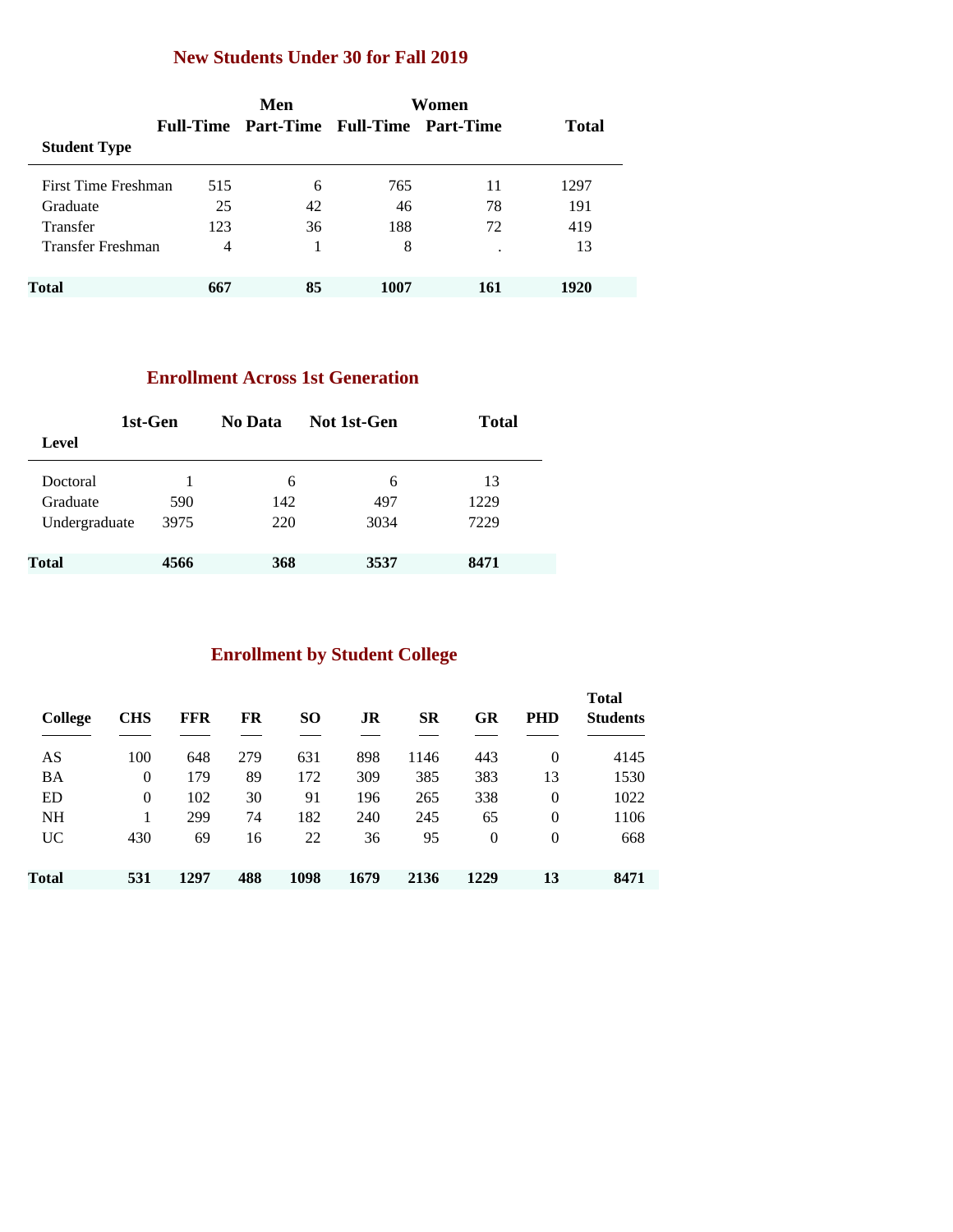|                                    |           | AmInd                   | <b>Asian</b>     | <b>Blck</b>    | Haw                  | <b>Hsp</b>              | Int              | Unk              | Wht                     | <b>Total</b> |
|------------------------------------|-----------|-------------------------|------------------|----------------|----------------------|-------------------------|------------------|------------------|-------------------------|--------------|
| <b>Level</b>                       | Col       |                         |                  |                |                      |                         |                  |                  |                         |              |
| Undergraduate                      | AS        | $\mathbf{1}$            | 13               | 7              | $\ddot{\phantom{a}}$ | 3575                    | 36               | $\boldsymbol{6}$ | 64                      | 3702         |
|                                    | <b>BA</b> | 1                       | 5                | 6              | $\bullet$            | 1062                    | 42               | 1                | 17                      | 1134         |
|                                    | <b>ED</b> | $\mathbf{1}$            | 1                | $\overline{c}$ | $\mathbf{1}$         | 667                     | 5                | $\cdot$          | 7                       | 684          |
|                                    | NH        | $\ddot{\phantom{0}}$    | 4                | $10\,$         | $\cdot$              | 982                     | 10               | 3                | 32                      | 1041         |
|                                    | $\rm UC$  |                         | $\mathbf{1}$     | $\overline{4}$ |                      | 617                     | 3                | 17               | 26                      | 668          |
| <i><b>*Total Undergraduate</b></i> |           | $\overline{\mathbf{3}}$ | 24               | 29             | $\mathbf{1}$         | 6903                    | 96               | 27               | 146                     | 7229         |
| Graduate                           | AS        |                         | $\mathbf{2}$     | 15             | $\cdot$              | 381                     | $\,8$            | $\mathbf{1}$     | 36                      | 443          |
|                                    | <b>BA</b> |                         | $8\,$            | $10\,$         | $\ddot{\phantom{0}}$ | 251                     | 46               | 3                | 65                      | 383          |
|                                    | ED        | $\mathbf{1}$            | $\overline{4}$   | 9              | $\ddot{\phantom{a}}$ | 295                     | 1                | 5                | 23                      | 338          |
|                                    | NH        |                         | $\overline{4}$   | $\overline{4}$ |                      | 47                      |                  | 3                | $\tau$                  | 65           |
| <i><b>*Total Graduate</b></i>      |           | $\mathbf{1}$            | 18               | 38             | $\mathbf 0$          | 974                     | 55               | 12               | 131                     | 1229         |
| Doctoral                           | BA        |                         |                  | $\,1$          |                      | $\sqrt{2}$              | $\boldsymbol{7}$ |                  | $\mathfrak{Z}$          | 13           |
| <i><b>*Total Doctoral</b></i>      |           | $\mathbf{0}$            | $\boldsymbol{0}$ | $\mathbf{1}$   | $\mathbf 0$          | $\overline{\mathbf{2}}$ | $\overline{7}$   | $\boldsymbol{0}$ | $\overline{\mathbf{3}}$ | 13           |
| <b>TOTAL</b>                       |           | $\overline{\mathbf{4}}$ | 42               | 68             | $\mathbf{1}$         | 7879                    | 158              | 39               | 280                     | 8471         |

### **Enrollment Level and College Across Ethnicity for Fall 2019**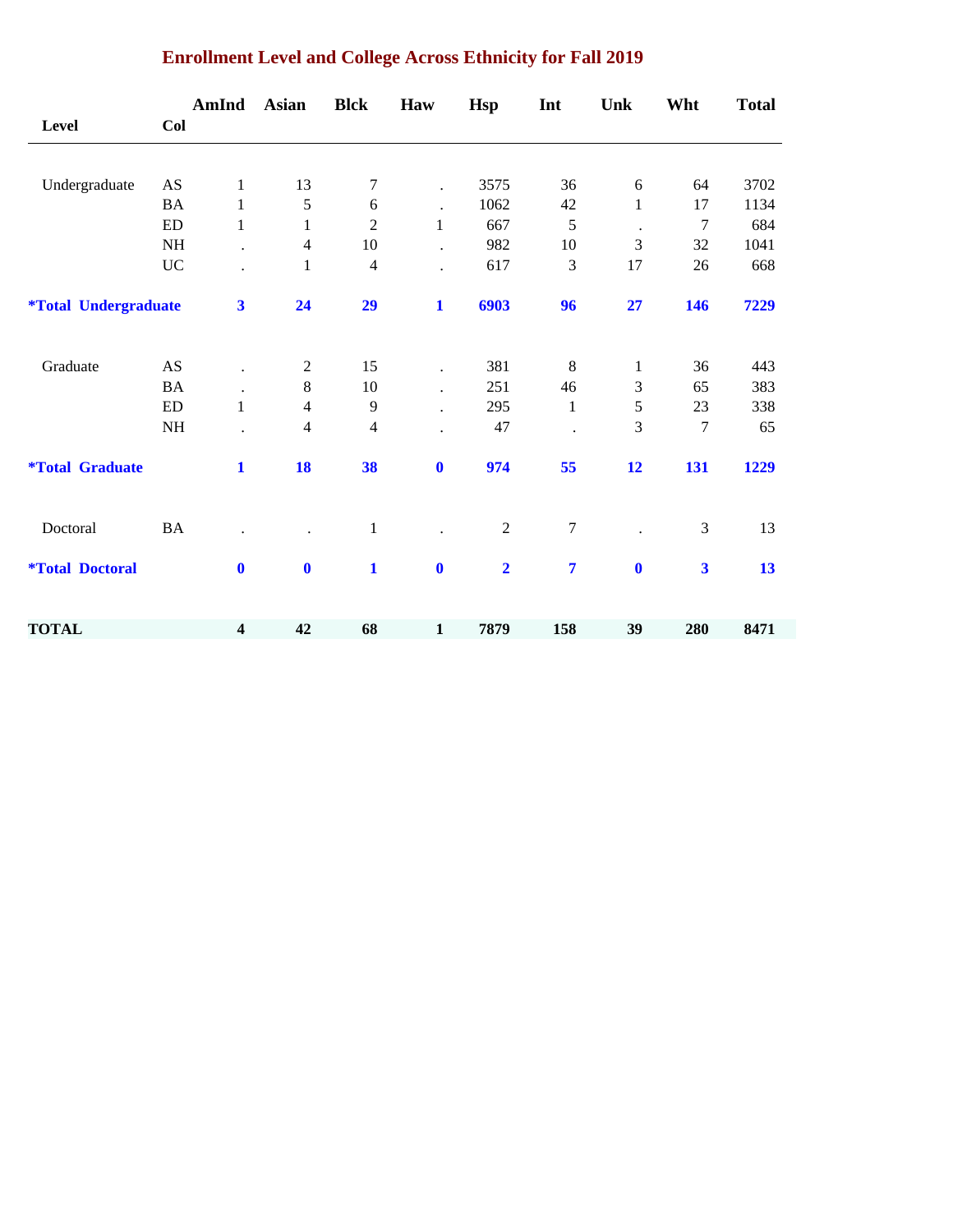|                                            | <b>Frgn Ctries</b> | <b>Oth States</b> | <b>Texas</b>     | <b>Total</b>   |
|--------------------------------------------|--------------------|-------------------|------------------|----------------|
| <b>Student Count</b>                       | 175                | 81                | 8215             | 8471           |
| <b>Semester Credit Hours</b>               | 2144               | 951               | 93578            | 96673          |
| Women                                      | 74                 | 41                | 5081             | 5196           |
| Men                                        | 101                | 40                | 3134             | 3275           |
| <b>Full Time</b>                           | 141                | 56                | 5859             | 6056           |
| <b>Part Time</b>                           | 34                 | 25                | 2356             | 2415           |
| <b>First-Time Freshmen</b>                 | 16                 | 6                 | 1035             | 1057           |
| <b>Other First-Time</b>                    | $\boldsymbol{0}$   | $\boldsymbol{0}$  | 240              | 240            |
| <b>CHS</b>                                 | $\boldsymbol{0}$   | $\boldsymbol{0}$  | 531              | 531            |
| <b>All Freshman</b>                        | 42                 | 9                 | 1915             | 1966           |
| Sophomore                                  | 15                 | 10                | 1296             | 1321           |
| <b>Junior</b>                              | 29                 | 12                | 1765             | 1806           |
| <b>Senior</b>                              | 33                 | 17                | 2086             | 2136           |
| <b>Undergrad Full-Time</b>                 | 116                | 46                | 5497             | 5659           |
| <b>Undergrad Part-Time</b>                 | 3                  | $\sqrt{2}$        | 1565             | 1570           |
| <b>Graduate Full-Time</b>                  | 19                 | $\tau$            | 359              | 385            |
| <b>Graduate Part-Time</b>                  | 31                 | 22                | 791              | 844            |
| <b>Doctoral Full-Time</b>                  | 6                  | $\mathfrak{Z}$    | $\mathfrak{Z}$   | 12             |
| <b>Doctoral Part-Time</b>                  | $\boldsymbol{0}$   | $\mathbf{1}$      | $\boldsymbol{0}$ | 1              |
| White                                      | 3                  | 39                | 238              | 280            |
| <b>Black</b>                               | $\mathbf{1}$       | 11                | 56               | 68             |
| Hispanic                                   | 22                 | 28                | 7829             | 7879           |
| <b>Asian/Pacific</b>                       | $\boldsymbol{0}$   | $\boldsymbol{0}$  | 42               | 42             |
| <b>American Ind</b>                        | $\boldsymbol{0}$   | $\boldsymbol{0}$  | $\overline{4}$   | $\overline{4}$ |
| <b>International</b>                       | 139                | $\sqrt{2}$        | 17               | 158            |
| <b>Unknown</b>                             | 10                 | $\mathbf{1}$      | 28               | 39             |
| Under 18                                   | $\mathbf{1}$       | $\boldsymbol{0}$  | 591              | 592            |
| 18-19                                      | 33                 | 15                | 2364             | 2412           |
| $20 - 21$                                  | 48                 | 22                | 1862             | 1932           |
| $22 - 24$                                  | 43                 | 14                | 1506             | 1563           |
| 25-29                                      | 25                 | 13                | 900              | 938            |
| $30 - 34$                                  | 11                 | $\boldsymbol{7}$  | 402              | 420            |
| 35-39                                      | 10                 | $\sqrt{2}$        | 252              | 264            |
| 40-49                                      | $\overline{4}$     | $\mathbf{1}$      | 261              | 266            |
| 50-64                                      | $\boldsymbol{0}$   | $\boldsymbol{7}$  | 73               | 80             |
| 65 and Over                                | $\boldsymbol{0}$   | $\mathbf{0}$      | $\overline{4}$   | $\overline{4}$ |
| <b>College of Arts &amp; Sciences</b>      | 58                 | 31                | 4056             | 4145           |
| <b>College of Business Admin</b>           | 94                 | 25                | 1411             | 1530           |
| <b>College of Education</b>                | $8\,$              | $\sqrt{5}$        | 1009             | 1022           |
| <b>College of Nursing &amp; Health Sci</b> | $10\,$             | 10                | 1086             | 1106           |

### **Enrollment Across Residence for Fall 2019**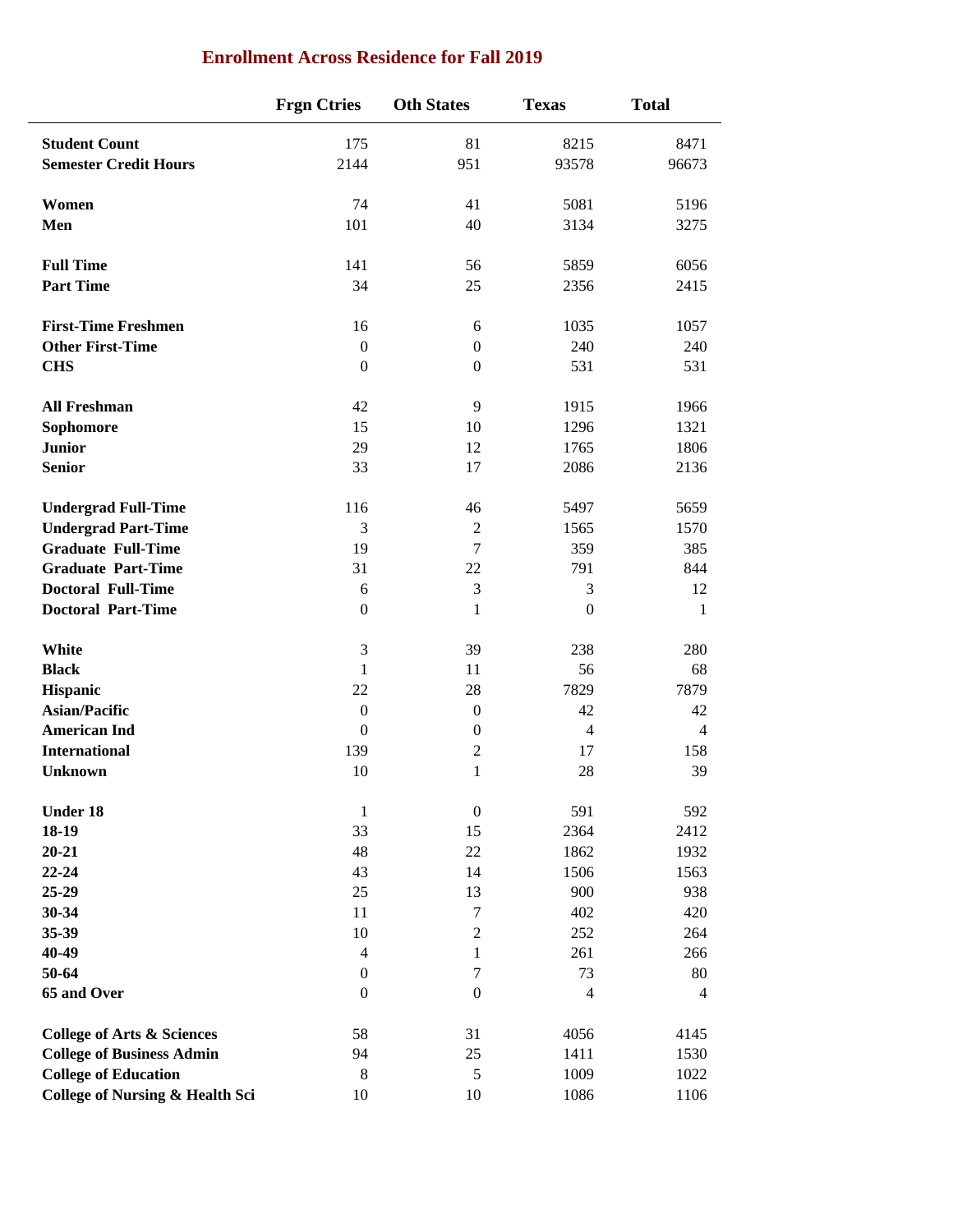# **Enrollment by Student Type for Fall 2019**

|                         |                                   | <b>FR</b>                 | <b>SO</b>            | <b>JR</b>                   | <b>SR</b>                 | <b>GR</b>                   | DR                   | <b>TOTAL</b>   |
|-------------------------|-----------------------------------|---------------------------|----------------------|-----------------------------|---------------------------|-----------------------------|----------------------|----------------|
| <b>College</b>          | <b>Student Type</b>               |                           |                      |                             |                           |                             |                      |                |
|                         |                                   |                           |                      |                             |                           |                             |                      |                |
| AS                      | <b>Concurrent Enrolled HS</b>     | 40                        | 60                   | $\bullet$                   |                           | $\cdot$                     |                      | 100            |
|                         | Continuing                        | 252                       | 549                  | 734                         | 1067                      | 290                         |                      | 2892           |
|                         | <b>First Time Freshman</b>        | 520                       | 59                   | 69                          |                           | $\cdot$                     |                      | 648            |
|                         | Graduate                          | $\bullet$                 | $\ddot{\phantom{0}}$ | $\bullet$                   | $\ddot{\phantom{0}}$      | 133                         |                      | 133            |
|                         | Readmit Graduate                  | $\ddot{\phantom{0}}$      | $\ddot{\phantom{0}}$ | $\cdot$                     | $\ddot{\phantom{0}}$      | 19                          |                      | 19             |
|                         | Returning Undergraduate           | $\tau$                    | 20                   | 27                          | 61                        | $\mathbf{1}$                |                      | 116            |
|                         | Transfer                          | 14                        | 62                   | 136                         | 18                        | $\ddot{\phantom{0}}$        |                      | 230            |
|                         | <b>Transfer Freshman</b>          | 6                         |                      | 1                           | $\cdot$                   |                             |                      | 7              |
| <i><b>*Total AS</b></i> |                                   | 839                       | 750                  | 967                         | 1146                      | 443                         | $\mathbf 0$          | 4145           |
| <b>BA</b>               | Continuing                        | 69                        | 146                  | 246                         | 363                       | 242                         | $\overline{7}$       | 1073           |
|                         | <b>First Time Freshman</b>        | 147                       | 10                   | 22                          | $\ddot{\phantom{0}}$      | $\ddot{\phantom{a}}$        | $\ddot{\phantom{1}}$ | 179            |
|                         | Graduate                          |                           | $\ddot{\phantom{0}}$ |                             |                           | 131                         | $\ddot{\phantom{a}}$ | 131            |
|                         | Graduate Doctoral                 |                           | $\bullet$            |                             | $\ddot{\phantom{0}}$      | $\,$ .                      | 6                    | 6              |
|                         | Readmit Graduate                  |                           | $\ddot{\phantom{a}}$ | $\cdot$                     |                           | 10                          |                      | 10             |
|                         | Returning Undergraduate           | 3                         | 9                    | 9                           | 12                        | $\ddot{\phantom{0}}$        |                      | 33             |
|                         | Transfer                          | 16                        | 17                   | 54                          | 10                        |                             |                      | 97             |
|                         | Transfer Freshman                 | 1                         | $\ddot{\phantom{0}}$ | $\bullet$                   | $\cdot$                   |                             |                      | 1              |
| <i><b>*Total BA</b></i> |                                   | 236                       | 182                  | 331                         | 385                       | 383                         | 13                   | 1530           |
| ED                      |                                   | 25                        | 76                   | 163                         | 258                       | 215                         |                      | 737            |
|                         | Continuing<br>First Time Freshman | 85                        | 4                    | 13                          |                           |                             |                      | 102            |
|                         | Graduate                          |                           |                      |                             | $\ddot{\phantom{0}}$      | $\ddot{\phantom{a}}$<br>106 |                      | 106            |
|                         | Readmit Graduate                  |                           | $\bullet$            | $\bullet$                   | $\ddot{\phantom{0}}$      | 17                          |                      | 17             |
|                         | Returning Undergraduate           |                           | $\bullet$<br>1       | $\bullet$<br>$\overline{4}$ | $\ddot{\phantom{0}}$<br>5 |                             |                      | 10             |
|                         | Transfer                          | $\ddot{\phantom{0}}$<br>1 | 14                   | 29                          | $\overline{2}$            | $\ddot{\phantom{a}}$        |                      | 46             |
|                         | <b>Transfer Freshman</b>          | 4                         |                      |                             |                           |                             |                      | $\overline{4}$ |
| <i><b>*Total ED</b></i> |                                   | 115                       |                      |                             |                           | 338                         | $\bf{0}$             | 1022           |
|                         |                                   |                           | 95                   | 209                         | 265                       |                             |                      |                |
| $\rm NH$                | <b>Concurrent Enrolled HS</b>     |                           | $\mathbf{1}$         |                             |                           | $\cdot$                     |                      | 1              |
|                         | Continuing                        | 67                        | 158                  | 184                         | 205                       | 41                          |                      | 655            |
|                         | First Time Freshman               | 239                       | 39                   | 21                          |                           | $\ddot{\phantom{a}}$        |                      | 299            |
|                         | Graduate                          |                           |                      | $\bullet$                   |                           | 20                          |                      | $20\,$         |
|                         | Readmit Graduate                  | $\bullet$                 | $\bullet$            | $\bullet$                   | $\ddot{\phantom{a}}$      | 4                           |                      | $\overline{4}$ |
|                         | Returning Undergraduate           | 1                         | 5                    | 10                          | 14                        |                             |                      | 30             |
|                         | Transfer                          | 5                         | 19                   | 46                          | 26                        |                             |                      | 96             |
|                         | Transfer Freshman                 | $\mathbf{1}$              |                      | $\bullet$                   | $\bullet$                 |                             |                      | $\mathbf{1}$   |
| <i><b>*Total NH</b></i> |                                   | 313                       | 222                  | 261                         | 245                       | 65                          | $\bf{0}$             | 1106           |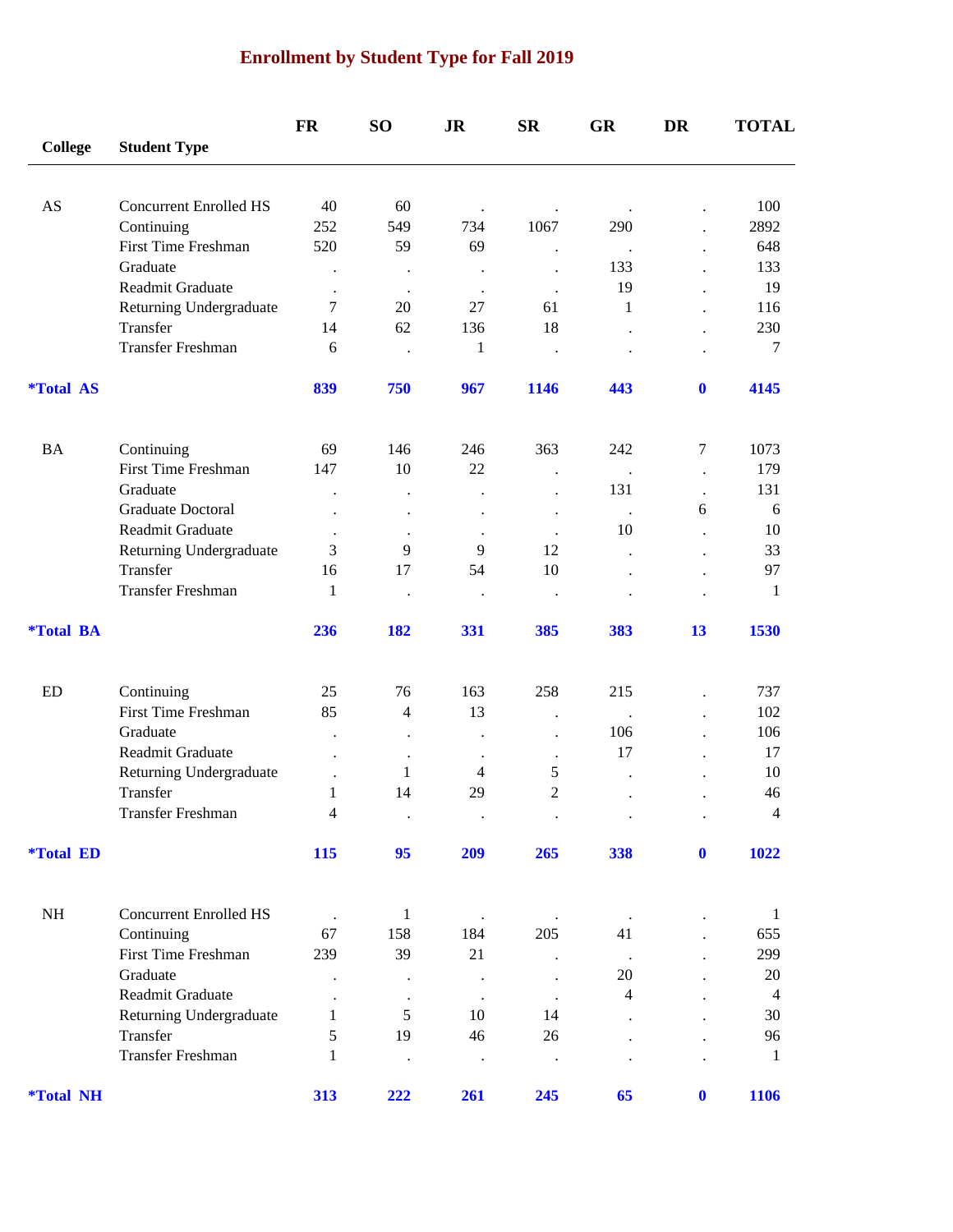# **Enrollment by Student Type for Fall 2019**

|                  |                         | FR      | <b>SO</b> | <b>JR</b>      | <b>SR</b> | <b>GR</b>   | <b>DR</b>   | <b>TOTAL</b> |
|------------------|-------------------------|---------|-----------|----------------|-----------|-------------|-------------|--------------|
| College          | <b>Student Type</b>     |         |           |                |           |             |             |              |
|                  |                         |         |           |                |           |             |             |              |
| <b>UC</b>        | Concurrent Enrolled HS  | 381     | 49        | $\bullet$      | $\bullet$ | $\cdot$     | $\bullet$   | 430          |
|                  | Continuing              | 16      | 17        | 25             | 90        | ٠           | ٠           | 148          |
|                  | First Time Freshman     | 66      | 1<br>1    | $\overline{c}$ | ٠         | $\cdot$     | ٠           | 69           |
|                  | Returning Undergraduate | $\cdot$ | 2         | 3              | 5         | ٠           | $\cdot$     | 10           |
|                  | Transfer                | ٠       | 3         | 8              |           | ٠           | ٠           | 11           |
| <i>*Total UC</i> |                         | 463     | 72        | 38             | 95        | $\mathbf 0$ | $\mathbf 0$ | 668          |
| <b>TOTAL</b>     |                         | 1966    | 1321      | 1806           | 2136      | 1229        | 13          | 8471         |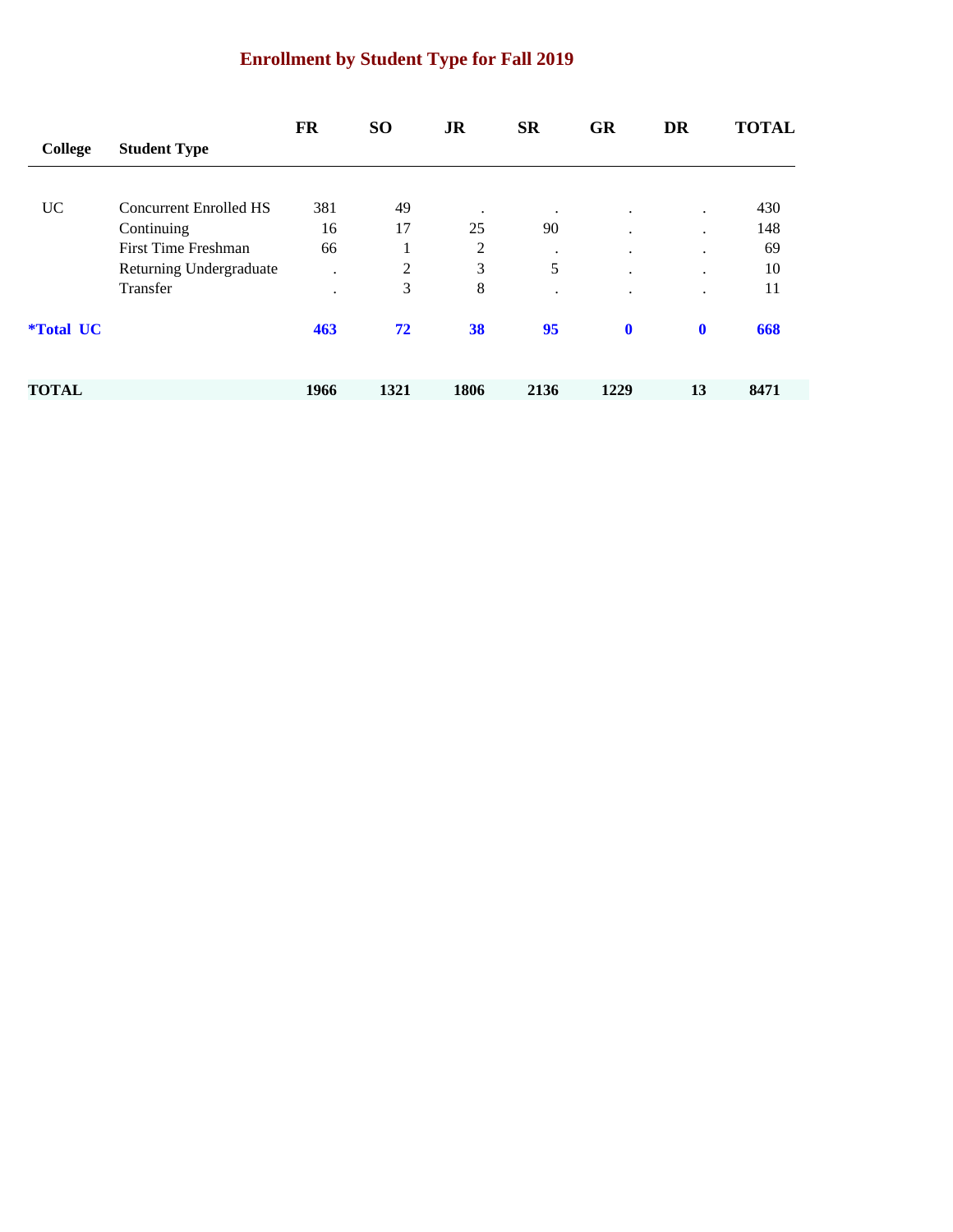| Level                      | Eth           | <b>Part-Time</b><br>Women | <b>Full-Time</b><br>Women | <b>Part-Time</b><br>Men | <b>Full-Time</b><br>Men | <b>Total</b><br><b>Count</b> | Women<br><b>Hours</b> | Men<br><b>Hours</b> | <b>Total</b><br><b>Hours</b> |
|----------------------------|---------------|---------------------------|---------------------------|-------------------------|-------------------------|------------------------------|-----------------------|---------------------|------------------------------|
| Doctoral                   | <b>Black</b>  | $\overline{0}$            | $\boldsymbol{0}$          | $\overline{0}$          | $\mathbf{1}$            | $\mathbf{1}$                 | $\mathbf{0}$          | 9                   | 9                            |
|                            | Hispanic      | $\boldsymbol{0}$          | $\overline{c}$            | $\boldsymbol{0}$        | $\boldsymbol{0}$        | $\sqrt{2}$                   | 21                    | $\boldsymbol{0}$    | 21                           |
|                            | International | $\overline{0}$            | $\overline{c}$            | $\boldsymbol{0}$        | 5                       | $\overline{7}$               | 21                    | 54                  | 75                           |
|                            | White         | $\overline{0}$            | $\boldsymbol{0}$          | 1                       | $\overline{2}$          | 3                            | $\boldsymbol{0}$      | 24                  | 24                           |
| <b>Total Doctoral</b>      |               | $\bf{0}$                  | 4                         | $\mathbf{1}$            | 8                       | 13                           | 42                    | 87                  | 129                          |
| Graduate                   | Amer Ind      | $\overline{0}$            | $\mathbf{1}$              | $\boldsymbol{0}$        | $\boldsymbol{0}$        | $\mathbf{1}$                 | 12                    | $\boldsymbol{0}$    | 12                           |
|                            | Asian         | $\overline{7}$            | $\overline{2}$            | $8\,$                   | $\mathbf{1}$            | 18                           | 55                    | 55                  | 110                          |
|                            | <b>Black</b>  | 18                        | $\overline{4}$            | 12                      | $\overline{4}$          | 38                           | 147                   | 103                 | 250                          |
|                            | Hispanic      | 432                       | 234                       | 228                     | 80                      | 974                          | 4521                  | 1990                | 6511                         |
|                            | International | 13                        | 8                         | 20                      | 14                      | 55                           | 145                   | 254                 | 399                          |
|                            | Unknown       | 5                         | 3                         | 3                       | 1                       | 12                           | 51                    | 30                  | 81                           |
|                            | White         | 55                        | 17                        | 43                      | 16                      | 131                          | 493                   | 379                 | 872                          |
| <b>Total Graduate</b>      |               | 530                       | 269                       | 314                     | 116                     | 1229                         | 5424                  | 2811                | 8235                         |
| Undergraduate              | Amer Ind      | $\boldsymbol{0}$          | $\overline{2}$            | $\mathbf{1}$            | $\boldsymbol{0}$        | 3                            | 28                    | 11                  | 39                           |
|                            | Asian         | $\mathbf{1}$              | 12                        | 1                       | 10                      | 24                           | 179                   | 145                 | 324                          |
|                            | <b>Black</b>  | $\overline{2}$            | 12                        | 1                       | 14                      | 29                           | 183                   | 205                 | 388                          |
|                            | Hawaiian      | $\overline{0}$            | 1                         | $\boldsymbol{0}$        | $\boldsymbol{0}$        | $\mathbf{1}$                 | 12                    | $\boldsymbol{0}$    | 12                           |
|                            | Hispanic      | 915                       | 3300                      | 598                     | 2090                    | 6903                         | 51667                 | 32490               | 84157                        |
|                            | International | $\mathbf{1}$              | 44                        | $\mathbf{1}$            | 50                      | 96                           | 643                   | 734                 | 1377                         |
|                            | Unknown       | $\overline{7}$            | 10                        | 1                       | 9                       | 27                           | 190                   | 126                 | 316                          |
|                            | White         | 28                        | 58                        | 13                      | 47                      | 146                          | 972                   | 724                 | 1696                         |
| <b>Total Undergraduate</b> |               | 954                       | 3439                      | 616                     | 2220                    | 7229                         | 53874                 | 34435               | 88309                        |
| <b>Total</b>               |               | 1484                      | 3712                      | 931                     | 2344                    | 8471                         | 59340                 | 37333               | 96673                        |

# **Enrollment by Level and Ethnicity for Fall 2019**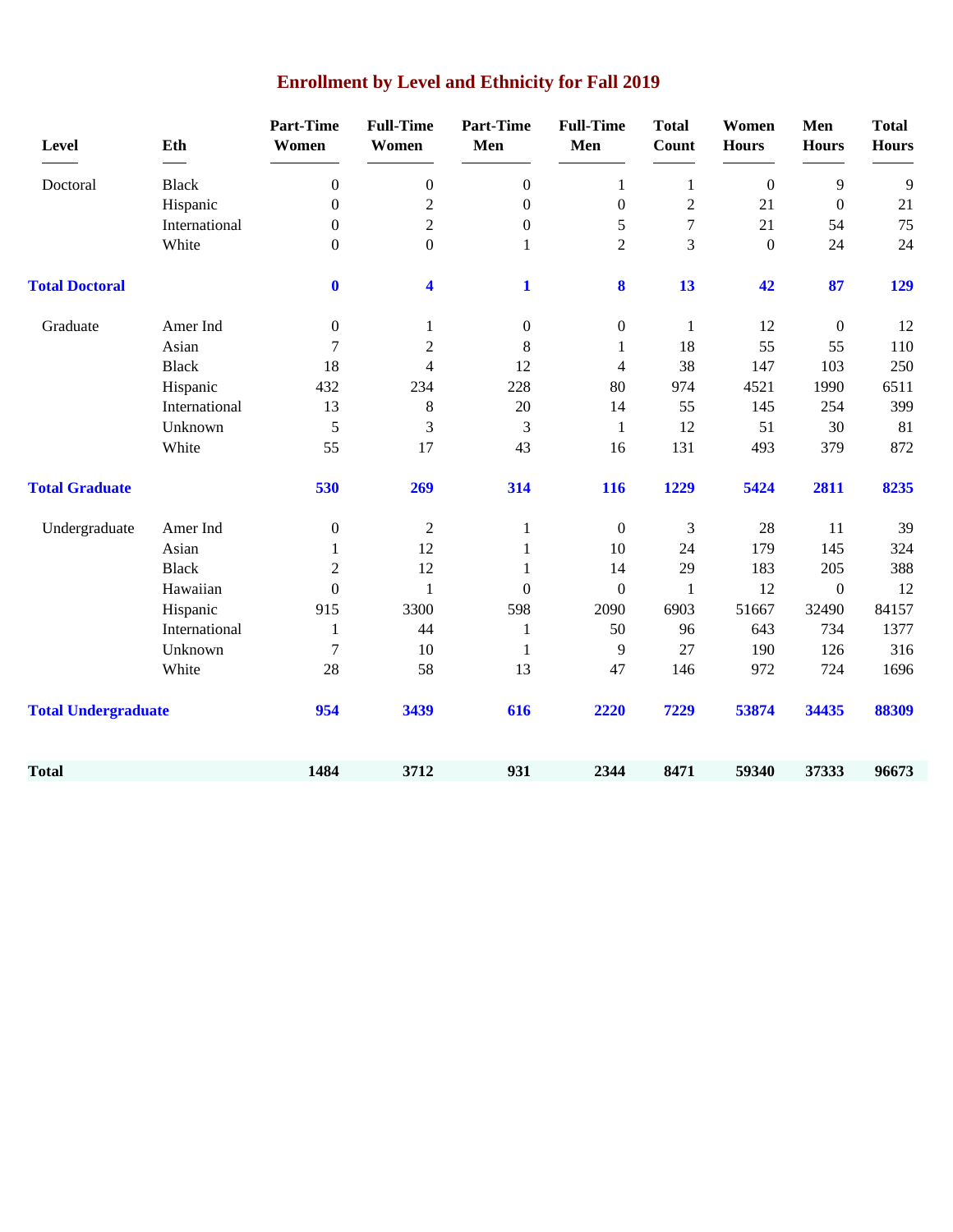### **Texas A&M International University Enrollment for Fall 2019**

### **WebFocus: IR\_STATS-REPT-Incl Flex (Excel) as of 01/08/20**

### **Enrollment by Classification and Ethnicity for Fall 2019**

| <b>Classification</b>  | Eth           | <b>Part-Time</b><br>Women | <b>Full-Time</b><br>Women | <b>Part-Time</b><br>Men | <b>Full-Time</b><br>Men | <b>Total</b><br>Count | Women<br><b>Hours</b> | Men<br><b>Hours</b> | <b>Total</b><br><b>Hours</b> |
|------------------------|---------------|---------------------------|---------------------------|-------------------------|-------------------------|-----------------------|-----------------------|---------------------|------------------------------|
| Freshman               | Amer Ind      | $\boldsymbol{0}$          | $\mathbf{1}$              | $\boldsymbol{0}$        | $\boldsymbol{0}$        | $\mathbf{1}$          | 13                    | $\boldsymbol{0}$    | 13                           |
|                        | Asian         | $\boldsymbol{0}$          | 3                         | $\boldsymbol{0}$        | $\overline{4}$          | $\tau$                | 43                    | 58                  | 101                          |
|                        | <b>Black</b>  | $\boldsymbol{0}$          | 3                         | $\boldsymbol{0}$        | $\overline{2}$          | 5                     | 42                    | 28                  | 70                           |
|                        | Hispanic      | 218                       | 847                       | 201                     | 601                     | 1867                  | 12609                 | 9236                | 21845                        |
|                        | International | $\boldsymbol{0}$          | 16                        | $\boldsymbol{0}$        | 16                      | 32                    | 217                   | 234                 | 451                          |
|                        | Unknown       | 7                         | $\overline{4}$            | 1                       | $\overline{4}$          | 16                    | 98                    | 60                  | 158                          |
|                        | White         | 10                        | 12                        | 3                       | 13                      | 38                    | 219                   | 188                 | 407                          |
| <b>Total Freshman</b>  |               | 235                       | 886                       | 205                     | 640                     | 1966                  | 13241                 | 9804                | 23045                        |
| Sophomore              | Asian         | $\boldsymbol{0}$          | $\mathfrak{2}$            | $\boldsymbol{0}$        | 1                       | 3                     | 29                    | 13                  | 42                           |
|                        | <b>Black</b>  | $\boldsymbol{0}$          | 3                         | $\boldsymbol{0}$        | $\sqrt{2}$              | 5                     | 45                    | 26                  | 71                           |
|                        | Hispanic      | 126                       | 638                       | 97                      | 423                     | 1284                  | 9869                  | 6599                | 16468                        |
|                        | International | $\boldsymbol{0}$          | 3                         | $\boldsymbol{0}$        | $\sqrt{5}$              | $8\,$                 | 41                    | 73                  | 114                          |
|                        | Unknown       | $\boldsymbol{0}$          | $\boldsymbol{0}$          | $\boldsymbol{0}$        | $\sqrt{2}$              | $\overline{2}$        | $\boldsymbol{0}$      | 27                  | 27                           |
|                        | White         | $\overline{2}$            | 8                         | 1                       | $\,8\,$                 | 19                    | 122                   | 120                 | 242                          |
| <b>Total Sophomore</b> |               | 128                       | 654                       | 98                      | 441                     | 1321                  | 10106                 | 6858                | 16964                        |
| Junior                 | Amer Ind      | $\boldsymbol{0}$          | 1                         | 1                       | $\boldsymbol{0}$        | $\mathbf{2}$          | 15                    | 11                  | $26\,$                       |
|                        | Asian         | $\theta$                  | $\overline{c}$            | $\boldsymbol{0}$        | $\boldsymbol{2}$        | $\overline{4}$        | 29                    | 28                  | 57                           |
|                        | <b>Black</b>  | $\mathbf{0}$              | 3                         | 1                       | $\overline{7}$          | 11                    | 40                    | 108                 | 148                          |
|                        | Hispanic      | 222                       | 867                       | 107                     | 534                     | 1730                  | 13586                 | 8018                | 21604                        |
|                        | International | $\boldsymbol{0}$          | 10                        | $\boldsymbol{0}$        | 14                      | 24                    | 150                   | 211                 | 361                          |
|                        | Unknown       | $\boldsymbol{0}$          | $\overline{4}$            | $\boldsymbol{0}$        | $\boldsymbol{2}$        | 6                     | 62                    | 27                  | 89                           |
|                        | White         | 5                         | 15                        | 1                       | $\,8\,$                 | 29                    | 236                   | 115                 | 351                          |
| <b>Total Junior</b>    |               | 227                       | 902                       | 110                     | 567                     | 1806                  | 14118                 | 8518                | 22636                        |
| Senior                 | Asian         | 1                         | 5                         | 1                       | $\mathfrak{Z}$          | 10                    | 78                    | 46                  | 124                          |
|                        | <b>Black</b>  | $\mathbf{2}$              | 3                         | $\boldsymbol{0}$        | 3                       | $8\,$                 | 56                    | 43                  | 99                           |
|                        | Hawaiian      | $\boldsymbol{0}$          | $\mathbf{1}$              | $\boldsymbol{0}$        | $\boldsymbol{0}$        | $\mathbf{1}$          | 12                    | $\boldsymbol{0}$    | $12\,$                       |
|                        | Hispanic      | 349                       | 948                       | 193                     | 532                     | 2022                  | 15603                 | 8637                | 24240                        |
|                        | International | 1                         | 15                        | 1                       | 15                      | 32                    | 235                   | 216                 | 451                          |
|                        | Unknown       | $\boldsymbol{0}$          | $\boldsymbol{2}$          | $\boldsymbol{0}$        | $\mathbf{1}$            | 3                     | 30                    | 12                  | 42                           |
|                        | White         | 11                        | 23                        | $8\,$                   | 18                      | 60                    | 395                   | 301                 | 696                          |
| <b>Total Senior</b>    |               | 364                       | 997                       | 203                     | 572                     | 2136                  | 16409                 | 9255                | 25664                        |
| Graduate               | Amer Ind      | $\boldsymbol{0}$          | $\mathbf{1}$              | $\boldsymbol{0}$        | $\boldsymbol{0}$        | $\mathbf{1}$          | 12                    | $\boldsymbol{0}$    | 12                           |
|                        | Asian         | $\tau$                    | $\overline{2}$            | 8                       | $\mathbf{1}$            | 18                    | 55                    | 55                  | 110                          |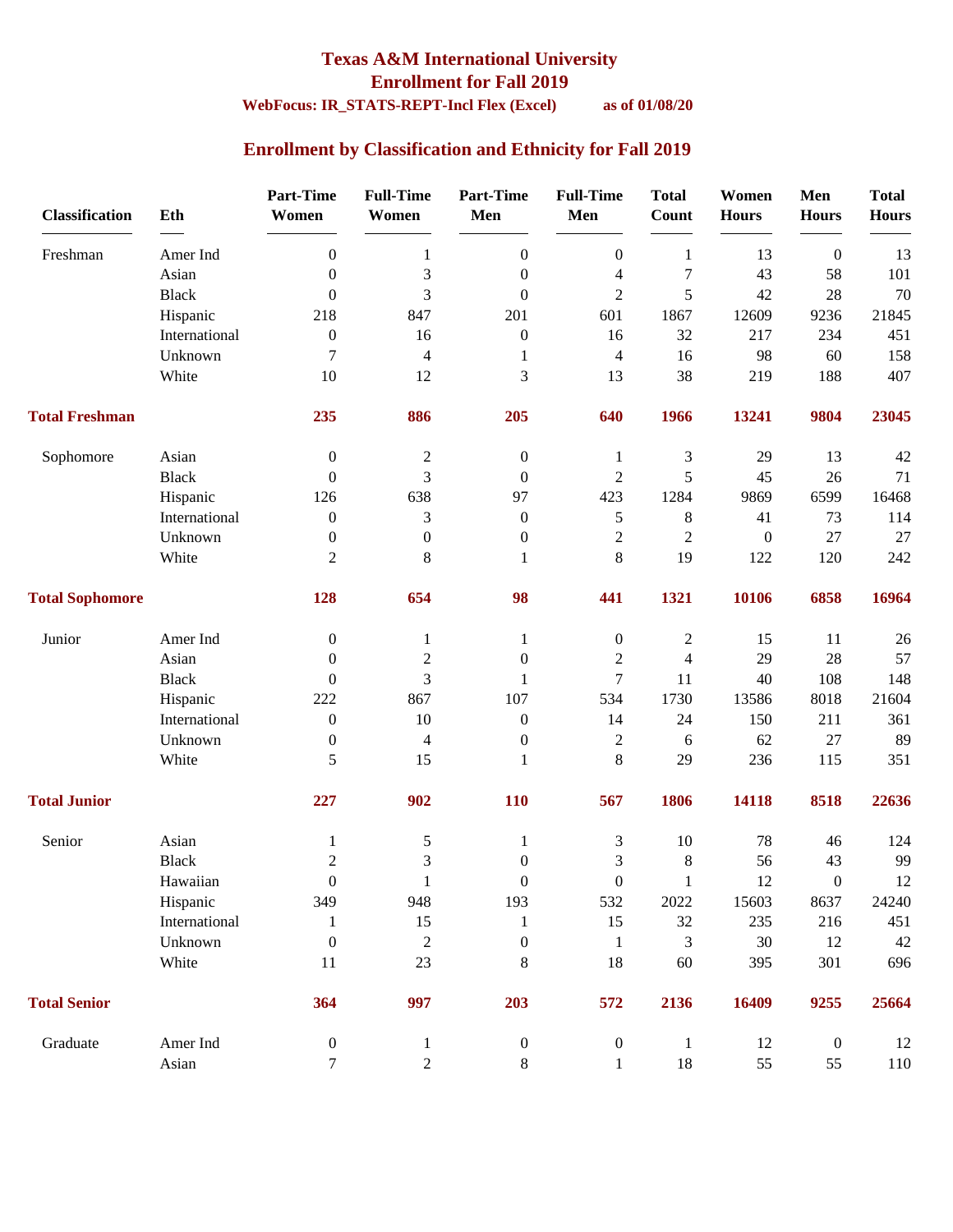#### **Texas A&M International University Enrollment for Fall 2019 WebFocus: IR\_STATS-REPT-Incl Flex (Excel) as of 01/08/20**

### **Enrollment by Classification and Ethnicity for Fall 2019**

| <b>Classification</b> | Eth           | <b>Part-Time</b><br>Women | <b>Full-Time</b><br>Women | <b>Part-Time</b><br>Men | <b>Full-Time</b><br>Men | <b>Total</b><br>Count | Women<br><b>Hours</b> | Men<br><b>Hours</b> | <b>Total</b><br><b>Hours</b> |
|-----------------------|---------------|---------------------------|---------------------------|-------------------------|-------------------------|-----------------------|-----------------------|---------------------|------------------------------|
| Graduate              | <b>Black</b>  | 18                        | 4                         | 12                      | $\overline{4}$          | 38                    | 147                   | 103                 | 250                          |
|                       | Hispanic      | 432                       | 234                       | 228                     | 80                      | 974                   | 4521                  | 1990                | 6511                         |
|                       | International | 13                        | 8                         | 20                      | 14                      | 55                    | 145                   | 254                 | 399                          |
|                       | Unknown       | 5                         | 3                         | 3                       | 1                       | 12                    | 51                    | 30                  | 81                           |
|                       | White         | 55                        | 17                        | 43                      | 16                      | 131                   | 493                   | 379                 | 872                          |
| <b>Total Graduate</b> |               | 530                       | 269                       | 314                     | <b>116</b>              | 1229                  | 5424                  | 2811                | 8235                         |
| Doctoral              | <b>Black</b>  | $\mathbf{0}$              | $\boldsymbol{0}$          | $\boldsymbol{0}$        |                         |                       | $\boldsymbol{0}$      | 9                   | 9                            |
|                       | Hispanic      | $\theta$                  | 2                         | $\overline{0}$          | $\overline{0}$          | $\overline{2}$        | 21                    | $\theta$            | 21                           |
|                       | International | $\theta$                  | 2                         | $\overline{0}$          | 5                       | 7                     | 21                    | 54                  | 75                           |
|                       | White         | $\mathbf{0}$              | $\boldsymbol{0}$          |                         | $\overline{2}$          | 3                     | $\overline{0}$        | 24                  | 24                           |
| <b>Total Doctoral</b> |               | $\bf{0}$                  | 4                         | $\mathbf{1}$            | 8                       | 13                    | 42                    | 87                  | 129                          |
| <b>Total</b>          |               | 1484                      | 3712                      | 931                     | 2344                    | 8471                  | 59340                 | 37333               | 96673                        |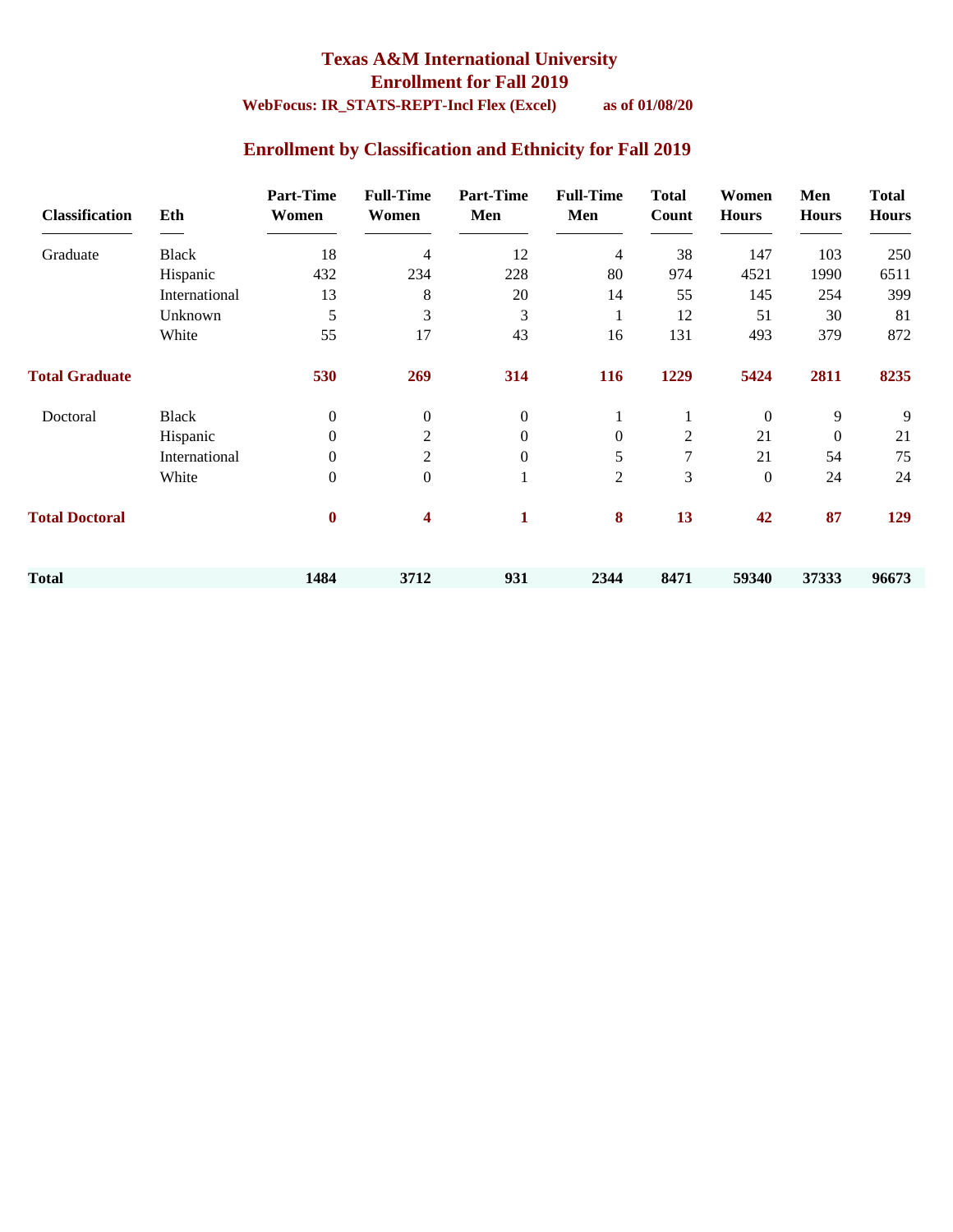### **Texas A&M International University Enrollment for Fall 2019 WebFocus: IR\_STATS-REPT-Incl Flex (Excel) as of 01/08/20 Enrollment and Credit Hours by Texas Counties**

|                 |                  |                  | <b>UG</b>        | <b>GR</b>        | <b>DR</b>        | <b>Tot</b>     | <b>UG</b>        | <b>GR</b>        | <b>DR</b>        | <b>Total</b> |
|-----------------|------------------|------------------|------------------|------------------|------------------|----------------|------------------|------------------|------------------|--------------|
| <b>County</b>   | Women            | Men              | Enr              | Enr              | Enr              | Enr            | <b>Hrs</b>       | <b>Hrs</b>       | <b>Hrs</b>       | <b>Hours</b> |
| Aransas         | $\boldsymbol{0}$ | 1                | $\mathbf{1}$     | $\boldsymbol{0}$ | $\boldsymbol{0}$ | 1              | 14               | $\boldsymbol{0}$ | $\boldsymbol{0}$ | 14           |
| Atascosa        | $\overline{0}$   | $\overline{c}$   | 2                | $\boldsymbol{0}$ | $\boldsymbol{0}$ | $\mathfrak{2}$ | 26               | $\theta$         | $\boldsymbol{0}$ | 26           |
| Austin          | 1                | 1                | $\overline{c}$   | $\boldsymbol{0}$ | $\boldsymbol{0}$ | $\overline{2}$ | 24               | $\mathbf{0}$     | 0                | 24           |
| <b>Bandera</b>  | 1                | 0                | $\mathbf{1}$     | $\boldsymbol{0}$ | $\boldsymbol{0}$ | 1              | 15               | $\mathbf{0}$     | $\overline{0}$   | 15           |
| <b>Bastrop</b>  | 1                | $\boldsymbol{0}$ | 1                | $\boldsymbol{0}$ | $\boldsymbol{0}$ | 1              | 15               | $\boldsymbol{0}$ | $\boldsymbol{0}$ | 15           |
| Bee             | 1                | 1                | 1                | 1                | $\boldsymbol{0}$ | $\overline{2}$ | 6                | 6                | $\boldsymbol{0}$ | 12           |
| Bell            | 8                | $\mathbf{1}$     | $\sqrt{2}$       | 7                | $\boldsymbol{0}$ | 9              | 25               | 36               | 0                | 61           |
| Bexar           | 74               | 50               | 71               | 53               | $\boldsymbol{0}$ | 124            | 960              | 380              | 0                | 1340         |
| Brazoria        | 5                | $\overline{c}$   | $\boldsymbol{0}$ | $\tau$           | $\boldsymbol{0}$ | 7              | $\boldsymbol{0}$ | 57               | $\boldsymbol{0}$ | 57           |
| <b>Brazos</b>   | 6                | $\overline{2}$   | 5                | 3                | $\boldsymbol{0}$ | 8              | 60               | 18               | $\boldsymbol{0}$ | 78           |
| <b>Brewster</b> | $\boldsymbol{0}$ | $\overline{2}$   | $\overline{c}$   | $\boldsymbol{0}$ | $\boldsymbol{0}$ | $\overline{2}$ | 24               | $\boldsymbol{0}$ | $\boldsymbol{0}$ | 24           |
| <b>Brooks</b>   | 2                | $\boldsymbol{0}$ | 1                | 1                | $\boldsymbol{0}$ | $\overline{2}$ | 13               | 3                | $\boldsymbol{0}$ | 16           |
| <b>Brown</b>    | 1                | 1                | $\boldsymbol{0}$ | $\overline{2}$   | $\mathbf{0}$     | $\overline{2}$ | $\mathbf{0}$     | 18               | $\overline{0}$   | 18           |
| <b>Burleson</b> | 2                | $\boldsymbol{0}$ | $\boldsymbol{0}$ | $\overline{2}$   | $\mathbf{0}$     | $\overline{2}$ | $\boldsymbol{0}$ | 9                | $\overline{0}$   | 9            |
| Calhoun         | $\overline{0}$   | 1                | 1                | $\boldsymbol{0}$ | $\boldsymbol{0}$ | 1              | 12               | $\overline{0}$   | $\boldsymbol{0}$ | 12           |
| Cameron         | 53               | 23               | 58               | 18               | $\boldsymbol{0}$ | 76             | 791              | 120              | $\overline{0}$   | 911          |
| Cass            | 1                | $\boldsymbol{0}$ | $\boldsymbol{0}$ | $\mathbf{1}$     | $\boldsymbol{0}$ | 1              | $\boldsymbol{0}$ | 6                | $\boldsymbol{0}$ | 6            |
| Chambers        | 1                | $\boldsymbol{0}$ | $\boldsymbol{0}$ | 1                | $\boldsymbol{0}$ | 1              | $\boldsymbol{0}$ | 6                | $\boldsymbol{0}$ | 6            |
| Collin          | 4                | 4                | 3                | 5                | $\mathbf{0}$     | 8              | 35               | 33               | $\boldsymbol{0}$ | 68           |
| Comal           | 8                | 5                | 10               | 3                | $\boldsymbol{0}$ | 13             | 113              | 17               | 0                | 130          |
| Coryell         | $\overline{0}$   | $\mathbf{1}$     | $\mathbf{1}$     | $\boldsymbol{0}$ | $\boldsymbol{0}$ | $\mathbf{1}$   | 12               | $\boldsymbol{0}$ | $\boldsymbol{0}$ | 12           |
| Dallas          | 13               | 12               | 12               | 13               | $\boldsymbol{0}$ | 25             | 149              | 69               | $\boldsymbol{0}$ | 218          |
| De Witt         | $\overline{c}$   | 1                | $\overline{2}$   | 1                | $\boldsymbol{0}$ | 3              | 18               | 3                | $\boldsymbol{0}$ | 21           |
| Denton          | 8                | $8\,$            | $\overline{4}$   | 12               | $\boldsymbol{0}$ | 16             | 55               | 85               | $\boldsymbol{0}$ | 140          |
| Dimmitt         | 19               | 15               | 34               | $\boldsymbol{0}$ | $\mathbf{0}$     | 34             | 451              | $\overline{0}$   | $\overline{0}$   | 451          |
| Duval           | 9                | 4                | 11               | $\mathfrak{2}$   | $\mathbf{0}$     | 13             | 148              | 15               | $\boldsymbol{0}$ | 163          |
| El Paso         | 11               | 6                | 10               | 7                | $\mathbf{0}$     | 17             | 143              | 38               | $\boldsymbol{0}$ | 181          |
| Ellis           | 1                | $\boldsymbol{0}$ | $\boldsymbol{0}$ | 1                | $\boldsymbol{0}$ | $\mathbf{1}$   | $\boldsymbol{0}$ | 6                | $\boldsymbol{0}$ | 6            |
| Fannin          | 1                | $\boldsymbol{0}$ | 1                | $\boldsymbol{0}$ | $\boldsymbol{0}$ | 1              | 3                | $\boldsymbol{0}$ | $\boldsymbol{0}$ | 3            |
| Fort Bend       | 10               | 8                | $8\,$            | 10               | $\boldsymbol{0}$ | 18             | 113              | 76               | $\boldsymbol{0}$ | 189          |
| Freestone       | 1                | $\boldsymbol{0}$ | $\boldsymbol{0}$ | 1                | $\boldsymbol{0}$ | $\mathbf{1}$   | $\boldsymbol{0}$ | 12               | $\boldsymbol{0}$ | 12           |
| Frio            | 2                | $\boldsymbol{0}$ | 2                | $\mathbf{0}$     | $\theta$         | $\overline{2}$ | 20               | $\mathbf{0}$     | $\mathbf{0}$     | 20           |
| Galveston       | 3                | $\boldsymbol{0}$ | $\mathbf{1}$     | $\sqrt{2}$       | $\boldsymbol{0}$ | $\mathfrak{Z}$ | 6                | 14               | $\boldsymbol{0}$ | $20\,$       |
| Gonzales        | $\overline{0}$   | 1                | $\boldsymbol{0}$ | $\mathbf{1}$     | $\boldsymbol{0}$ | 1              | $\boldsymbol{0}$ | 6                | $\mathbf{0}$     | 6            |
| Grimes          | 1                | $\boldsymbol{0}$ | $\boldsymbol{0}$ | 1                | $\boldsymbol{0}$ | 1              | $\boldsymbol{0}$ | 9                | $\boldsymbol{0}$ | 9            |
| Guadalupe       | 5                | $\boldsymbol{0}$ | 1                | $\overline{4}$   | $\boldsymbol{0}$ | 5              | 17               | 24               | $\boldsymbol{0}$ | 41           |
| Hale            | 1                | $\boldsymbol{0}$ | $\mathbf{1}$     | $\mathbf{0}$     | $\boldsymbol{0}$ | $\mathbf{1}$   | 15               | $\boldsymbol{0}$ | $\mathbf{0}$     | 15           |
| Harris          | 39               | 30               | 29               | 40               | $\boldsymbol{0}$ | 69             | 360              | 299              | $\boldsymbol{0}$ | 659          |
| Hays            | $\overline{7}$   | $\overline{c}$   | 5                | $\overline{4}$   | $\boldsymbol{0}$ | 9              | 61               | 32               | $\boldsymbol{0}$ | 93           |
| Hidalgo         | 78               | 40               | 99               | 19               | $\boldsymbol{0}$ | 118            | 1311             | 139              | $\boldsymbol{0}$ | 1450         |
| Jefferson       | $\overline{2}$   | $\boldsymbol{0}$ | $\mathbf{1}$     | $\mathbf{1}$     | $\boldsymbol{0}$ | $\mathfrak{2}$ | 12               | 6                | $\boldsymbol{0}$ | 18           |
| Jim Hogg        | 13               | 6                | 14               | 5                | $\boldsymbol{0}$ | 19             | 165              | 36               | $\boldsymbol{0}$ | 201          |
| Jim Wells       | $\mathbf{1}$     | $\boldsymbol{0}$ | $\mathbf{1}$     | $\boldsymbol{0}$ | $\boldsymbol{0}$ | $\mathbf{1}$   | 18               | $\boldsymbol{0}$ | $\mathbf{0}$     | 18           |
| Karnes          | 1                | $\boldsymbol{0}$ | 1                | $\boldsymbol{0}$ | $\boldsymbol{0}$ | 1              | 9                | $\boldsymbol{0}$ | $\boldsymbol{0}$ | 9            |
| Kaufman         | $\overline{c}$   | $\boldsymbol{0}$ | $\sqrt{2}$       | $\boldsymbol{0}$ | $\boldsymbol{0}$ | $\overline{c}$ | 18               | $\boldsymbol{0}$ | $\boldsymbol{0}$ | 18           |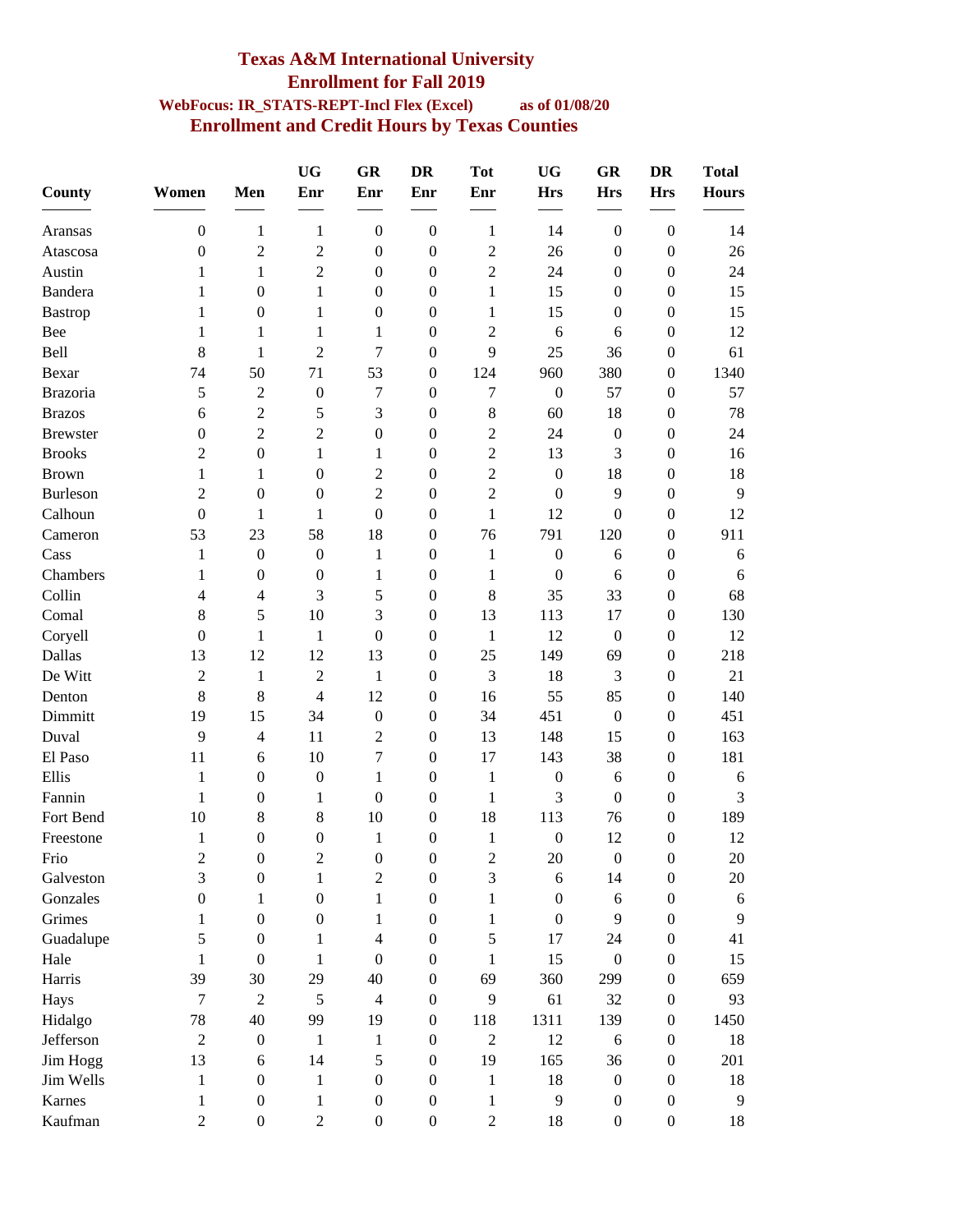#### **Texas A&M International University Enrollment for Fall 2019 WebFocus: IR\_STATS-REPT-Incl Flex (Excel) as of 01/08/20 Enrollment and Credit Hours by Texas Counties**

| County        | Women            | Men                      | <b>UG</b><br>Enr | GR<br>Enr        | <b>DR</b><br>Enr | <b>Tot</b><br>Enr | <b>UG</b><br><b>Hrs</b> | <b>GR</b><br><b>Hrs</b> | <b>DR</b><br><b>Hrs</b> | <b>Total</b><br><b>Hours</b> |
|---------------|------------------|--------------------------|------------------|------------------|------------------|-------------------|-------------------------|-------------------------|-------------------------|------------------------------|
| Kendall       | 3                | 1                        | 3                | 1                | $\boldsymbol{0}$ | $\overline{4}$    | 45                      | 6                       | $\boldsymbol{0}$        | 51                           |
| Kennedy       | $\boldsymbol{0}$ | $\mathbf{1}$             | $\mathbf{1}$     | $\boldsymbol{0}$ | $\boldsymbol{0}$ | 1                 | 9                       | $\boldsymbol{0}$        | $\boldsymbol{0}$        | 9                            |
| Kleberg       | 1                | 3                        | 4                | $\boldsymbol{0}$ | $\boldsymbol{0}$ | 4                 | 56                      | $\boldsymbol{0}$        | $\boldsymbol{0}$        | 56                           |
| LaSalle       | 17               | $\mathbf{1}$             | 12               | 6                | $\boldsymbol{0}$ | 18                | 114                     | 39                      | $\boldsymbol{0}$        | 153                          |
| Lamar         | 1                | $\boldsymbol{0}$         | $\mathbf{1}$     | $\boldsymbol{0}$ | $\boldsymbol{0}$ | $\mathbf{1}$      | 17                      | $\boldsymbol{0}$        | $\boldsymbol{0}$        | 17                           |
| Lampasas      | 1                | $\boldsymbol{0}$         | $\boldsymbol{0}$ | 1                | $\boldsymbol{0}$ | 1                 | $\boldsymbol{0}$        | 6                       | $\boldsymbol{0}$        | 6                            |
| Liberty       | 1                | $\boldsymbol{0}$         | $\boldsymbol{0}$ | $\mathbf{1}$     | $\boldsymbol{0}$ | $\mathbf{1}$      | $\mathbf{0}$            | 6                       | $\boldsymbol{0}$        | 6                            |
| Lubbock       | 3                | $\boldsymbol{0}$         | $\boldsymbol{0}$ | 3                | $\boldsymbol{0}$ | 3                 | $\boldsymbol{0}$        | 12                      | $\boldsymbol{0}$        | 12                           |
| Matagorda     | 1                | $\boldsymbol{0}$         | $\boldsymbol{0}$ | $\mathbf{1}$     | $\boldsymbol{0}$ | $\mathbf{1}$      | $\boldsymbol{0}$        | 6                       | $\boldsymbol{0}$        | 6                            |
| Maverick      | 115              | 55                       | 157              | 13               | $\boldsymbol{0}$ | 170               | 2110                    | 77                      | $\boldsymbol{0}$        | 2187                         |
| Mc Lennan     | 3                | $\boldsymbol{0}$         | $\overline{c}$   | $\mathbf{1}$     | $\boldsymbol{0}$ | 3                 | 18                      | 6                       | $\boldsymbol{0}$        | 24                           |
| Medina        | 4                | 1                        | $\overline{c}$   | 3                | $\boldsymbol{0}$ | 5                 | 27                      | 18                      | $\boldsymbol{0}$        | 45                           |
| Midland       | $\overline{2}$   | $\boldsymbol{0}$         | $\mathbf{1}$     | $\mathbf{1}$     | $\boldsymbol{0}$ | $\overline{2}$    | 12                      | 9                       | $\boldsymbol{0}$        | 21                           |
| Montgomery    | 4                | 6                        | 4                | 6                | $\boldsymbol{0}$ | 10                | 61                      | 26                      | $\boldsymbol{0}$        | 87                           |
| Nacogdoches   | 1                | $\boldsymbol{0}$         | 1                | $\boldsymbol{0}$ | $\boldsymbol{0}$ | $\mathbf{1}$      | 12                      | $\boldsymbol{0}$        | $\boldsymbol{0}$        | 12                           |
| Nueces        | 16               | 9                        | 21               | 4                | $\boldsymbol{0}$ | 25                | 286                     | 34                      | $\boldsymbol{0}$        | 320                          |
| Orange        | 1                | $\boldsymbol{0}$         | $\boldsymbol{0}$ | $\mathbf{1}$     | $\boldsymbol{0}$ | 1                 | $\boldsymbol{0}$        | 6                       | $\boldsymbol{0}$        | 6                            |
| Parker        | 1                | $\boldsymbol{0}$         | 1                | $\boldsymbol{0}$ | $\boldsymbol{0}$ | 1                 | 9                       | $\mathbf{0}$            | $\boldsymbol{0}$        | 9                            |
| San Patricio  | 3                | $\boldsymbol{0}$         | 3                | $\boldsymbol{0}$ | $\boldsymbol{0}$ | 3                 | 34                      | $\mathbf{0}$            | $\boldsymbol{0}$        | 34                           |
| Scurry        | $\boldsymbol{0}$ | 1                        | $\mathbf{1}$     | $\boldsymbol{0}$ | $\boldsymbol{0}$ | $\mathbf{1}$      | 15                      | $\mathbf{0}$            | $\boldsymbol{0}$        | 15                           |
| Smith         | 1                | $\boldsymbol{0}$         | 1                | $\boldsymbol{0}$ | $\boldsymbol{0}$ | 1                 | 10                      | $\boldsymbol{0}$        | $\boldsymbol{0}$        | 10                           |
| <b>Starr</b>  | 91               | 50                       | 130              | 11               | $\boldsymbol{0}$ | 141               | 1675                    | 64                      | $\boldsymbol{0}$        | 1739                         |
| Tarrant       | 11               | 13                       | 11               | 13               | $\boldsymbol{0}$ | 24                | 155                     | 94                      | $\boldsymbol{0}$        | 249                          |
| Taylor        | 1                | $\boldsymbol{0}$         | $\boldsymbol{0}$ | 1                | $\boldsymbol{0}$ | 1                 | $\boldsymbol{0}$        | 6                       | $\boldsymbol{0}$        | 6                            |
| Tom Green     | $\mathbf{0}$     | $\mathbf{1}$             | $\boldsymbol{0}$ | $\mathbf{1}$     | $\boldsymbol{0}$ | $\mathbf{1}$      | $\boldsymbol{0}$        | 12                      | $\boldsymbol{0}$        | 12                           |
| <b>Travis</b> | 10               | $\,8\,$                  | 4                | 14               | $\boldsymbol{0}$ | 18                | 57                      | 88                      | $\boldsymbol{0}$        | 145                          |
| Upshur        | 1                | $\boldsymbol{0}$         | 1                | $\boldsymbol{0}$ | $\boldsymbol{0}$ | $\mathbf{1}$      | 3                       | $\boldsymbol{0}$        | $\boldsymbol{0}$        | 3                            |
| Uvalde        | 3                | $\overline{c}$           | 4                | 1                | $\boldsymbol{0}$ | 5                 | 57                      | 6                       | $\boldsymbol{0}$        | 63                           |
| Val Verde     | 1                | 5                        | 6                | $\boldsymbol{0}$ | $\boldsymbol{0}$ | 6                 | 80                      | $\boldsymbol{0}$        | $\boldsymbol{0}$        | 80                           |
| Victoria      | $\overline{0}$   | 3                        | $\overline{c}$   | 1                | $\boldsymbol{0}$ | 3                 | 27                      | 6                       | $\boldsymbol{0}$        | 33                           |
| Webb          | 4254             | 2679                     | 6126             | 804              | 3                | 6933              | 73606                   | 5356                    | 30                      | 78992                        |
| Wichita       | $\mathbf{0}$     |                          | $\boldsymbol{0}$ | $\mathbf{1}$     | $\boldsymbol{0}$ | 1                 | $\boldsymbol{0}$        | 6                       | $\boldsymbol{0}$        | 6                            |
| Willacy       | $\overline{c}$   | $\overline{c}$           | $\overline{4}$   | $\boldsymbol{0}$ | $\boldsymbol{0}$ | $\overline{4}$    | 52                      | $\boldsymbol{0}$        | $\boldsymbol{0}$        | 52                           |
| Williamson    | 15               | $\boldsymbol{6}$         | 12               | 9                | $\boldsymbol{0}$ | 21                | 176                     | 47                      | $\boldsymbol{0}$        | 223                          |
| Wilson        | $\overline{2}$   | $\boldsymbol{0}$         | $\mathbf{1}$     | $\mathbf{1}$     | $\boldsymbol{0}$ | $\boldsymbol{2}$  | 15                      | $\sqrt{6}$              | $\boldsymbol{0}$        | 21                           |
| Wise          | $\mathbf{1}$     | $\boldsymbol{0}$         | $\mathbf{1}$     | $\boldsymbol{0}$ | $\boldsymbol{0}$ | $\mathbf{1}$      | 14                      | $\boldsymbol{0}$        | $\boldsymbol{0}$        | 14                           |
| Zapata        | 105              | 52                       | 134              | 23               | $\boldsymbol{0}$ | 157               | 1769                    | 142                     | $\boldsymbol{0}$        | 1911                         |
| Zavala        | $\sqrt{6}$       | $\overline{\mathcal{A}}$ | 10               | $\boldsymbol{0}$ | $\boldsymbol{0}$ | $10\,$            | 128                     | $\boldsymbol{0}$        | $\boldsymbol{0}$        | 128                          |
| <b>Total</b>  | 5081             | 3134                     | 7062             | 1150             | $\mathbf{3}$     | 8215              | 85886                   | 7662                    | 30                      | 93578                        |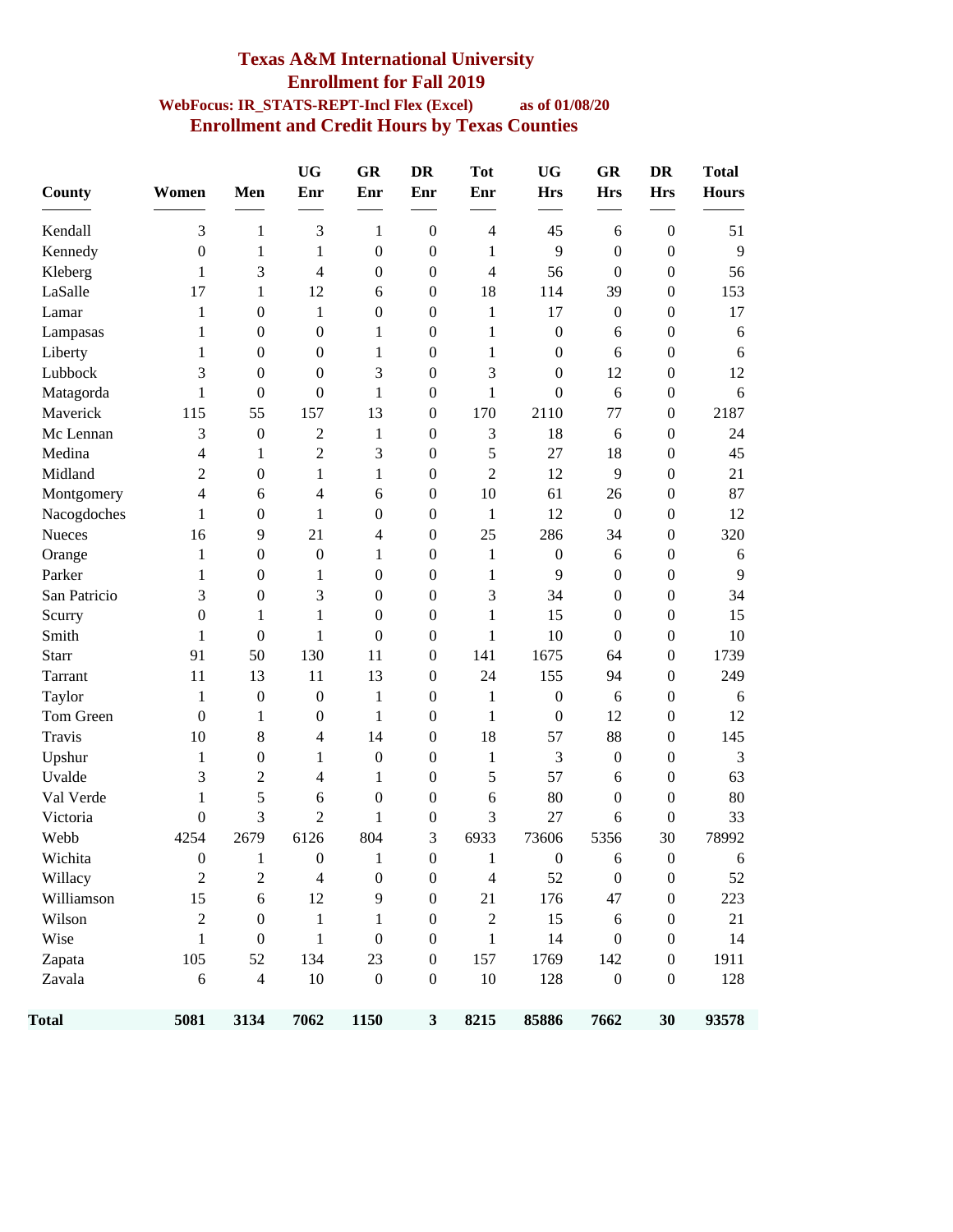# **Enrollment and Credit Hours by Other States for Fall 2019**

| <b>State</b>   | Women            | Men              | <b>UG</b><br>Enr | GR<br>Enr        | <b>DR</b><br>Enr        | <b>Tot</b><br>Enr | <b>UG</b><br><b>Hrs</b> | <b>GR</b><br><b>Hrs</b> | <b>DR</b><br><b>Hrs</b> | <b>Total</b><br><b>Hours</b> |
|----------------|------------------|------------------|------------------|------------------|-------------------------|-------------------|-------------------------|-------------------------|-------------------------|------------------------------|
| Arizona        | 8                | $\mathbf{1}$     | 8                | $\mathbf{1}$     | $\boldsymbol{0}$        | 9                 | 119                     | 12                      | $\boldsymbol{0}$        | 131                          |
| Arkansas       | 1                | $\boldsymbol{0}$ | $\mathbf{1}$     | $\boldsymbol{0}$ | $\boldsymbol{0}$        | $\mathbf{1}$      | 15                      | $\boldsymbol{0}$        | $\boldsymbol{0}$        | 15                           |
| California     | 8                | 8                | 11               | $\overline{4}$   | $\mathbf{1}$            | 16                | 165                     | 28                      | 3                       | 196                          |
| Colorado       | $\mathbf{1}$     | 3                | $\overline{2}$   | $\overline{c}$   | $\boldsymbol{0}$        | $\overline{4}$    | 34                      | 10                      | $\boldsymbol{0}$        | 44                           |
| Connecticut    | $\overline{0}$   | $\mathbf{1}$     | $\mathbf{0}$     | $\mathbf{1}$     | $\mathbf{0}$            | $\mathbf{1}$      | $\boldsymbol{0}$        | 3                       | $\overline{0}$          | 3                            |
| Florida        | 1                | 3                | $\overline{2}$   | 1                | 1                       | $\overline{4}$    | 30                      | 9                       | 12                      | 51                           |
| Georgia        | 1                | $\overline{2}$   | $\boldsymbol{0}$ | 3                | $\overline{0}$          | 3                 | $\boldsymbol{0}$        | 18                      | $\boldsymbol{0}$        | 18                           |
| Idaho          | $\overline{0}$   | $\mathbf{1}$     | $\mathbf{1}$     | $\mathbf{0}$     | $\mathbf{0}$            | $\mathbf{1}$      | 18                      | $\boldsymbol{0}$        | $\boldsymbol{0}$        | 18                           |
| Illinois       | 3                | $\mathbf{1}$     | $\overline{4}$   | $\mathbf{0}$     | $\mathbf{0}$            | $\overline{4}$    | 56                      | $\overline{0}$          | $\boldsymbol{0}$        | 56                           |
| Iowa           | $\boldsymbol{0}$ | $\mathbf{1}$     | $\mathbf{1}$     | $\boldsymbol{0}$ | $\boldsymbol{0}$        | $\mathbf{1}$      | 15                      | $\boldsymbol{0}$        | $\boldsymbol{0}$        | 15                           |
| Kansas         | $\overline{0}$   | $\mathbf{1}$     | $\boldsymbol{0}$ | 1                | $\boldsymbol{0}$        | $\mathbf{1}$      | $\boldsymbol{0}$        | 9                       | $\boldsymbol{0}$        | 9                            |
| Louisiana      | 1                | $\boldsymbol{0}$ | $\boldsymbol{0}$ | 1                | $\mathbf{0}$            | 1                 | $\boldsymbol{0}$        | 12                      | $\overline{0}$          | 12                           |
| Maryland       | 1                | $\mathbf{0}$     | $\mathbf{0}$     | 1                | $\boldsymbol{0}$        | 1                 | $\boldsymbol{0}$        | 6                       | $\mathbf{0}$            | 6                            |
| Michigan       | $\overline{0}$   | $\mathbf{1}$     | $\boldsymbol{0}$ | $\boldsymbol{0}$ | 1                       | $\mathbf{1}$      | $\boldsymbol{0}$        | $\boldsymbol{0}$        | 12                      | 12                           |
| Minnesota      | $\mathbf{0}$     | $\overline{2}$   | $\boldsymbol{0}$ | $\overline{2}$   | $\mathbf{0}$            | $\overline{2}$    | $\boldsymbol{0}$        | 15                      | $\boldsymbol{0}$        | 15                           |
| Mississippi    | $\overline{0}$   | $\mathbf{1}$     | $\mathbf{1}$     | $\mathbf{0}$     | $\mathbf{0}$            | $\mathbf{1}$      | 15                      | $\boldsymbol{0}$        | $\boldsymbol{0}$        | 15                           |
| Missouri       | $\boldsymbol{0}$ | $\mathbf{1}$     | $\mathbf{1}$     | $\boldsymbol{0}$ | $\boldsymbol{0}$        | $\mathbf{1}$      | 15                      | $\boldsymbol{0}$        | $\boldsymbol{0}$        | 15                           |
| Nevada         | $\overline{0}$   | $\mathbf{1}$     | 1                | $\boldsymbol{0}$ | $\boldsymbol{0}$        | 1                 | 16                      | $\boldsymbol{0}$        | $\boldsymbol{0}$        | 16                           |
| New Jersey     | 1                | $\mathbf{1}$     | $\mathbf{0}$     | $\overline{2}$   | $\theta$                | $\overline{2}$    | $\boldsymbol{0}$        | 13                      | $\boldsymbol{0}$        | 13                           |
| New York       | $\overline{c}$   | $\mathbf{1}$     | $\overline{2}$   | $\mathbf{1}$     | $\mathbf{0}$            | 3                 | 32                      | 12                      | $\overline{0}$          | 44                           |
| Ohio           | $\mathbf{1}$     | $\boldsymbol{0}$ | $\boldsymbol{0}$ | $\mathbf{1}$     | $\boldsymbol{0}$        | $\,1$             | $\boldsymbol{0}$        | 6                       | $\boldsymbol{0}$        | 6                            |
| Oklahoma       | $\mathbf{1}$     | $\boldsymbol{0}$ | 1                | $\boldsymbol{0}$ | $\boldsymbol{0}$        | $\mathbf{1}$      | 16                      | $\boldsymbol{0}$        | $\boldsymbol{0}$        | 16                           |
| Oregon         | $\boldsymbol{0}$ | $\mathbf{1}$     | $\boldsymbol{0}$ | $\mathbf{1}$     | $\boldsymbol{0}$        | 1                 | $\boldsymbol{0}$        | 6                       | $\boldsymbol{0}$        | 6                            |
| Pennsylvania   | $\overline{4}$   | $\overline{2}$   | $\overline{2}$   | $\overline{4}$   | $\overline{0}$          | 6                 | 31                      | 25                      | $\boldsymbol{0}$        | 56                           |
| Puerto Rico    | $\mathbf{1}$     | $\boldsymbol{0}$ | $\mathbf{1}$     | $\boldsymbol{0}$ | $\boldsymbol{0}$        | $\mathbf{1}$      | 17                      | $\boldsymbol{0}$        | $\boldsymbol{0}$        | 17                           |
| Rhode Island   | $\boldsymbol{0}$ | $\mathbf{1}$     | $\mathbf{1}$     | $\boldsymbol{0}$ | $\boldsymbol{0}$        | $\,1$             | 12                      | $\boldsymbol{0}$        | $\boldsymbol{0}$        | 12                           |
| South Carolina | $\overline{0}$   | $\mathbf{1}$     | $\mathbf{1}$     | $\boldsymbol{0}$ | $\boldsymbol{0}$        | $\,1$             | 9                       | $\boldsymbol{0}$        | $\boldsymbol{0}$        | 9                            |
| Tennessee      | $\boldsymbol{0}$ | $\mathbf{1}$     | $\mathbf{1}$     | $\boldsymbol{0}$ | $\boldsymbol{0}$        | $\mathbf{1}$      | 13                      | $\boldsymbol{0}$        | $\boldsymbol{0}$        | 13                           |
| Utah           | $\overline{c}$   | $\mathbf{1}$     | 3                | $\boldsymbol{0}$ | $\boldsymbol{0}$        | $\mathfrak{Z}$    | 44                      | $\boldsymbol{0}$        | $\boldsymbol{0}$        | 44                           |
| Virginia       | $\mathbf{1}$     | $\mathbf{1}$     | $\boldsymbol{0}$ | $\mathbf{1}$     | $\mathbf{1}$            | $\overline{c}$    | $\boldsymbol{0}$        | 6                       | 9                       | 15                           |
| Washington     | $\mathbf{1}$     | $\overline{c}$   | $\mathbf{1}$     | $\overline{2}$   | $\mathbf{0}$            | 3                 | 14                      | 12                      | $\boldsymbol{0}$        | 26                           |
| Wisconsin      | $\mathbf{1}$     | $\boldsymbol{0}$ | $\mathbf{1}$     | $\boldsymbol{0}$ | $\boldsymbol{0}$        | $\,1$             | 13                      | $\boldsymbol{0}$        | $\boldsymbol{0}$        | 13                           |
| Wyoming        | 1                | $\boldsymbol{0}$ | 1                | $\boldsymbol{0}$ | $\boldsymbol{0}$        | $\mathbf{1}$      | 14                      | $\boldsymbol{0}$        | $\boldsymbol{0}$        | 14                           |
| <b>Total</b>   | 41               | 40               | 48               | 29               | $\overline{\mathbf{4}}$ | 81                | 713                     | 202                     | 36                      | 951                          |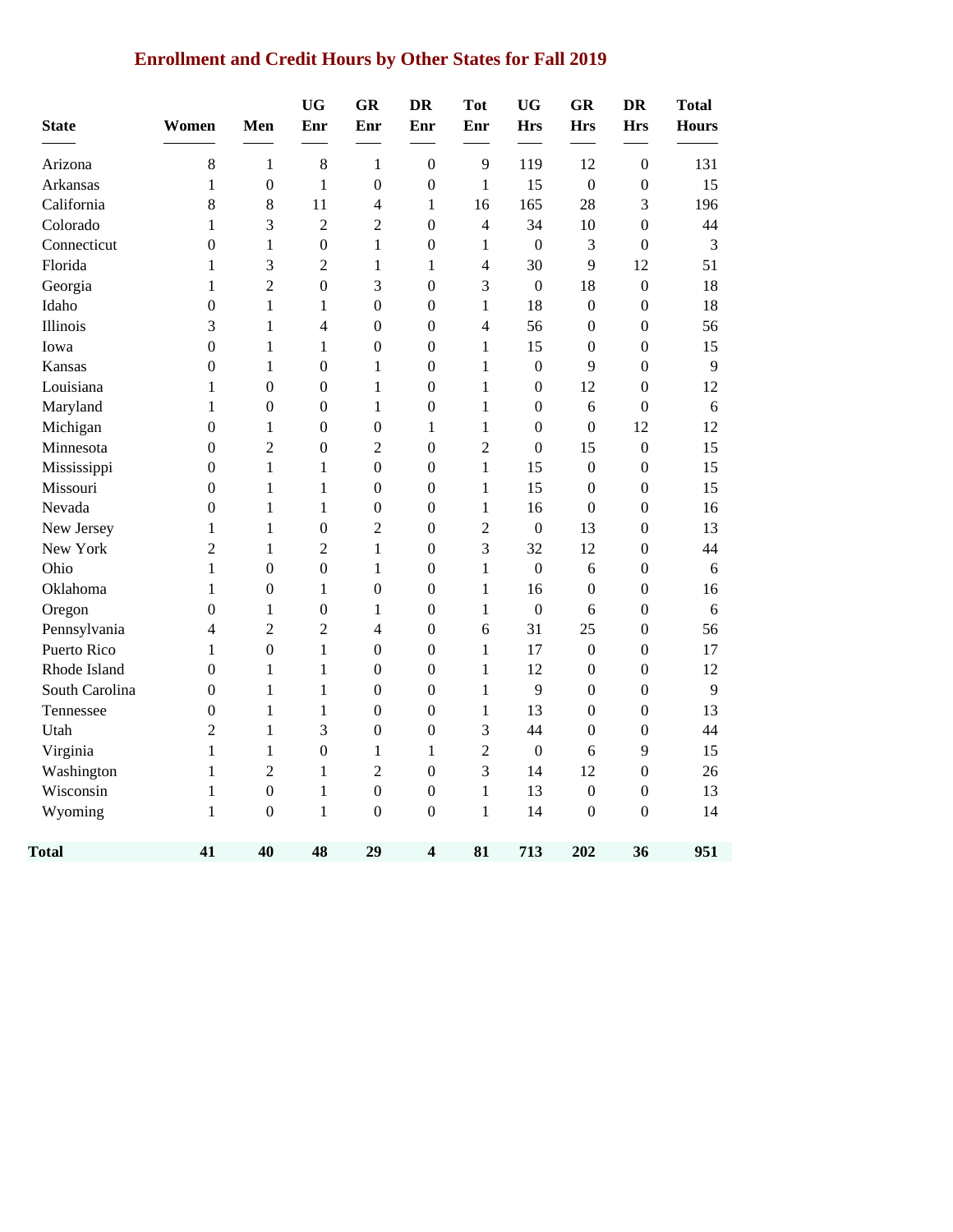# **Enrollment and Credit Hours by Foreign Countries for Fall 2019**

| Country                  | Women            | Men              | <b>UG</b><br>Enr | <b>GR</b><br>Enr | <b>DR</b><br>Enr | <b>Tot</b><br>Enr | <b>UG</b><br><b>Hrs</b> | <b>GR</b><br><b>Hrs</b> | <b>DR</b><br><b>Hrs</b> | <b>Total</b><br><b>Hours</b> |
|--------------------------|------------------|------------------|------------------|------------------|------------------|-------------------|-------------------------|-------------------------|-------------------------|------------------------------|
| Australia                | 1                | 1                | $\overline{2}$   | $\boldsymbol{0}$ | $\mathbf{0}$     | $\overline{2}$    | 33                      | $\boldsymbol{0}$        | $\mathbf{0}$            | 33                           |
| Bangladesh               | $\boldsymbol{0}$ | 3                | $\boldsymbol{0}$ | $\mathbf{1}$     | $\overline{2}$   | 3                 | $\boldsymbol{0}$        | 10                      | 21                      | 31                           |
| <b>Brazil</b>            | 1                | $\overline{2}$   | $\overline{2}$   | 1                | $\Omega$         | 3                 | 27                      | 6                       | $\mathbf{0}$            | 33                           |
| Bulgaria                 | $\boldsymbol{0}$ | $\mathbf{1}$     | $\mathbf{1}$     | $\boldsymbol{0}$ | $\boldsymbol{0}$ | 1                 | 16                      | $\boldsymbol{0}$        | $\boldsymbol{0}$        | 16                           |
| Canada                   | 1                | 1                | $\mathbf{1}$     | $\mathbf{1}$     | $\boldsymbol{0}$ | $\overline{2}$    | 16                      | 9                       | $\boldsymbol{0}$        | 25                           |
| Chile                    | $\boldsymbol{0}$ | $\overline{2}$   | $\overline{2}$   | $\boldsymbol{0}$ | $\boldsymbol{0}$ | $\overline{2}$    | 30                      | $\boldsymbol{0}$        | $\boldsymbol{0}$        | 30                           |
| China                    | 3                | $\mathbf{1}$     | $\overline{2}$   | $\mathfrak 2$    | $\boldsymbol{0}$ | 4                 | 24                      | 21                      | $\boldsymbol{0}$        | 45                           |
| Costa Rica               | $\boldsymbol{0}$ | 1                | $\mathbf{1}$     | $\boldsymbol{0}$ | $\boldsymbol{0}$ | $\mathbf{1}$      | 15                      | $\boldsymbol{0}$        | $\theta$                | 15                           |
| Croatia                  | $\mathbf{1}$     | $\boldsymbol{0}$ | $\mathbf{1}$     | $\boldsymbol{0}$ | $\boldsymbol{0}$ | $\mathbf{1}$      | 18                      | $\boldsymbol{0}$        | $\boldsymbol{0}$        | 18                           |
| Denmark                  | $\boldsymbol{0}$ | $\overline{c}$   | $\overline{c}$   | $\boldsymbol{0}$ | $\boldsymbol{0}$ | $\overline{2}$    | 30                      | $\theta$                | $\boldsymbol{0}$        | 30                           |
| France                   | $\overline{2}$   | $\mathbf{1}$     | 3                | $\boldsymbol{0}$ | $\boldsymbol{0}$ | $\mathfrak{Z}$    | 36                      | $\boldsymbol{0}$        | $\boldsymbol{0}$        | 36                           |
| Germany                  | 3                | 5                | $\overline{4}$   | 3                | $\mathbf{1}$     | $8\,$             | 58                      | 27                      | 9                       | 94                           |
| India                    | 1                | 1                | 1                | $\mathbf{1}$     | $\boldsymbol{0}$ | $\overline{2}$    | 13                      | 12                      | $\boldsymbol{0}$        | 25                           |
| Israel                   | $\boldsymbol{0}$ | $\overline{2}$   | $\overline{2}$   | $\boldsymbol{0}$ | $\overline{0}$   | $\overline{2}$    | 31                      | $\boldsymbol{0}$        | $\mathbf{0}$            | 31                           |
| Japan                    | $\boldsymbol{0}$ | 1                | $\boldsymbol{0}$ | $\boldsymbol{0}$ | 1                | 1                 | $\boldsymbol{0}$        | $\boldsymbol{0}$        | 9                       | 9                            |
| Korea, Republic of South | 5                | $\overline{0}$   | 5                | $\boldsymbol{0}$ | $\boldsymbol{0}$ | 5                 | 65                      | $\boldsymbol{0}$        | $\boldsymbol{0}$        | 65                           |
| Mexico                   | 43               | 50               | 57               | 36               | $\boldsymbol{0}$ | 93                | 795                     | 244                     | $\mathbf{0}$            | 1039                         |
| Nepal                    | 1                | 8                | $8\,$            | $\mathbf{1}$     | $\boldsymbol{0}$ | 9                 | 131                     | 9                       | $\boldsymbol{0}$        | 140                          |
| Netherlands              | $\boldsymbol{0}$ | $\overline{2}$   | $\overline{c}$   | $\boldsymbol{0}$ | $\boldsymbol{0}$ | $\overline{2}$    | 30                      | $\boldsymbol{0}$        | $\theta$                | 30                           |
| New Zealand              | 1                | $\boldsymbol{0}$ | $\mathbf{1}$     | $\boldsymbol{0}$ | $\boldsymbol{0}$ | $\mathbf{1}$      | 16                      | $\boldsymbol{0}$        | $\boldsymbol{0}$        | 16                           |
| Nigeria                  | 3                | $\overline{4}$   | 4                | $\mathbf{1}$     | $\overline{2}$   | $\overline{7}$    | 59                      | 9                       | 24                      | 92                           |
| Poland                   | $\mathbf{1}$     | $\mathbf{1}$     | $\mathfrak{2}$   | $\boldsymbol{0}$ | $\boldsymbol{0}$ | $\mathfrak{2}$    | 27                      | 0                       | $\boldsymbol{0}$        | 27                           |
| Serbia                   | $\boldsymbol{0}$ | $\mathbf{1}$     | $\mathbf{1}$     | $\boldsymbol{0}$ | $\boldsymbol{0}$ | $\mathbf{1}$      | 15                      | $\boldsymbol{0}$        | $\overline{0}$          | 15                           |
| Spain                    | $\overline{2}$   | 5                | 6                | $\mathbf{1}$     | $\boldsymbol{0}$ | $\overline{7}$    | 92                      | 6                       | $\boldsymbol{0}$        | 98                           |
| Sweden                   | $\mathfrak{2}$   | $\boldsymbol{0}$ | $\mathfrak{2}$   | $\boldsymbol{0}$ | $\overline{0}$   | $\sqrt{2}$        | 31                      | $\boldsymbol{0}$        | $\boldsymbol{0}$        | 31                           |
| Thailand                 | $\overline{2}$   | 1                | 3                | $\boldsymbol{0}$ | $\boldsymbol{0}$ | 3                 | 44                      | 0                       | $\boldsymbol{0}$        | 44                           |
| Turkey                   | 1                | $\boldsymbol{0}$ | $\mathbf{1}$     | $\boldsymbol{0}$ | $\boldsymbol{0}$ | $\mathbf{1}$      | 18                      | 0                       | $\boldsymbol{0}$        | 18                           |
| <b>United Kingdom</b>    | $\boldsymbol{0}$ | $\overline{c}$   | $\mathbf{1}$     | $\mathbf{1}$     | $\boldsymbol{0}$ | $\overline{c}$    | 12                      | 6                       | $\boldsymbol{0}$        | 18                           |
| Venezuela                | 0                | $\mathbf{1}$     | $\mathbf{1}$     | $\boldsymbol{0}$ | $\boldsymbol{0}$ | 1                 | 15                      | $\boldsymbol{0}$        | $\boldsymbol{0}$        | 15                           |
| Vietnam (North)          | $\boldsymbol{0}$ | $\mathbf{1}$     | $\mathbf{1}$     | $\boldsymbol{0}$ | $\boldsymbol{0}$ | $\mathbf{1}$      | 13                      | $\boldsymbol{0}$        | $\boldsymbol{0}$        | 13                           |
| Zambia                   | $\boldsymbol{0}$ | $\mathbf{1}$     | $\boldsymbol{0}$ | $\,1$            | $\boldsymbol{0}$ | $\mathbf{1}$      | $\boldsymbol{0}$        | 12                      | $\boldsymbol{0}$        | 12                           |
| <b>Total</b>             | 74               | 101              | 119              | 50               | 6                | 175               | 1710                    | 371                     | 63                      | 2144                         |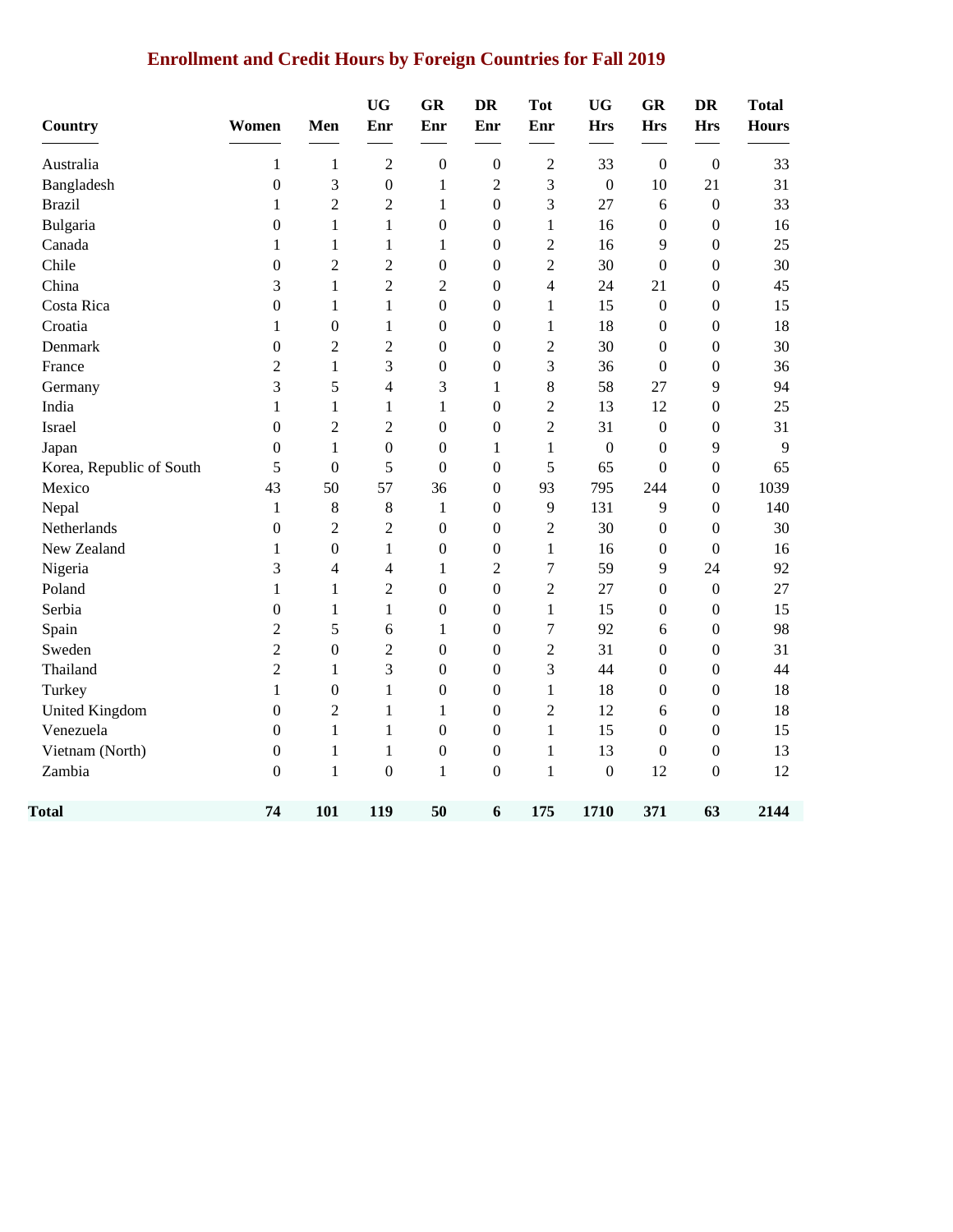### **Texas A&M International University Enrollment for Fall 2019**

#### **WebFocus: IR\_STATS-REPT-Incl Flex (Excel) as of 01/08/20 Enrollment by Age Across Classification for Fall 2019**

| Age      | FR                               | SO <sub>1</sub>                      | <b>JR</b>                     | $S_{\mathbf{R}}$     | GR               | <b>PHD</b>                           | <b>Total</b><br><b>Students</b> | <b>Total</b><br><b>Hours</b> |
|----------|----------------------------------|--------------------------------------|-------------------------------|----------------------|------------------|--------------------------------------|---------------------------------|------------------------------|
| 13       | $\mathbf{1}$                     | $\boldsymbol{0}$                     | $\boldsymbol{0}$              | $\boldsymbol{0}$     | $\boldsymbol{0}$ | $\boldsymbol{0}$                     | $\mathbf{1}$                    | $\mathbf{1}$                 |
| 14       | 123                              | $\boldsymbol{0}$                     | $\boldsymbol{0}$              | $\boldsymbol{0}$     | $\boldsymbol{0}$ | $\boldsymbol{0}$                     | 123                             | 142                          |
| 15       | 94                               | $\boldsymbol{0}$                     | $\boldsymbol{0}$              | $\boldsymbol{0}$     | $\boldsymbol{0}$ | $\boldsymbol{0}$                     | 94                              | 431                          |
| 16       | 157                              | $\overline{4}$                       | $\boldsymbol{0}$              | $\boldsymbol{0}$     | $\boldsymbol{0}$ | $\boldsymbol{0}$                     | 161                             | 1461                         |
| 17       | 100                              | 111                                  | $\overline{2}$                | $\boldsymbol{0}$     | $\boldsymbol{0}$ | $\boldsymbol{0}$                     | 213                             | 2632                         |
| 18       | 969                              | 143                                  | 151                           | $\mathfrak 2$        | $\boldsymbol{0}$ | $\boldsymbol{0}$                     | 1265                            | 17046                        |
| 19       | 393                              | 526                                  | 151                           | 77                   | $\boldsymbol{0}$ | $\boldsymbol{0}$                     | 1147                            | 15574                        |
| 20       | 64                               | 272                                  | 480                           | 142                  | 3                | $\boldsymbol{0}$                     | 961                             | 12788                        |
| 21       | 20                               | 123                                  | 382                           | 422                  | 24               | $\boldsymbol{0}$                     | 971                             | 12629                        |
| 22       | $\overline{7}$                   | 44                                   | 207                           | 391                  | 51               | $\boldsymbol{0}$                     | 700                             | 8264                         |
| 23       | 10                               | 24                                   | 112                           | 287                  | 103              | $\boldsymbol{0}$                     | 536                             | 5776                         |
| 24       | 6                                | 18                                   | 61                            | 144                  | 98               | $\boldsymbol{0}$                     | 327                             | 3259                         |
| 25       | 5                                | 12                                   | 57                            | 127                  | 82               | $\overline{c}$                       | 285                             | 2777                         |
| 26       | $\mathbf{1}$                     | 6                                    | 35                            | 84                   | 82               | $\boldsymbol{0}$                     | 208                             | 1965                         |
| 27       | $\overline{4}$                   | 9                                    | 31                            | 59                   | 71               | $\boldsymbol{0}$                     | 174                             | 1538                         |
| 28       | $\boldsymbol{0}$                 | 3                                    | 28                            | 45                   | 73               | $\boldsymbol{0}$                     | 149                             | 1230                         |
| 29       | $\mathfrak{Z}$                   | 5                                    | 9                             | 54                   | 50               | $\mathbf 1$                          | 122                             | 1079                         |
| 30       | $\overline{c}$                   | 5                                    | 21                            | 31                   | 48               | $\boldsymbol{0}$                     | 107                             | 920                          |
| 31       | $\boldsymbol{0}$                 | 3                                    | 8                             | 29                   | 44               | $\boldsymbol{0}$                     | 84                              | 717                          |
| 32       | $\boldsymbol{0}$                 | $\mathbf{1}$                         | 11                            | 29                   | 29               | $\overline{c}$                       | 72                              | 632                          |
| 33       | $\mathbf{1}$                     | $\overline{c}$                       | 11                            | 35                   | 44               | $\boldsymbol{0}$                     | 93                              | 813                          |
| 34       | $\boldsymbol{0}$                 | $\mathbf{1}$                         | 8                             | 18                   | 36               | $\mathbf 1$                          | 64                              | 524                          |
| 35       | $\mathbf{1}$                     | $\mathbf{1}$                         | $\overline{4}$                | 23                   | 38               | $\,1$                                | 68                              | 528                          |
| 36       | $\mathbf{1}$                     | $\mathbf{1}$                         | $\overline{c}$                | 21                   | 31               | $\boldsymbol{0}$                     | 56                              | 421                          |
| 37       | $\boldsymbol{0}$                 | 3                                    | $\overline{3}$                | 14                   | 26               | $\boldsymbol{0}$                     | 46                              | 370                          |
| 38       | $\boldsymbol{0}$                 | $\boldsymbol{0}$                     | $\sqrt{6}$                    | 12                   | 32               | $\mathbf 1$                          | 51                              | 374                          |
| 39       | $\mathbf{1}$                     | $\mathbf{1}$                         | 3                             | 13                   | 24               | $\mathbf{1}$                         | 43                              | 313                          |
| 40       | $\boldsymbol{0}$                 | $\boldsymbol{0}$                     | $\boldsymbol{0}$              | 14                   | 26               | $\boldsymbol{0}$                     | 40                              | 299                          |
| 41       | $\boldsymbol{0}$                 | $\boldsymbol{0}$                     | $\overline{4}$                | 9                    | 20               | $\boldsymbol{0}$                     | 33                              | 259                          |
| 42<br>43 | $\mathbf{1}$<br>$\boldsymbol{0}$ | $\boldsymbol{0}$<br>$\boldsymbol{0}$ | $\overline{\mathcal{L}}$<br>3 | $\overline{4}$<br>10 | 23<br>22         | $\boldsymbol{0}$<br>$\boldsymbol{0}$ | 32<br>35                        | 235<br>280                   |
| 44       | $\boldsymbol{0}$                 |                                      | 6                             | $\overline{c}$       | 22               | $\boldsymbol{0}$                     | 31                              | 212                          |
| 45       | $\boldsymbol{0}$                 | $\mathbf{1}$<br>$\mathbf{1}$         | $\boldsymbol{0}$              | $\sqrt{5}$           | 14               | $\boldsymbol{0}$                     | 20                              | 141                          |
| 46       | $\boldsymbol{0}$                 | $\boldsymbol{0}$                     | $\,1$                         | 9                    | 18               | $\boldsymbol{0}$                     | 28                              | 198                          |
| 47       | $\boldsymbol{0}$                 | $\boldsymbol{0}$                     | $\,1$                         | $\overline{4}$       | 9                | $\,1$                                | 15                              | 115                          |
| 48       | $\boldsymbol{0}$                 | $\boldsymbol{0}$                     | $\boldsymbol{0}$              | $\overline{c}$       | 16               | $\boldsymbol{0}$                     | 18                              | 103                          |
| 49       | $\boldsymbol{0}$                 | $\boldsymbol{0}$                     | $\overline{c}$                | $\overline{c}$       | 10               | $\boldsymbol{0}$                     | 14                              | 80                           |
| 50       | $\,1$                            | $\boldsymbol{0}$                     | $\boldsymbol{0}$              | $\overline{4}$       | 12               | $\boldsymbol{0}$                     | $17\,$                          | 110                          |
| 51       | $\boldsymbol{0}$                 | $\boldsymbol{0}$                     | $\,1$                         | $\overline{4}$       | $\boldsymbol{7}$ | $\mathbf 1$                          | 13                              | 109                          |
| 52       | $\boldsymbol{0}$                 | $\boldsymbol{0}$                     | $\boldsymbol{0}$              | $\,1$                | 5                | $\,1$                                | $\sqrt{ }$                      | 49                           |
| 53       | $\boldsymbol{0}$                 | $\,1$                                | $\boldsymbol{0}$              | 3                    | 9                | $\boldsymbol{0}$                     | 13                              | 71                           |
| 54       | $\boldsymbol{0}$                 | $\boldsymbol{0}$                     | $\,1$                         | $\mathbf 1$          | $\overline{c}$   | $\boldsymbol{0}$                     | $\overline{\mathcal{L}}$        | 27                           |
| 55       | $\boldsymbol{0}$                 | $\boldsymbol{0}$                     | $\boldsymbol{0}$              | $\boldsymbol{0}$     | 6                | $\boldsymbol{0}$                     | 6                               | 29                           |
| 56       | $\boldsymbol{0}$                 | $\boldsymbol{0}$                     | $\boldsymbol{0}$              | $\boldsymbol{0}$     | 3                | $\mathbf 1$                          | $\overline{\mathcal{L}}$        | 23                           |
| 57       | $\boldsymbol{0}$                 | $\boldsymbol{0}$                     | $\boldsymbol{0}$              | $\mathbf{1}$         | $\overline{4}$   | $\boldsymbol{0}$                     | 5                               | 27                           |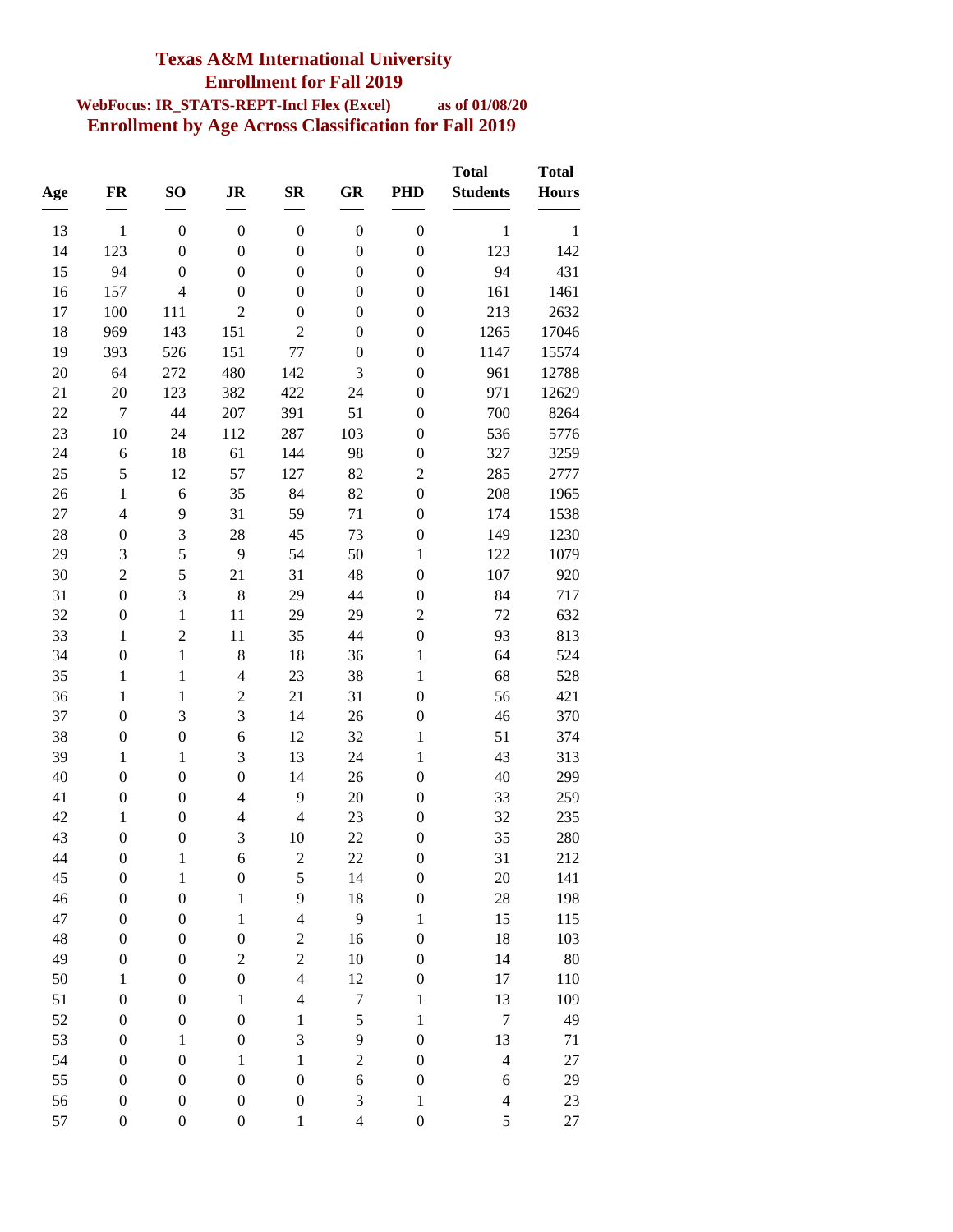#### **Texas A&M International University Enrollment for Fall 2019 WebFocus: IR\_STATS-REPT-Incl Flex (Excel) as of 01/08/20 Enrollment by Age Across Classification for Fall 2019**

| Age   | FR             | <b>SO</b>      | JR             | <b>SR</b>      | <b>GR</b>      | <b>PHD</b> | <b>Total</b><br><b>Students</b> | <b>Total</b><br><b>Hours</b> |
|-------|----------------|----------------|----------------|----------------|----------------|------------|---------------------------------|------------------------------|
|       |                |                |                |                |                |            |                                 |                              |
| 58    | $\theta$       | $\overline{0}$ | $\theta$       | $\overline{0}$ | 3              | $\Omega$   | 3                               | 21                           |
| 59    | $\theta$       | $\theta$       | $\overline{0}$ | $\Omega$       | 2              | 0          | $\overline{2}$                  | 15                           |
| 60    | $\theta$       | $\theta$       | $\Omega$       | $\Omega$       | $\overline{c}$ | $\Omega$   | 2                               | 9                            |
| 61    | $\theta$       | $\theta$       | $\theta$       | $\theta$       | $\overline{2}$ | $\Omega$   | $\overline{2}$                  | 18                           |
| 62    | $\overline{0}$ | $\overline{0}$ | $\overline{0}$ | $\theta$       | $\overline{c}$ | $\Omega$   | $\overline{2}$                  | 9                            |
| 65    |                | $\theta$       | $\theta$       | $\theta$       |                | 0          | 2                               | 9                            |
| 67    | 0              | $\overline{0}$ | $\overline{0}$ |                | $\overline{0}$ | 0          |                                 | 6                            |
| 77    | 0              | $\overline{0}$ | $\overline{0}$ |                | $\theta$       | $\Omega$   |                                 | 15                           |
|       |                |                |                |                |                |            |                                 |                              |
| Total | 1966           | 1321           | 1806           | 2136           | 1229           | 13         | 8471                            | 96673                        |
|       |                |                |                |                |                |            |                                 |                              |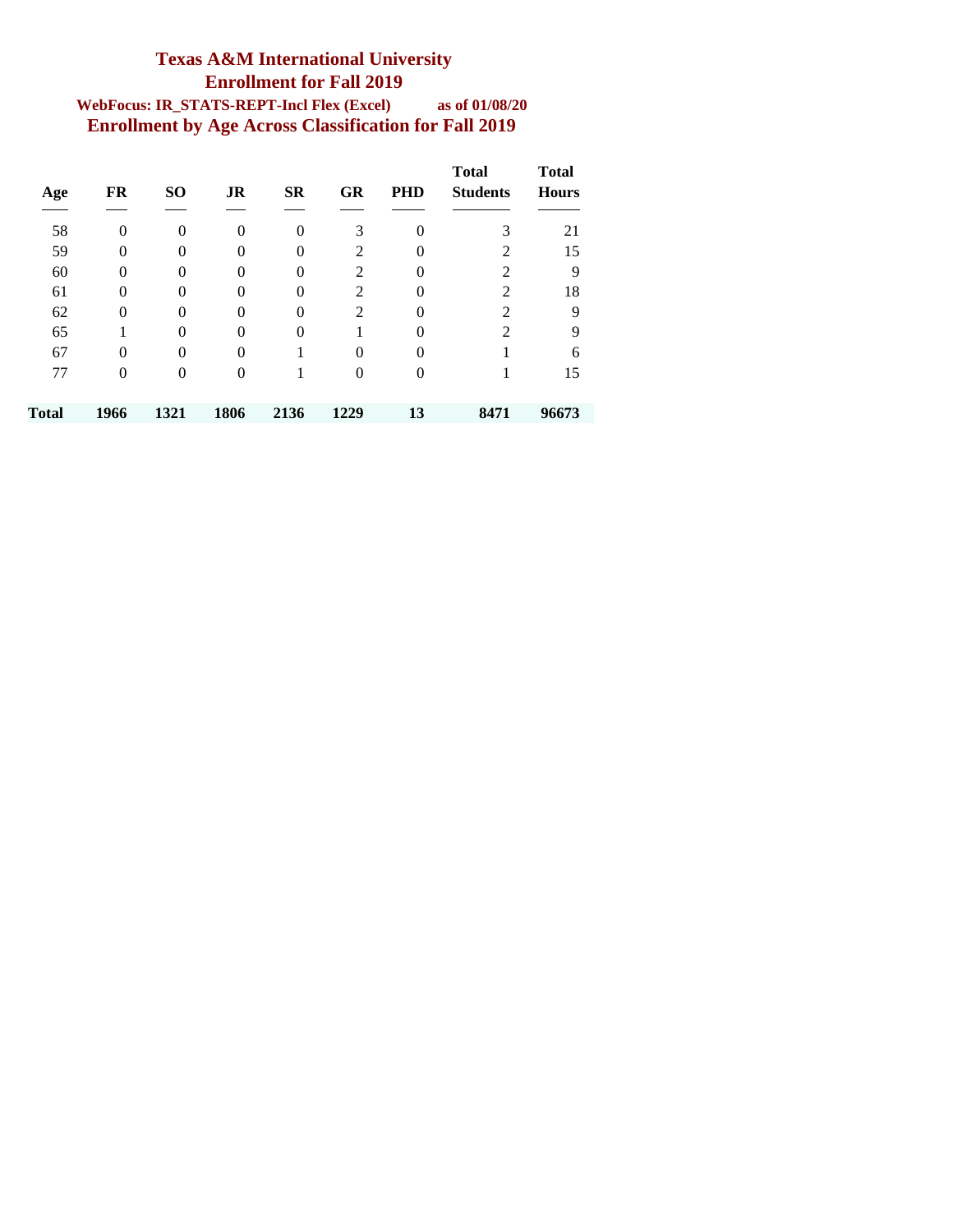#### **Texas A&M International University Enrollment for Fall 2019 WebFocus: IR\_STATS-REPT-Incl Flex (Excel) as of 01/08/20 Average Hour Load Overall for Fall 2019**

|       | Tot  |      |              |       |  |  |  |  |
|-------|------|------|--------------|-------|--|--|--|--|
| Women | Men  | Enr  | <b>Hours</b> | Load  |  |  |  |  |
|       |      |      |              |       |  |  |  |  |
| 5196  | 3275 | 8471 | 96673        | 11.41 |  |  |  |  |

#### **Average Hour Load by Level**

| Level         | Women | Men  | <b>Tot</b><br>Enr | <b>Hours</b> | Avg<br>Load |
|---------------|-------|------|-------------------|--------------|-------------|
| Undergraduate | 4393  | 2836 | 7229              | 88309        | 12.22       |
| Graduate      | 799   | 430  | 1229              | 8235         | 6.70        |
| Doctoral      | 4     | 9    | 13                | 129          | 9.92        |
|               |       |      |                   |              |             |
| Total         | 5196  | 3275 | 8471              | 96673        |             |

#### **Average Hour Load by Ethnicity**

| Eth           | Women | Men  | <b>Tot</b><br>Enr | <b>Hours</b> | Avg<br>Load |
|---------------|-------|------|-------------------|--------------|-------------|
|               |       |      |                   |              |             |
| Amer Ind      | 3     | 1    | 4                 | 51           | 12.75       |
| Asian         | 22    | 20   | 42                | 434          | 10.33       |
| <b>Black</b>  | 36    | 32   | 68                | 647          | 9.51        |
| Hawaiian      | 1     | 0    | 1                 | 12           | 12.00       |
| Hispanic      | 4883  | 2996 | 7879              | 90689        | 11.51       |
| International | 68    | 90   | 158               | 1851         | 11.72       |
| Unknown       | 25    | 14   | 39                | 397          | 10.18       |
| White         | 158   | 122  | 280               | 2592         | 9.26        |
|               |       |      |                   |              |             |
| Total         | 5196  | 3275 | 8471              | 96673        |             |

#### **Average Hour Load by Classification**

| <b>Classification</b> | Women | Men  | <b>Tot</b><br>Enr | <b>Hours</b> | Avg<br>Load |
|-----------------------|-------|------|-------------------|--------------|-------------|
| Freshman              | 1121  | 845  | 1966              | 23045        | 11.72       |
| Sophomore             | 782   | 539  | 1321              | 16964        | 12.84       |
| Junior                | 1129  | 677  | 1806              | 22636        | 12.53       |
| Senior                | 1361  | 775  | 2136              | 25664        | 12.01       |
| Graduate              | 799   | 430  | 1229              | 8235         | 6.70        |
| Doctoral              | 4     | 9    | 13                | 129          | 9.92        |
| Total                 | 5196  | 3275 | 8471              | 96673        |             |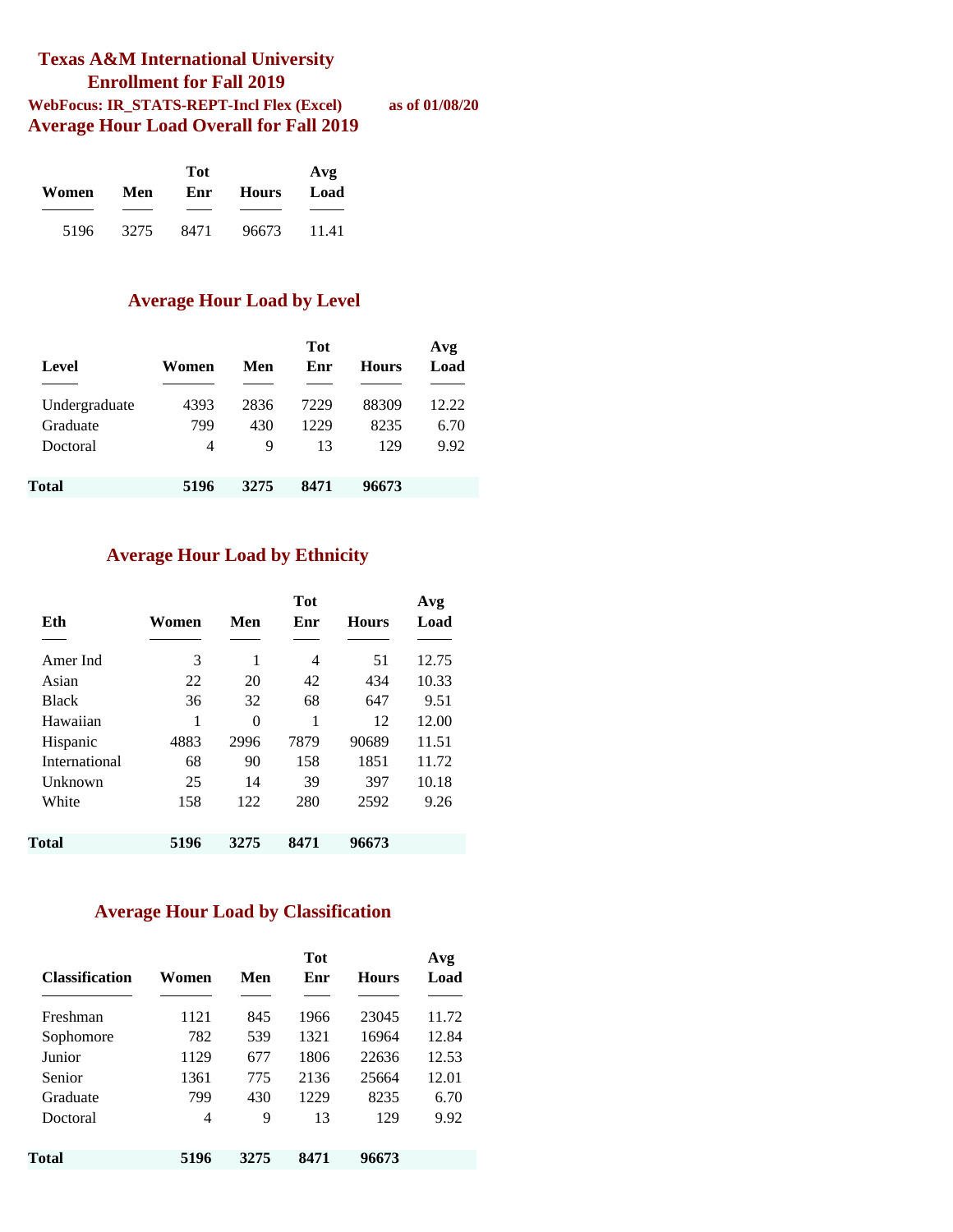### **Total Hours by Student College and Level**

| College                       | <b>Total</b><br><b>Students</b> | Undergrad<br><b>Hours</b> | <b>Graduate</b><br><b>Hours</b> | <b>Doctoral</b><br><b>Hours</b> | Total<br><b>Hours</b> |
|-------------------------------|---------------------------------|---------------------------|---------------------------------|---------------------------------|-----------------------|
| College of Arts & Sciences    | 4145                            | 46800                     | 2906                            | $\Omega$                        | 49706                 |
| College of Education          | 1022                            | 8450                      | 2497                            | $\Omega$                        | 10947                 |
| College of Nursing&Health Sci | 1106                            | 13128                     | 446                             | $\Omega$                        | 13574                 |
| Sanchez School of Business    | 1530                            | 14273                     | 2386                            | 129                             | 16788                 |
| University College            | 668                             | 5658                      | $\Omega$                        | 0                               | 5658                  |
| Total                         | 8471                            | 88309                     | 8235                            | 129                             | 96673                 |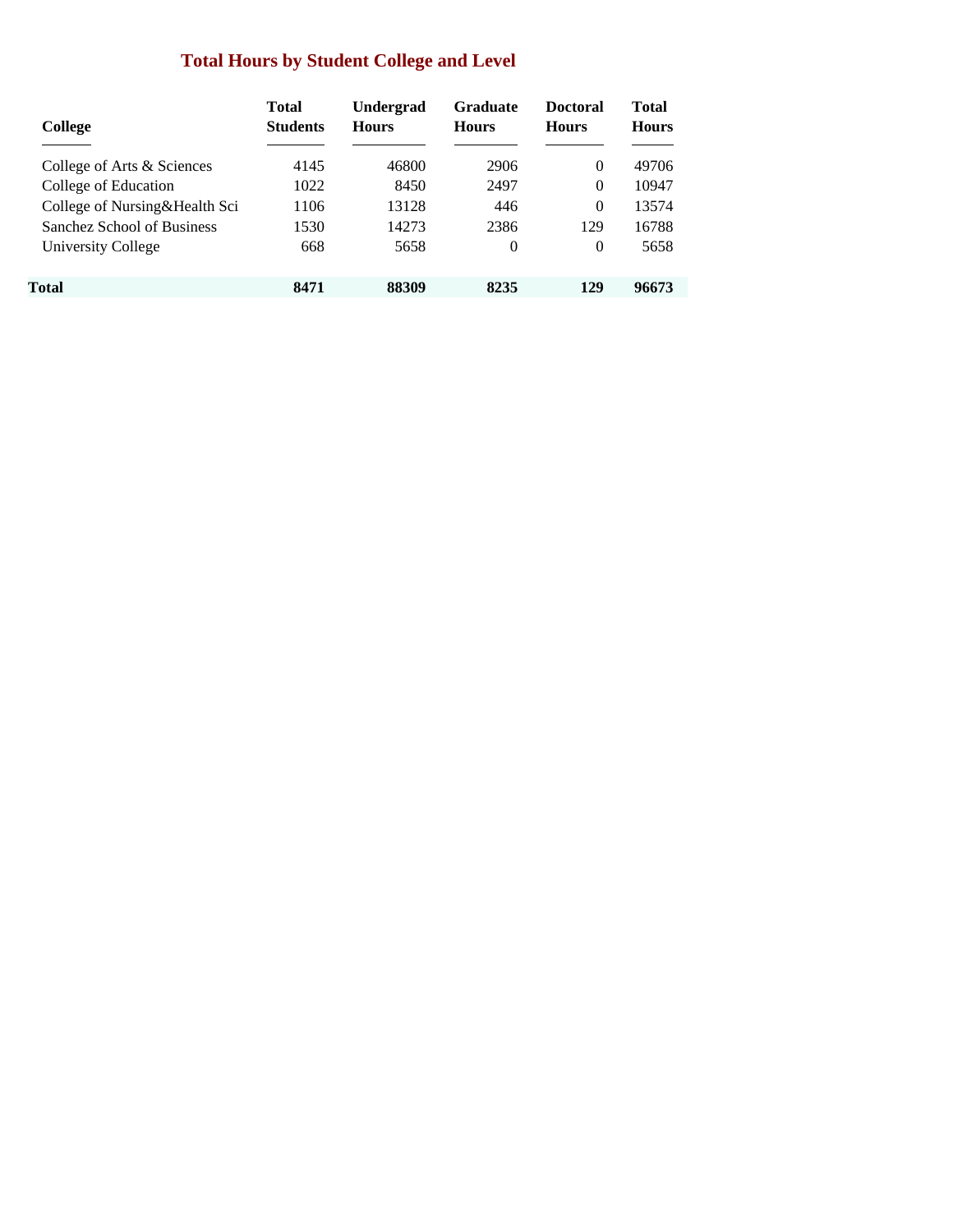#### **Texas A&M International University CBM001 Enrollment for Fall 2019 WebFocus: IR\_CB-STATS as of 01/08/20 Average Hour Load by Level and Ethnicity**

|               |               |                |                  | <b>Tot</b>     |              | Avg   |
|---------------|---------------|----------------|------------------|----------------|--------------|-------|
| <b>Level</b>  | Eth           | Women          | Men              | Enr            | <b>Hours</b> | Load  |
|               |               |                |                  |                |              |       |
| Undergraduate | Amer Ind      | $\overline{2}$ | $\mathbf{1}$     | 3              | 39           | 13.00 |
|               | Asian         | 13             | 11               | 24             | 324          | 13.50 |
|               | <b>Black</b>  | 14             | 15               | 29             | 388          | 13.38 |
|               | Hawaiian      | 1              | $\overline{0}$   | 1              | 12           | 12.00 |
|               | Hispanic      | 4215           | 2688             | 6903           | 84157        | 12.19 |
|               | International | 45             | 51               | 96             | 1377         | 14.34 |
|               | Unknown       | 17             | 10               | 27             | 316          | 11.70 |
|               | White         | 86             | 60               | 146            | 1696         | 11.62 |
| Graduate      | Amer Ind      | 1              | $\theta$         | $\mathbf{1}$   | 12           | 12.00 |
|               | Asian         | 9              | 9                | 18             | 110          | 6.11  |
|               | <b>Black</b>  | 22             | 16               | 38             | 250          | 6.58  |
|               | Hispanic      | 666            | 308              | 974            | 6511         | 6.68  |
|               | International | 21             | 34               | 55             | 399          | 7.25  |
|               | Unknown       | 8              | 4                | 12             | 81           | 6.75  |
|               | White         | 72             | 59               | 131            | 872          | 6.66  |
| Doctoral      | <b>Black</b>  | $\theta$       | $\mathbf{1}$     | $\mathbf{1}$   | 9            | 9.00  |
|               | Hispanic      | $\overline{c}$ | $\boldsymbol{0}$ | $\overline{c}$ | 21           | 10.50 |
|               | International | $\overline{2}$ | 5                | 7              | 75           | 10.71 |
|               | White         | $\theta$       | 3                | 3              | 24           | 8.00  |
| Total         |               | 5196           | 3275             | 8471           | 96673        |       |
|               |               |                |                  |                |              |       |

### **Semester Credit Hours by Level and Ethnicity**

| Level                         | Eth           | <b>Part-Time</b><br>Women | <b>Full-Time</b><br>Women | <b>Part-Time</b><br>Men | <b>Full-Time</b><br>Men | Women<br><b>Hours</b> | Men<br><b>Hours</b> | <b>Total</b><br><b>Hours</b> |
|-------------------------------|---------------|---------------------------|---------------------------|-------------------------|-------------------------|-----------------------|---------------------|------------------------------|
| A. Undergraduate              | Amer Ind      | $\theta$                  | 28                        | 11                      | $\theta$                | 28                    | 11                  | 39                           |
|                               | Asian         | 4                         | 175                       | 6                       | 139                     | 179                   | 145                 | 324                          |
|                               | <b>Black</b>  | 16                        | 167                       | 4                       | 201                     | 183                   | 205                 | 388                          |
|                               | Hawaiian      | $\theta$                  | 12                        | $\mathbf{0}$            | $\theta$                | 12                    | $\theta$            | 12                           |
|                               | Hispanic      | 6322                      | 45345                     | 4086                    | 28404                   | 51667                 | 32490               | 84157                        |
|                               | International | 6                         | 637                       | 9                       | 725                     | 643                   | 734                 | 1377                         |
|                               | Unknown       | 42                        | 148                       | 3                       | 123                     | 190                   | 126                 | 316                          |
|                               | White         | 170                       | 802                       | 76                      | 648                     | 972                   | 724                 | 1696                         |
| <b>Total A. Undergraduate</b> |               | 6560                      | 47314                     | 4195                    | 30240                   | 53874                 | 34435               | 88309                        |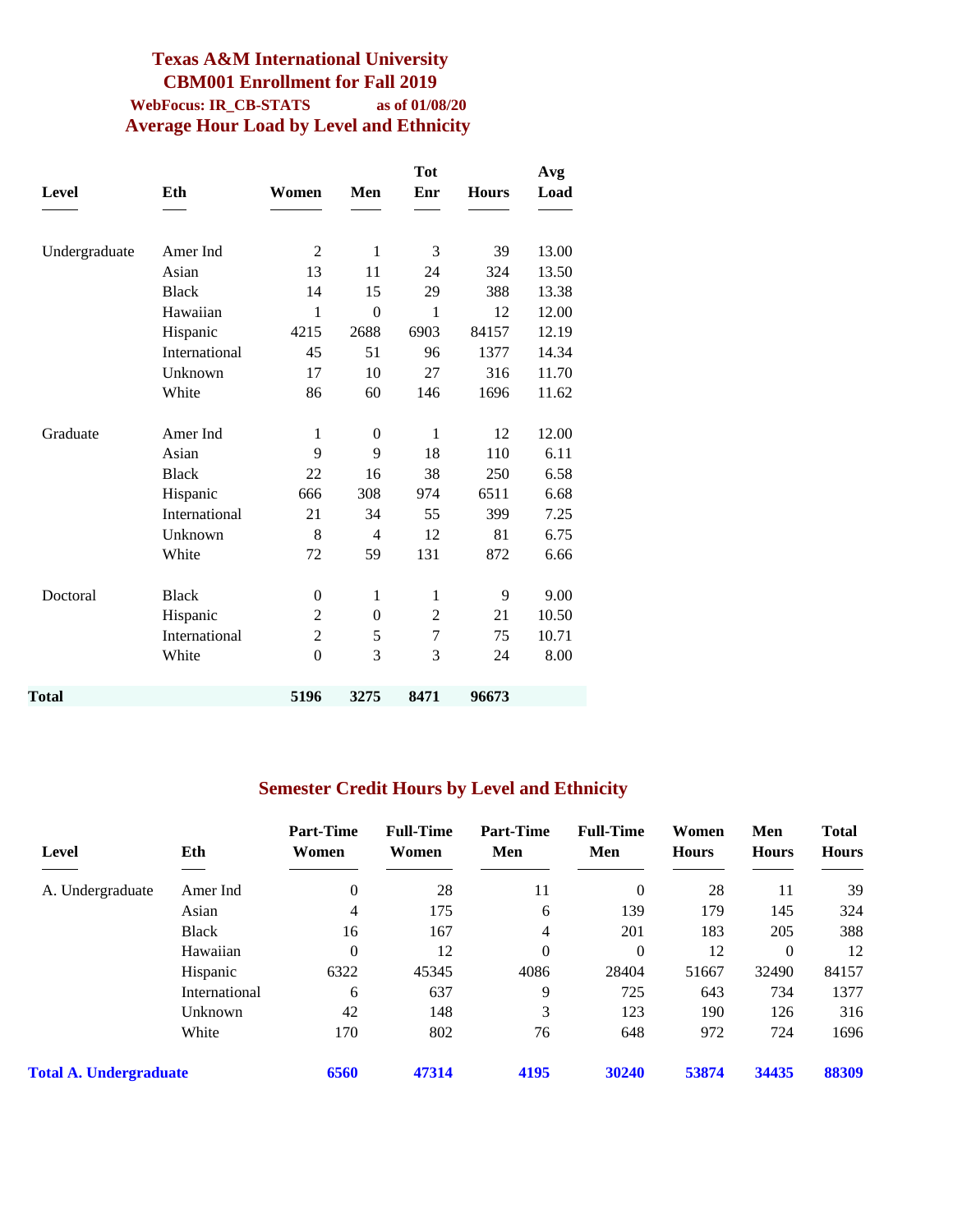| Level                    | Eth           | <b>Part-Time</b><br>Women | <b>Full-Time</b><br>Women | <b>Part-Time</b><br>Men | <b>Full-Time</b><br>Men | Women<br><b>Hours</b> | Men<br><b>Hours</b> | <b>Total</b><br><b>Hours</b> |
|--------------------------|---------------|---------------------------|---------------------------|-------------------------|-------------------------|-----------------------|---------------------|------------------------------|
| <b>B.</b> Graduate       | Amer Ind      | $\Omega$                  | 12                        | $\overline{0}$          | $\boldsymbol{0}$        | 12                    | $\overline{0}$      | 12                           |
|                          | Asian         | 34                        | 21                        | 46                      | 9                       | 55                    | 55                  | 110                          |
|                          | <b>Black</b>  | 102                       | 45                        | 64                      | 39                      | 147                   | 103                 | 250                          |
|                          | Hispanic      | 2204                      | 2317                      | 1195                    | 795                     | 4521                  | 1990                | 6511                         |
|                          | International | 73                        | 72                        | 111                     | 143                     | 145                   | 254                 | 399                          |
|                          | Unknown       | 24                        | 27                        | 18                      | 12                      | 51                    | 30                  | 81                           |
|                          | White         | 307                       | 186                       | 220                     | 159                     | 493                   | 379                 | 872                          |
| <b>Total B. Graduate</b> |               | 2744                      | 2680                      | 1654                    | 1157                    | 5424                  | 2811                | 8235                         |
| C. Doctoral              | <b>Black</b>  | $\mathbf{0}$              | $\mathbf{0}$              | $\boldsymbol{0}$        | 9                       | $\mathbf{0}$          | 9                   | 9                            |
|                          | Hispanic      | $\mathbf{0}$              | 21                        | $\boldsymbol{0}$        | $\boldsymbol{0}$        | 21                    | $\overline{0}$      | 21                           |
|                          | International | $\mathbf{0}$              | 21                        | $\boldsymbol{0}$        | 54                      | 21                    | 54                  | 75                           |
|                          | White         | $\mathbf{0}$              | $\boldsymbol{0}$          | 3                       | 21                      | $\boldsymbol{0}$      | 24                  | 24                           |
| <b>Total C. Doctoral</b> |               | $\mathbf 0$               | 42                        | 3                       | 84                      | 42                    | 87                  | 129                          |
| Total                    |               | 9304                      | 50036                     | 5852                    | 31481                   | 59340                 | 37333               | 96673                        |
|                          |               |                           |                           |                         |                         |                       |                     |                              |

# **Semester Credit Hours by Level and Ethnicity**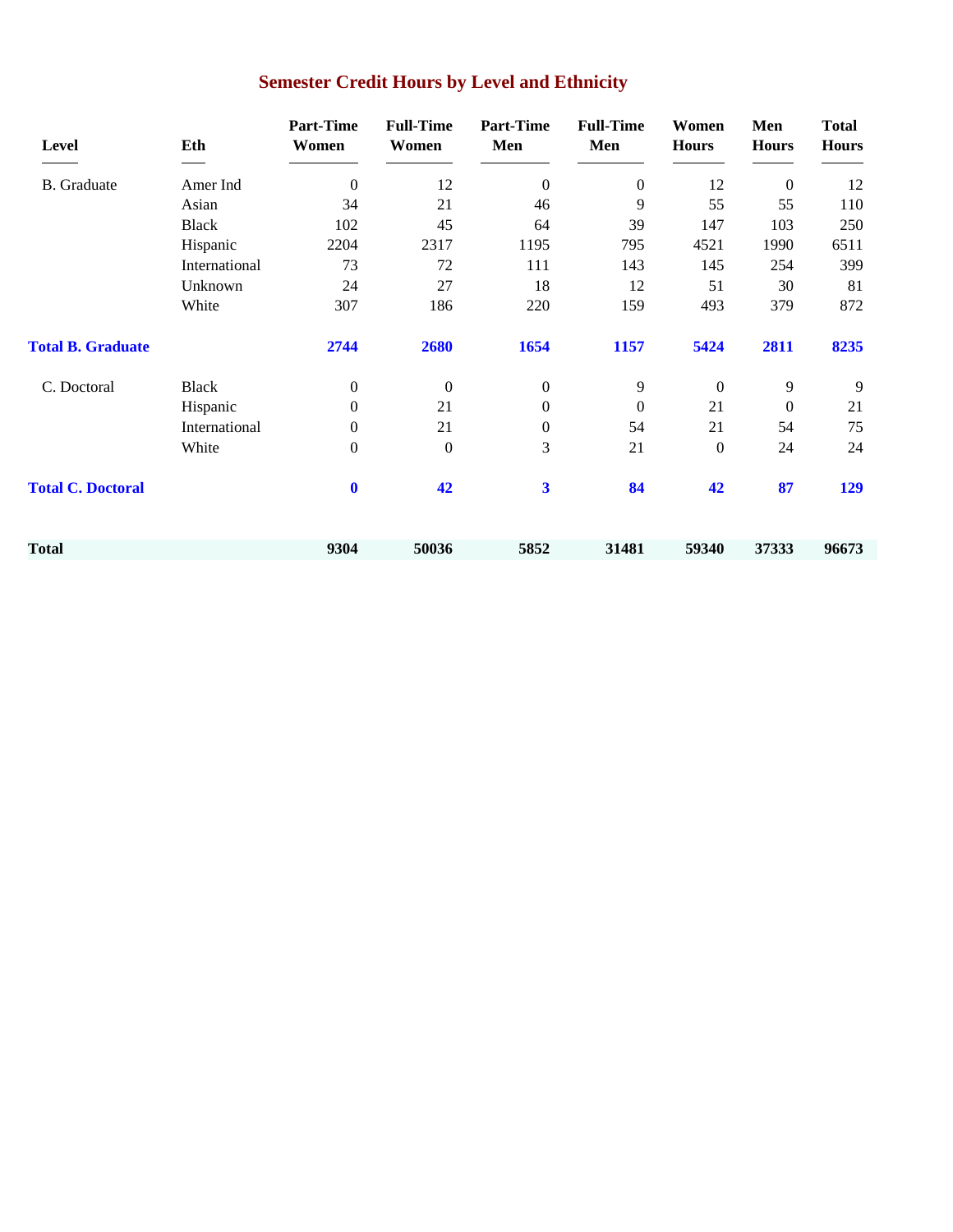### **Enrollment by Credit Hour Load for Fall 2019**

| <b>Semester</b> |       |                |                |                  |                  | <b>Tot</b>     | <b>UG</b>  | GR               | <b>DR</b>        | <b>Total</b> |
|-----------------|-------|----------------|----------------|------------------|------------------|----------------|------------|------------------|------------------|--------------|
| <b>Hours</b>    | Women | Men            | <b>UG</b>      | GR               | DR               | Enr            | <b>Hrs</b> | <b>Hrs</b>       | <b>Hrs</b>       | <b>Hours</b> |
| 1               | 71    | 66             | 133            | 4                | $\boldsymbol{0}$ | 137            | 133        | 4                | $\boldsymbol{0}$ | 137          |
| $\overline{c}$  | 10    | $\overline{4}$ | $\overline{4}$ | 10               | $\boldsymbol{0}$ | 14             | $\,8$      | $20\,$           | $\boldsymbol{0}$ | 28           |
| 3               | 236   | 123            | 172            | 186              | 1                | 359            | 516        | 558              | 3                | 1077         |
| $\overline{4}$  | 46    | 36             | 47             | 35               | $\boldsymbol{0}$ | 82             | 188        | 140              | $\boldsymbol{0}$ | 328          |
| 5               | 11    | $\overline{4}$ | 8              | 7                | $\boldsymbol{0}$ | 15             | 40         | 35               | $\boldsymbol{0}$ | 75           |
| 6               | 567   | 341            | 326            | 582              | $\boldsymbol{0}$ | 908            | 1956       | 3492             | $\boldsymbol{0}$ | 5448         |
| 7               | 118   | 88             | 195            | 11               | $\boldsymbol{0}$ | 206            | 1365       | 77               | $\boldsymbol{0}$ | 1442         |
| $\,8\,$         | 50    | 23             | 64             | 9                | $\boldsymbol{0}$ | 73             | 512        | $72\,$           | $\mathbf{0}$     | 584          |
| 9               | 383   | 210            | 333            | 254              | 6                | 593            | 2997       | 2286             | 54               | 5337         |
| 10              | 89    | 49             | 128            | 10               | $\boldsymbol{0}$ | 138            | 1280       | 100              | $\theta$         | 1380         |
| 11              | 89    | 72             | 160            | $\mathbf{1}$     | $\boldsymbol{0}$ | 161            | 1760       | 11               | $\overline{0}$   | 1771         |
| 12              | 1070  | 761            | 1705           | 120              | 6                | 1831           | 20460      | 1440             | 72               | 21972        |
| 13              | 753   | 483            | 1236           | $\boldsymbol{0}$ | $\boldsymbol{0}$ | 1236           | 16068      | $\boldsymbol{0}$ | $\boldsymbol{0}$ | 16068        |
| 14              | 581   | 345            | 926            | $\mathbf{0}$     | $\mathbf{0}$     | 926            | 12964      | $\boldsymbol{0}$ | $\boldsymbol{0}$ | 12964        |
| 15              | 651   | 405            | 1056           | $\overline{0}$   | $\boldsymbol{0}$ | 1056           | 15840      | $\boldsymbol{0}$ | $\boldsymbol{0}$ | 15840        |
| 16              | 306   | 173            | 479            | $\mathbf{0}$     | $\boldsymbol{0}$ | 479            | 7664       | $\boldsymbol{0}$ | $\boldsymbol{0}$ | 7664         |
| 17              | 45    | 36             | 81             | $\mathbf{0}$     | $\boldsymbol{0}$ | 81             | 1377       | $\boldsymbol{0}$ | $\boldsymbol{0}$ | 1377         |
| 18              | 113   | 54             | 167            | $\mathbf{0}$     | $\mathbf{0}$     | 167            | 3006       | $\boldsymbol{0}$ | $\boldsymbol{0}$ | 3006         |
| 19              | 6     | 1              | $\tau$         | $\overline{0}$   | $\boldsymbol{0}$ | $\overline{7}$ | 133        | $\boldsymbol{0}$ | $\boldsymbol{0}$ | 133          |
| 21              | 1     | 1              | 2              | $\mathbf{0}$     | $\mathbf{0}$     | 2              | 42         | $\boldsymbol{0}$ | $\overline{0}$   | 42           |
| Total           | 5196  | 3275           | 7229           | 1229             | 13               | 8471           | 88309      | 8235             | 129              | 96673        |

### **Enrollment and Credit Hour Load**

| Load                           | <b>Semester</b><br><b>Hours</b> | Women          | Men  | <b>UG</b><br>$\mathbf{Cnt}$ | GR<br>Cnt        | DR<br>$\mathbf{Cnt}$ | Tot<br>Enr     | UG<br><b>Hrs</b> | GR<br><b>Hrs</b> | DR<br><b>Hrs</b> | <b>Total</b><br><b>Hours</b> |
|--------------------------------|---------------------------------|----------------|------|-----------------------------|------------------|----------------------|----------------|------------------|------------------|------------------|------------------------------|
| Full-Time                      | 9                               | 182            | 78   | $\boldsymbol{0}$            | 254              | 6                    | 260            | $\boldsymbol{0}$ | 2286             | 54               | 2340                         |
|                                | 10                              | $\overline{4}$ | 6    | $\boldsymbol{0}$            | 10               | $\theta$             | 10             | $\Omega$         | 100              | $\mathbf{0}$     | 100                          |
|                                | 11                              | $\overline{0}$ |      | 0                           | 1                | $\overline{0}$       | 1              | $\Omega$         | 11               | $\boldsymbol{0}$ | 11                           |
|                                | 12                              | 1070           | 761  | 1705                        | 120              | 6                    | 1831           | 20460            | 1440             | 72               | 21972                        |
|                                | 13                              | 753            | 483  | 1236                        | $\boldsymbol{0}$ | $\theta$             | 1236           | 16068            | $\theta$         | $\mathbf{0}$     | 16068                        |
|                                | 14                              | 581            | 345  | 926                         | $\boldsymbol{0}$ | $\theta$             | 926            | 12964            | $\theta$         | $\theta$         | 12964                        |
|                                | 15                              | 651            | 405  | 1056                        | $\boldsymbol{0}$ | $\overline{0}$       | 1056           | 15840            | $\boldsymbol{0}$ | $\theta$         | 15840                        |
|                                | 16                              | 306            | 173  | 479                         | $\boldsymbol{0}$ | $\theta$             | 479            | 7664             | $\boldsymbol{0}$ | $\theta$         | 7664                         |
|                                | 17                              | 45             | 36   | 81                          | $\boldsymbol{0}$ | $\boldsymbol{0}$     | 81             | 1377             | $\boldsymbol{0}$ | $\boldsymbol{0}$ | 1377                         |
|                                | 18                              | 113            | 54   | 167                         | $\overline{0}$   | $\Omega$             | 167            | 3006             | $\theta$         | $\theta$         | 3006                         |
|                                | 19                              | 6              | 1    | 7                           | $\overline{0}$   | $\boldsymbol{0}$     | 7              | 133              | $\boldsymbol{0}$ | $\boldsymbol{0}$ | 133                          |
|                                | 21                              | 1              | 1    | $\overline{2}$              | $\boldsymbol{0}$ | $\boldsymbol{0}$     | $\overline{2}$ | 42               | $\boldsymbol{0}$ | $\boldsymbol{0}$ | 42                           |
| <i><b>*TOTAL Full-Time</b></i> |                                 | 3712           | 2344 | 5659                        | 385              | 12                   | 6056           | 77554            | 3837             | <b>126</b>       | 81517                        |
| Part-Time                      |                                 | 71             | 66   | 133                         | 4                | $\theta$             | 137            | 133              | 4                | $\boldsymbol{0}$ | 137                          |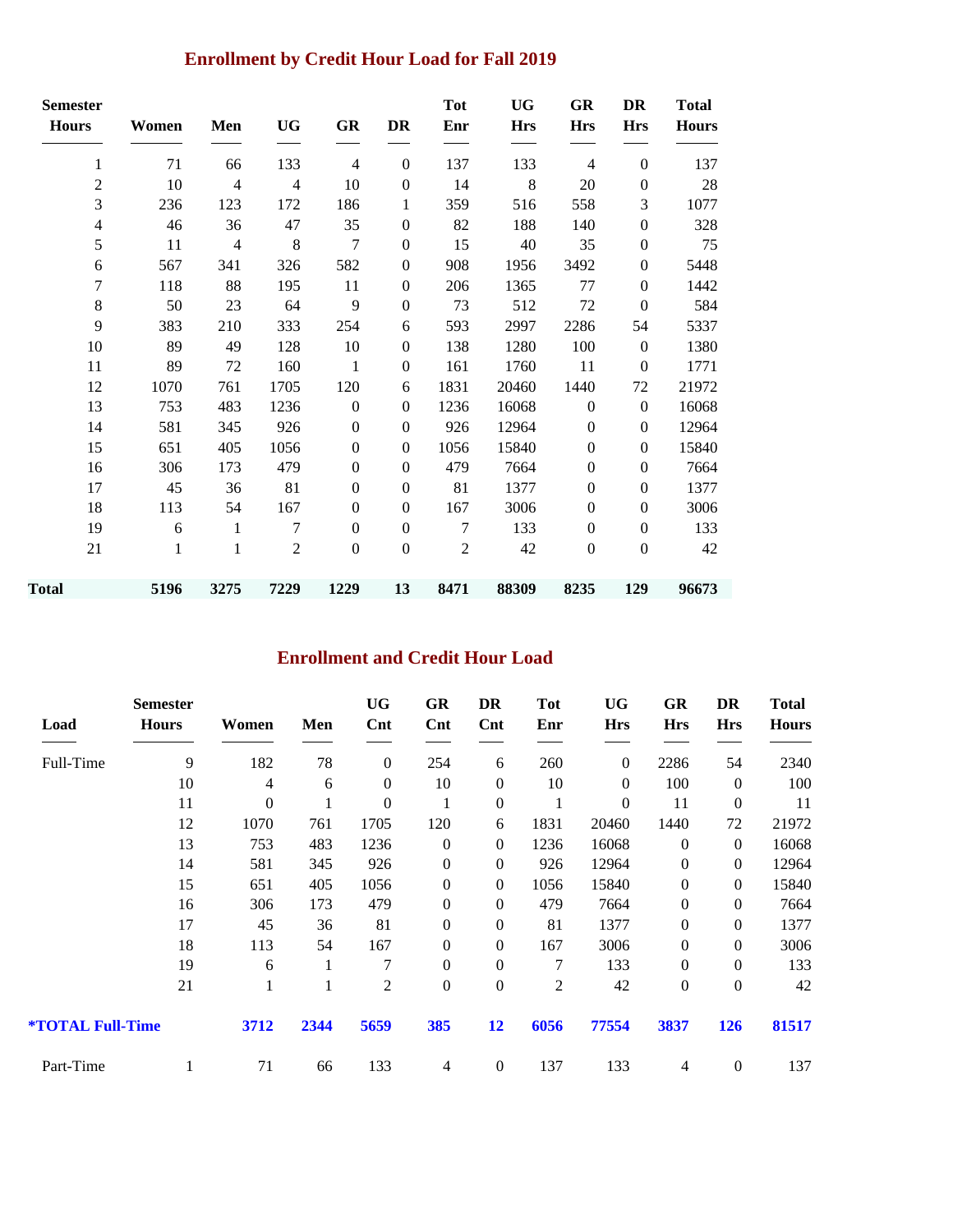#### **Enrollment and Credit Hour Load**

| Load                           | <b>Semester</b><br><b>Hours</b> | Women | Men  | <b>UG</b><br>Cnt | GR<br>Cnt        | DR<br>$\mathbf{Cnt}$ | Tot<br>Enr | UG<br><b>Hrs</b> | GR<br><b>Hrs</b> | DR<br><b>Hrs</b>        | <b>Total</b><br><b>Hours</b> |
|--------------------------------|---------------------------------|-------|------|------------------|------------------|----------------------|------------|------------------|------------------|-------------------------|------------------------------|
| Part-Time                      | 2                               | 10    | 4    | 4                | 10               | $\boldsymbol{0}$     | 14         | 8                | 20               | $\boldsymbol{0}$        | 28                           |
|                                | 3                               | 236   | 123  | 172              | 186              | 1                    | 359        | 516              | 558              | 3                       | 1077                         |
|                                | 4                               | 46    | 36   | 47               | 35               | $\overline{0}$       | 82         | 188              | 140              | $\theta$                | 328                          |
|                                | 5                               | 11    | 4    | 8                | 7                | $\boldsymbol{0}$     | 15         | 40               | 35               | $\mathbf{0}$            | 75                           |
|                                | 6                               | 567   | 341  | 326              | 582              | $\overline{0}$       | 908        | 1956             | 3492             | $\theta$                | 5448                         |
|                                | 7                               | 118   | 88   | 195              | 11               | $\overline{0}$       | 206        | 1365             | 77               | $\mathbf{0}$            | 1442                         |
|                                | 8                               | 50    | 23   | 64               | 9                | $\boldsymbol{0}$     | 73         | 512              | 72               | $\boldsymbol{0}$        | 584                          |
|                                | 9                               | 201   | 132  | 333              | $\boldsymbol{0}$ | $\overline{0}$       | 333        | 2997             | $\theta$         | $\mathbf{0}$            | 2997                         |
|                                | 10                              | 85    | 43   | 128              | $\boldsymbol{0}$ | $\overline{0}$       | 128        | 1280             | $\boldsymbol{0}$ | $\mathbf{0}$            | 1280                         |
|                                | 11                              | 89    | 71   | 160              | $\boldsymbol{0}$ | $\overline{0}$       | 160        | 1760             | $\boldsymbol{0}$ | $\mathbf{0}$            | 1760                         |
| <b><i>*TOTAL Part-Time</i></b> |                                 | 1484  | 931  | 1570             | 844              | $\mathbf{1}$         | 2415       | 10755            | 4398             | $\overline{\mathbf{3}}$ | 15156                        |
| Total                          |                                 | 5196  | 3275 | 7229             | 1229             | 13                   | 8471       | 88309            | 8235             | 129                     | 96673                        |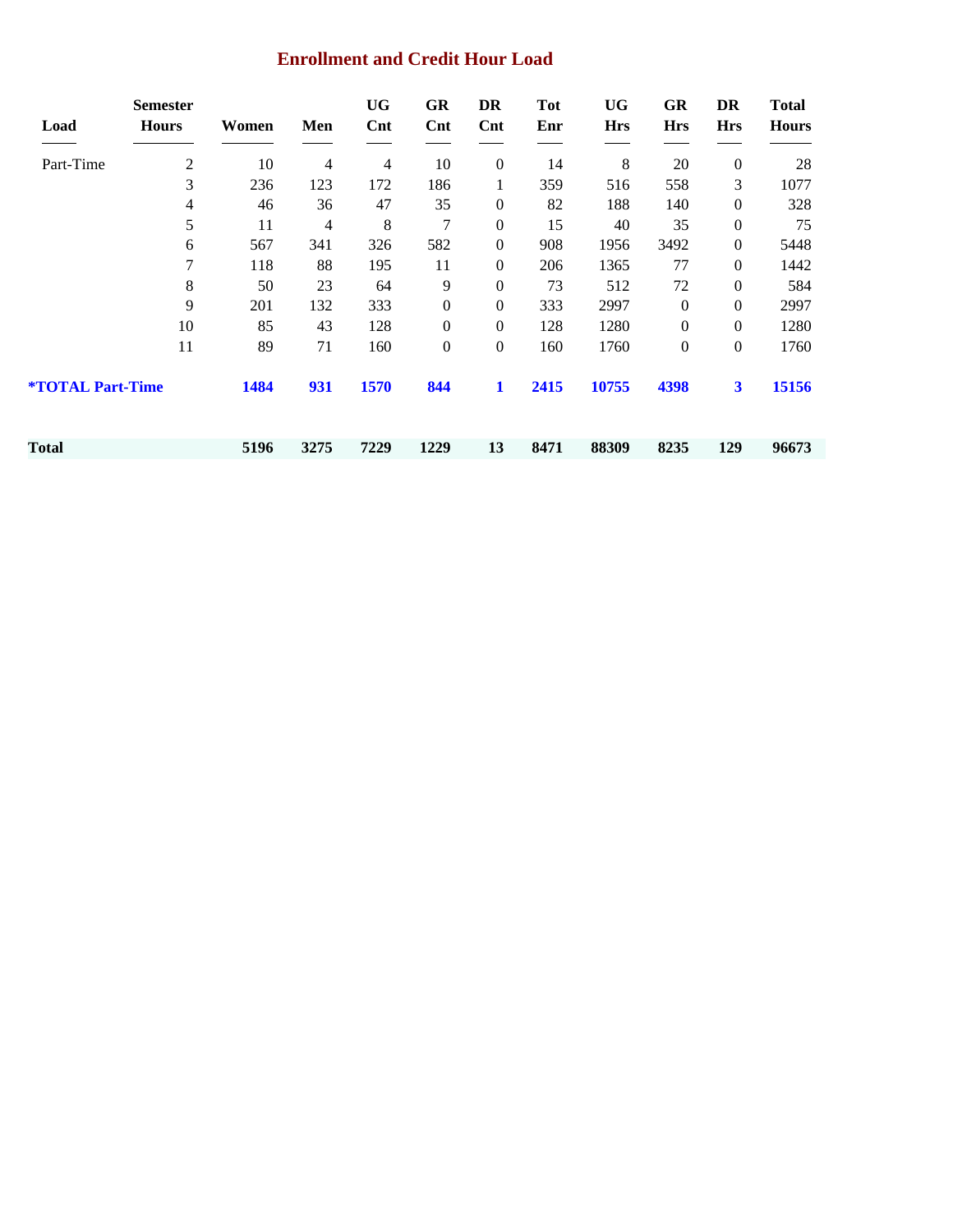# **Enrollment and Credit Hour Load Across Ethnicity for Fall 2019**

|                               | <b>Semester</b>     |                                      |                                      |                      |                                      | Amer                                 | <b>Non</b>                         |                                      | <b>Tot</b>                 | <b>Total</b>  |
|-------------------------------|---------------------|--------------------------------------|--------------------------------------|----------------------|--------------------------------------|--------------------------------------|------------------------------------|--------------------------------------|----------------------------|---------------|
| Load                          | <b>Hours</b>        | White                                | <b>Black</b>                         | <b>Hisp</b>          | Asian                                | Ind                                  | <b>Res</b>                         | Unk                                  | Enr                        | <b>Hours</b>  |
| FT-Men                        | 9                   | 12                                   | $\overline{4}$                       | 52                   | 1                                    | $\boldsymbol{0}$                     | $\overline{9}$                     | $\boldsymbol{0}$                     | 78                         | 702           |
|                               | 10                  | $\boldsymbol{0}$                     | $\boldsymbol{0}$                     | $\overline{4}$       | $\boldsymbol{0}$                     | $\boldsymbol{0}$                     | $\sqrt{2}$                         | $\boldsymbol{0}$                     | 6                          | 60            |
|                               | 11                  | $\boldsymbol{0}$                     | $\boldsymbol{0}$                     | $\mathbf{1}$         | $\boldsymbol{0}$                     | $\boldsymbol{0}$                     | $\boldsymbol{0}$                   | $\boldsymbol{0}$                     | $\mathbf{1}$               | 11            |
|                               | 12                  | 19                                   | 3                                    | 713                  | $\mathfrak{Z}$                       | $\boldsymbol{0}$                     | 19                                 | $\overline{4}$                       | 761                        | 9132          |
|                               | 13                  | 11                                   | $\mathbf{1}$                         | 464                  | $\overline{2}$                       | $\boldsymbol{0}$                     | 5                                  | $\boldsymbol{0}$                     | 483                        | 6279          |
|                               | 14                  | $\,8\,$                              | 4                                    | 327                  | $\mathbf{1}$                         | $\boldsymbol{0}$                     | $\sqrt{2}$                         | 3                                    | 345                        | 4830          |
|                               | 15                  | $\boldsymbol{7}$                     | 6                                    | 370                  | 1                                    | $\boldsymbol{0}$                     | 18                                 | 3                                    | 405                        | 6075          |
|                               | 16                  | 6                                    | $\boldsymbol{0}$                     | 154                  | 3                                    | $\boldsymbol{0}$                     | $10\,$                             | $\boldsymbol{0}$                     | 173                        | 2768          |
|                               | 17                  | $\boldsymbol{0}$                     | $\boldsymbol{0}$                     | 34                   | $\boldsymbol{0}$                     | $\boldsymbol{0}$                     | $\sqrt{2}$                         | $\boldsymbol{0}$                     | 36                         | 612           |
|                               | 18                  | $\boldsymbol{2}$                     | 1                                    | 49                   | $\boldsymbol{0}$                     | $\boldsymbol{0}$                     | $\sqrt{2}$                         | $\boldsymbol{0}$                     | 54                         | 972           |
|                               | 19                  | $\boldsymbol{0}$                     | $\boldsymbol{0}$                     | $\mathbf{1}$         | $\boldsymbol{0}$                     | $\boldsymbol{0}$                     | $\boldsymbol{0}$                   | $\boldsymbol{0}$                     | $\mathbf{1}$               | 19            |
|                               | 21                  | $\boldsymbol{0}$                     | $\boldsymbol{0}$                     | $\mathbf{1}$         | $\boldsymbol{0}$                     | $\boldsymbol{0}$                     | $\boldsymbol{0}$                   | $\boldsymbol{0}$                     | 1                          | 21            |
| *TOTAL FT-Men                 |                     | 65                                   | 19                                   | 2170                 | 11                                   | $\bf{0}$                             | 69                                 | 10                                   | 2344                       | 31481         |
| FT-Women                      | $\mathbf{9}$        | 6                                    | $\mathbf{1}$                         | 162                  | $\mathbf{1}$                         | $\boldsymbol{0}$                     | 9                                  | $\mathfrak{Z}$                       | 182                        | 1638          |
|                               | 10                  | $\boldsymbol{0}$                     | $\boldsymbol{0}$                     | $\overline{4}$       | $\boldsymbol{0}$                     | $\boldsymbol{0}$                     | $\boldsymbol{0}$                   | $\boldsymbol{0}$                     | $\overline{4}$             | 40            |
|                               | 12                  | 30                                   | $\sqrt{5}$                           | 1016                 | $\sqrt{2}$                           | $\mathbf{1}$                         | 14                                 | 1                                    | 1069                       | 12840         |
|                               | 13                  | 6                                    | 3                                    | 738                  | $\sqrt{2}$                           | $\mathbf{1}$                         | $\mathfrak{Z}$                     | $\boldsymbol{0}$                     | 753                        | 9789          |
|                               | 14                  | 12                                   | $\overline{c}$                       | 555                  | $\overline{4}$                       | $\boldsymbol{0}$                     | $\overline{4}$                     | $\overline{4}$                       | 581                        | 8134          |
|                               | 15                  | 12                                   | 4                                    | 621                  | 1                                    | $\mathbf{1}$                         | $10\,$                             | $\sqrt{2}$                           | 651                        | 9765          |
|                               | 16                  | 6                                    | 1                                    | 286                  | 3                                    | $\boldsymbol{0}$                     | $\,8\,$                            | $\overline{c}$                       | 306                        | 4896          |
|                               | 17                  | $\boldsymbol{2}$                     | $\boldsymbol{0}$                     | 42                   | $\boldsymbol{0}$                     | $\boldsymbol{0}$                     | $\mathbf{1}$                       | $\boldsymbol{0}$                     | 45                         | 765           |
|                               | 18                  | $\mathbf{1}$                         | $\boldsymbol{0}$                     | 106                  | 1                                    | $\boldsymbol{0}$                     | $\overline{4}$                     | 1                                    | 113                        | 2034          |
|                               | 19<br>21            | $\boldsymbol{0}$<br>$\boldsymbol{0}$ | $\boldsymbol{0}$<br>$\boldsymbol{0}$ | 5<br>$\,1\,$         | $\boldsymbol{0}$<br>$\boldsymbol{0}$ | $\boldsymbol{0}$<br>$\boldsymbol{0}$ | 1<br>$\boldsymbol{0}$              | $\boldsymbol{0}$<br>$\boldsymbol{0}$ | $\sqrt{6}$<br>$\mathbf{1}$ | 114<br>21     |
| <b><i>*TOTAL FT-Women</i></b> |                     | 75                                   | 16                                   | 3536                 | 14                                   | $\overline{\mathbf{3}}$              | 54                                 | 13                                   | 3711                       | 50036         |
|                               |                     |                                      |                                      |                      |                                      |                                      |                                    |                                      |                            |               |
| PT-Men                        | $\mathbf{1}$        | $\mathbf{1}$<br>$\sqrt{2}$           | $\boldsymbol{0}$                     | 65<br>$\overline{2}$ | $\boldsymbol{0}$<br>$\boldsymbol{0}$ | $\boldsymbol{0}$                     | $\boldsymbol{0}$                   | $\boldsymbol{0}$<br>$\boldsymbol{0}$ | 66                         | 66<br>$\,8\,$ |
|                               | $\overline{c}$<br>3 | 11                                   | $\boldsymbol{0}$<br>$\sqrt{2}$       | 106                  | $\boldsymbol{0}$                     | $\boldsymbol{0}$<br>$\boldsymbol{0}$ | $\boldsymbol{0}$<br>$\mathfrak{Z}$ | $\mathbf{1}$                         | $\overline{4}$<br>123      | 369           |
|                               | $\overline{4}$      | $\,8\,$                              | $\boldsymbol{2}$                     | $25\,$               | $\mathbf{1}$                         | $\boldsymbol{0}$                     | $\boldsymbol{0}$                   | $\boldsymbol{0}$                     | 36                         | 144           |
|                               | 5                   | $\overline{2}$                       | $\boldsymbol{0}$                     | $\overline{2}$       | $\boldsymbol{0}$                     | $\boldsymbol{0}$                     | $\boldsymbol{0}$                   | $\boldsymbol{0}$                     | $\overline{4}$             | $20\,$        |
|                               | $\sqrt{6}$          | 24                                   | 9                                    | 280                  | $\,$ 8 $\,$                          | $\boldsymbol{0}$                     | 17                                 | 3                                    | 341                        | 2046          |
|                               | 7                   | $\overline{2}$                       | $\boldsymbol{0}$                     | 86                   | $\boldsymbol{0}$                     | $\boldsymbol{0}$                     | $\boldsymbol{0}$                   | $\boldsymbol{0}$                     | 88                         | 616           |
|                               | $8\,$               | $\mathfrak{Z}$                       | $\boldsymbol{0}$                     | 20                   | $\boldsymbol{0}$                     | $\boldsymbol{0}$                     | $\boldsymbol{0}$                   | $\boldsymbol{0}$                     | 23                         | 184           |
|                               | 9                   | $\mathfrak{Z}$                       | $\boldsymbol{0}$                     | 128                  | $\boldsymbol{0}$                     | $\boldsymbol{0}$                     | $\mathbf{1}$                       | $\boldsymbol{0}$                     | 132                        | 1188          |
|                               | $10\,$              | $\mathbf{1}$                         | $\boldsymbol{0}$                     | 42                   | $\boldsymbol{0}$                     | $\boldsymbol{0}$                     | $\boldsymbol{0}$                   | $\boldsymbol{0}$                     | 43                         | 430           |
|                               | $11\,$              | $\boldsymbol{0}$                     | $\boldsymbol{0}$                     | $70\,$               | $\boldsymbol{0}$                     | $\mathbf{1}$                         | $\boldsymbol{0}$                   | $\boldsymbol{0}$                     | 71                         | 781           |
| *TOTAL PT-Men                 |                     | 57                                   | 13                                   | 826                  | $\boldsymbol{9}$                     | $\mathbf{1}$                         | 21                                 | 4                                    | 931                        | 5852          |
| PT-Women                      | $\mathbf{1}$        | $\boldsymbol{0}$                     | $\boldsymbol{0}$                     | 70                   | $\mathbf{1}$                         | $\boldsymbol{0}$                     | $\boldsymbol{0}$                   | $\boldsymbol{0}$                     | 71                         | 71            |
|                               | $\overline{c}$      | $\boldsymbol{0}$                     | $\boldsymbol{0}$                     | 10                   | $\boldsymbol{0}$                     | $\boldsymbol{0}$                     | $\boldsymbol{0}$                   | $\boldsymbol{0}$                     | 10                         | $20\,$        |
|                               | 3                   | 15                                   | $\boldsymbol{2}$                     | 214                  | $\mathbf{1}$                         | $\boldsymbol{0}$                     | $\mathbf{1}$                       | 3                                    | 236                        | 708           |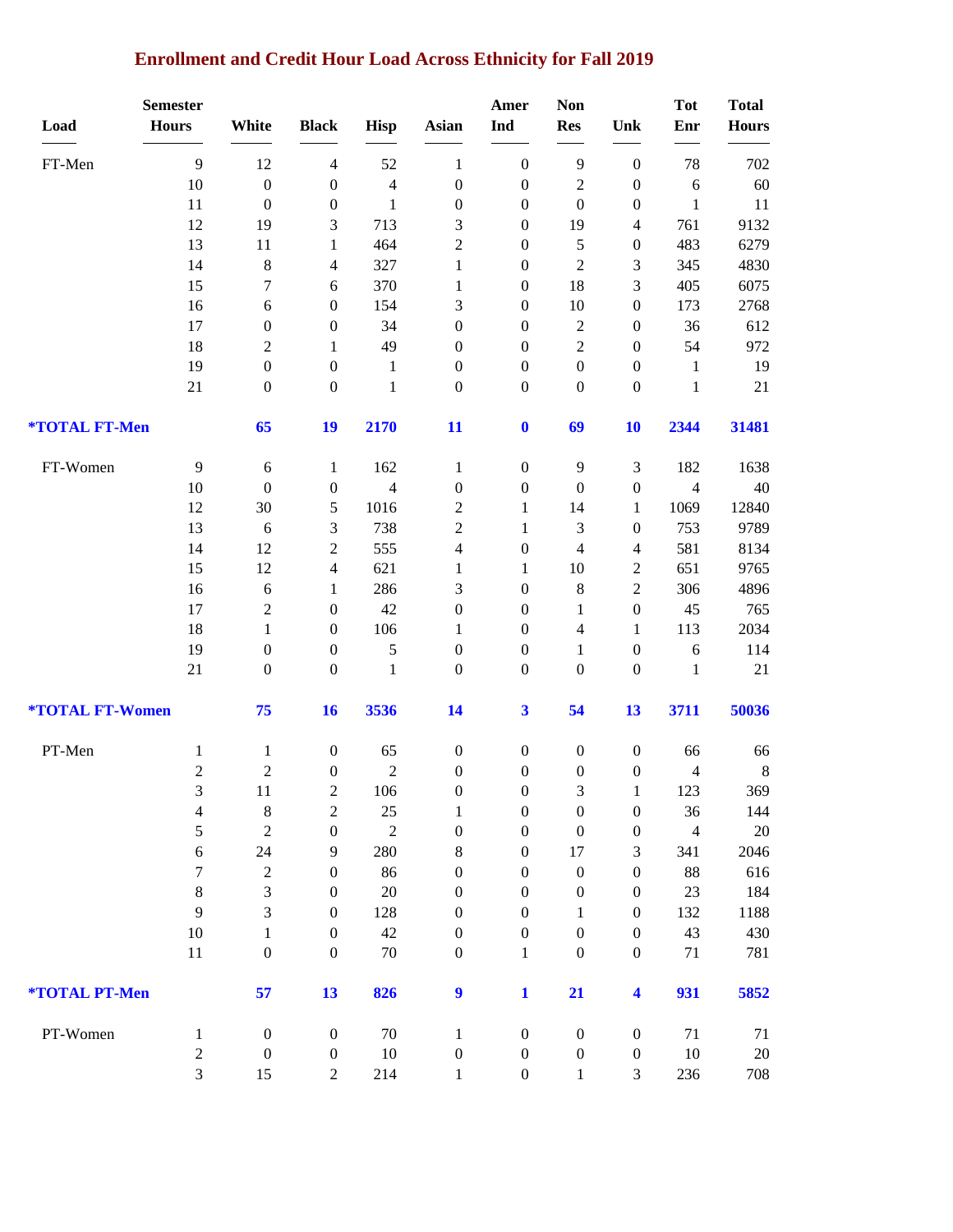# **Enrollment and Credit Hour Load Across Ethnicity for Fall 2019**

| Load                          | <b>Semester</b><br><b>Hours</b> | White | <b>Black</b>     | <b>Hisp</b> | <b>Asian</b>   | Amer<br>Ind             | <b>Non</b><br><b>Res</b> | Unk            | <b>Tot</b><br>Enr | <b>Total</b><br><b>Hours</b> |
|-------------------------------|---------------------------------|-------|------------------|-------------|----------------|-------------------------|--------------------------|----------------|-------------------|------------------------------|
| PT-Women                      | $\overline{4}$                  | 1     | $\boldsymbol{0}$ | 43          |                | $\overline{0}$          | 1                        | $\overline{0}$ | 46                | 184                          |
|                               | 5                               | 2     | $\boldsymbol{0}$ | 9           | $\theta$       | $\Omega$                | $\Omega$                 | $\Omega$       | 11                | 55                           |
|                               | 6                               | 52    | 17               | 475         | 5              | $\overline{0}$          | 12                       | 6              | 567               | 3402                         |
|                               | 7                               | 6     | $\boldsymbol{0}$ | 109         | 0              | $\overline{0}$          | $\mathbf{0}$             | 3              | 118               | 826                          |
|                               | 8                               | 2     | $\boldsymbol{0}$ | 48          | 0              | $\Omega$                | $\Omega$                 | $\Omega$       | 50                | 400                          |
|                               | 9                               | 3     | $\boldsymbol{0}$ | 198         | $\Omega$       | $\overline{0}$          | $\mathbf{0}$             | $\Omega$       | 201               | 1809                         |
|                               | 10                              | 1     | 1                | 83          | $\mathbf{0}$   | $\boldsymbol{0}$        | $\boldsymbol{0}$         | $\Omega$       | 85                | 850                          |
|                               | 11                              | 1     | $\boldsymbol{0}$ | 88          | $\overline{0}$ | $\overline{0}$          | $\boldsymbol{0}$         | $\Omega$       | 89                | 979                          |
| <b><i>*TOTAL PT-Women</i></b> |                                 | 83    | <b>20</b>        | 1347        | 8              | $\mathbf 0$             | 14                       | 12             | 1484              | 9304                         |
| Total                         |                                 | 280   |                  | 7879        | 42             | $\overline{\mathbf{4}}$ | 158                      | 39             | 8470              | 96673                        |
|                               |                                 |       | 68               |             |                |                         |                          |                |                   |                              |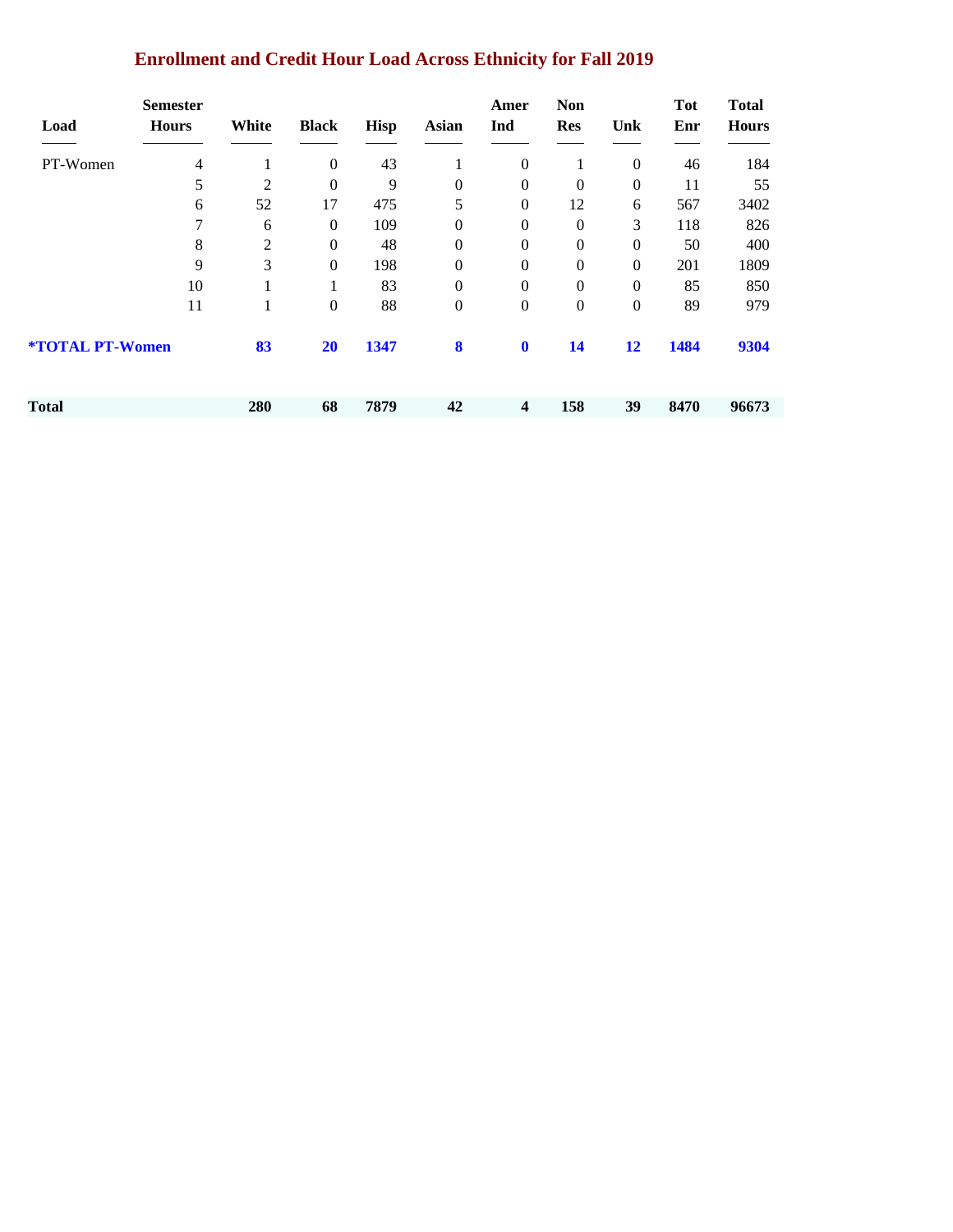# **Enrollment and Credit Hour Load - Excluding Student Type 'H' for Fall 2019**

| <b>Semester</b> |       |                | <b>UG</b>                | GR               | DR               | <b>Tot</b>   | <b>UG</b>  | GR               | <b>DR</b>        | <b>Total</b> |
|-----------------|-------|----------------|--------------------------|------------------|------------------|--------------|------------|------------------|------------------|--------------|
| <b>Hours</b>    | Women | Men            | Cnt                      | Cnt              | Cnt              | Enr          | <b>Hrs</b> | <b>Hrs</b>       | <b>Hrs</b>       | <b>Hours</b> |
| 1               | 6     | 7              | 9                        | 4                | $\boldsymbol{0}$ | 13           | 9          | 4                | $\boldsymbol{0}$ | 13           |
| $\overline{2}$  | 10    | $\overline{4}$ | $\overline{\mathcal{L}}$ | 10               | $\boldsymbol{0}$ | 14           | 8          | $20\,$           | $\boldsymbol{0}$ | 28           |
| 3               | 209   | 100            | 122                      | 186              | 1                | 309          | 366        | 558              | 3                | 927          |
| 4               | 44    | 35             | 44                       | 35               | $\boldsymbol{0}$ | 79           | 176        | 140              | $\boldsymbol{0}$ | 316          |
| 5               | 11    | $\overline{4}$ | 8                        | 7                | $\boldsymbol{0}$ | 15           | 40         | 35               | $\boldsymbol{0}$ | 75           |
| 6               | 532   | 324            | 274                      | 582              | $\boldsymbol{0}$ | 856          | 1644       | 3492             | $\boldsymbol{0}$ | 5136         |
| 7               | 64    | 35             | 88                       | 11               | $\boldsymbol{0}$ | 99           | 616        | 77               | $\boldsymbol{0}$ | 693          |
| $\,8\,$         | 50    | 23             | 64                       | 9                | $\boldsymbol{0}$ | 73           | 512        | 72               | $\boldsymbol{0}$ | 584          |
| 9               | 383   | 210            | 333                      | 254              | 6                | 593          | 2997       | 2286             | 54               | 5337         |
| 10              | 89    | 49             | 128                      | 10               | $\boldsymbol{0}$ | 138          | 1280       | 100              | $\boldsymbol{0}$ | 1380         |
| 11              | 34    | 31             | 64                       | $\mathbf{1}$     | $\boldsymbol{0}$ | 65           | 704        | 11               | $\boldsymbol{0}$ | 715          |
| 12              | 1069  | 761            | 1704                     | 120              | 6                | 1830         | 20448      | 1440             | 72               | 21960        |
| 13              | 748   | 478            | 1226                     | $\boldsymbol{0}$ | $\boldsymbol{0}$ | 1226         | 15938      | $\boldsymbol{0}$ | $\boldsymbol{0}$ | 15938        |
| 14              | 546   | 322            | 868                      | $\overline{0}$   | $\boldsymbol{0}$ | 868          | 12152      | $\boldsymbol{0}$ | $\boldsymbol{0}$ | 12152        |
| 15              | 640   | 400            | 1040                     | $\Omega$         | $\mathbf{0}$     | 1040         | 15600      | $\boldsymbol{0}$ | $\boldsymbol{0}$ | 15600        |
| 16              | 300   | 169            | 469                      | $\overline{0}$   | $\boldsymbol{0}$ | 469          | 7504       | $\boldsymbol{0}$ | $\boldsymbol{0}$ | 7504         |
| 17              | 41    | 36             | 77                       | $\Omega$         | $\overline{0}$   | 77           | 1309       | $\boldsymbol{0}$ | $\mathbf{0}$     | 1309         |
| 18              | 113   | 54             | 167                      | $\overline{0}$   | $\boldsymbol{0}$ | 167          | 3006       | $\boldsymbol{0}$ | $\boldsymbol{0}$ | 3006         |
| 19              | 6     | 1              | 7                        | $\Omega$         | $\boldsymbol{0}$ | 7            | 133        | $\boldsymbol{0}$ | $\theta$         | 133          |
| 21              | 1     | $\mathbf{1}$   | $\mathfrak{2}$           | $\overline{0}$   | $\boldsymbol{0}$ | $\mathbf{2}$ | 42         | $\boldsymbol{0}$ | $\boldsymbol{0}$ | 42           |
| Total           | 4896  | 3044           | 6698                     | 1229             | 13               | 7940         | 84484      | 8235             | 129              | 92848        |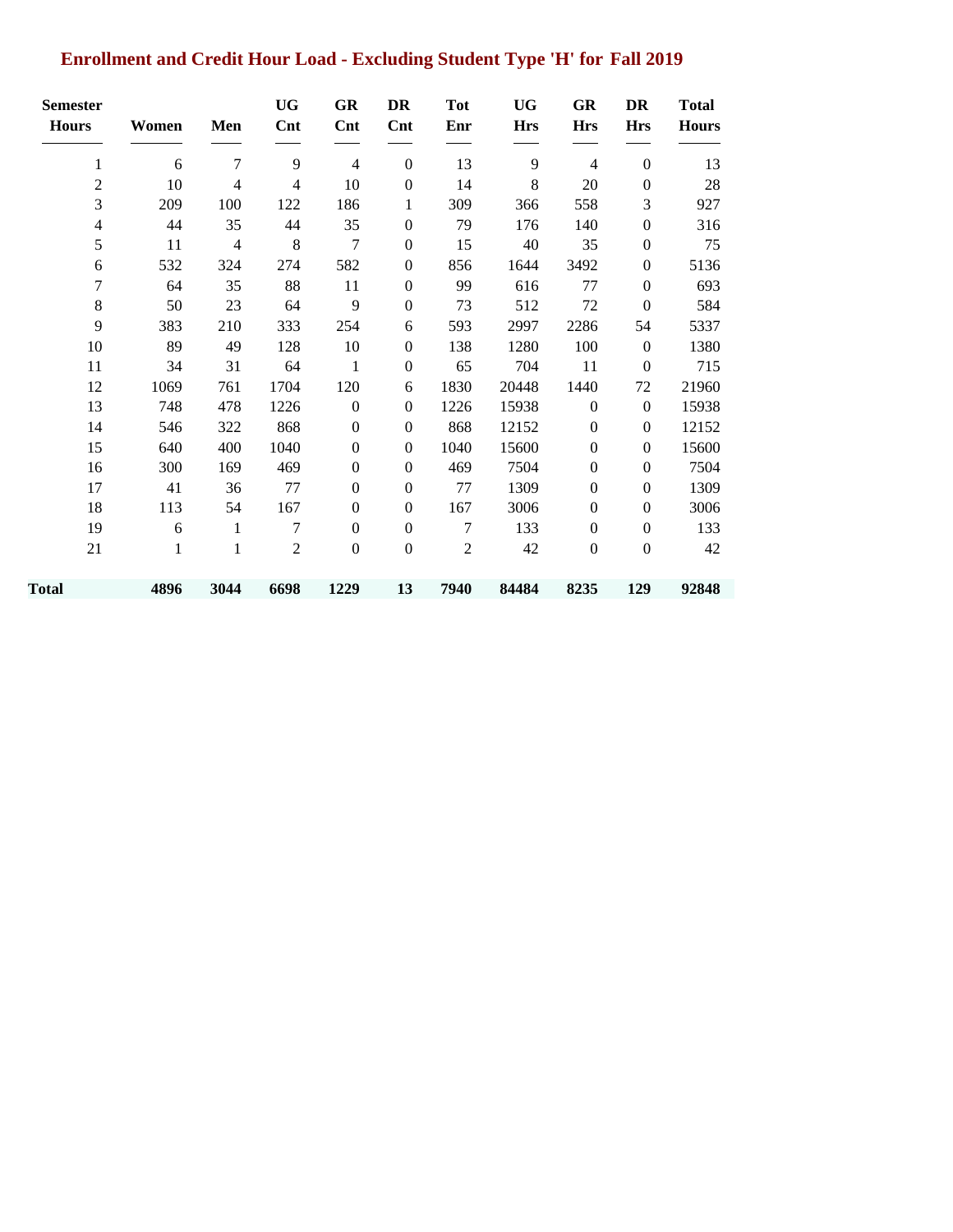### **Texas A&M International University Student Enrollment for Fall 2019**

**WebFocus: IR\_STATS-REPT-Incl Flex (Excel) as of 01/08/20** 

#### **Enrollment by College Across Level for Fall 2019**

| College                       | FR   | <b>SO</b> | .IR  | <b>SR</b> | GR       | <b>PHD</b> | <b>Total</b><br><b>Students</b> |
|-------------------------------|------|-----------|------|-----------|----------|------------|---------------------------------|
| College of Arts & Sciences    | 839  | 750       | 967  | 1146      | 443      | 0          | 4145                            |
| College of Education          | 115  | 95        | 209  | 265       | 338      | $\theta$   | 1022                            |
| College of Nursing&Health Sci | 313  | 222       | 261  | 245       | 65       | $\theta$   | 1106                            |
| Sanchez School of Business    | 236  | 182       | 331  | 385       | 383      | 13         | 1530                            |
| University College            | 463  | 72        | 38   | 95        | $\theta$ | 0          | 668                             |
| Total                         | 1966 | 1321      | 1806 | 2136      | 1229     | 13         | 8471                            |

#### **Enrollment by College Across Level**

| College                       | UG   | GR       | PHD      | <b>Total</b><br><b>Students</b> |
|-------------------------------|------|----------|----------|---------------------------------|
| College of Arts & Sciences    | 3702 | 443      | $\Omega$ | 4145                            |
| College of Education          | 684  | 338      | 0        | 1022                            |
| College of Nursing&Health Sci | 1041 | 65       | 0        | 1106                            |
| Sanchez School of Business    | 1134 | 383      | 13       | 1530                            |
| University College            | 668  | $\Omega$ | 0        | 668                             |
| Total                         | 7229 | 1229     | 13       | 8471                            |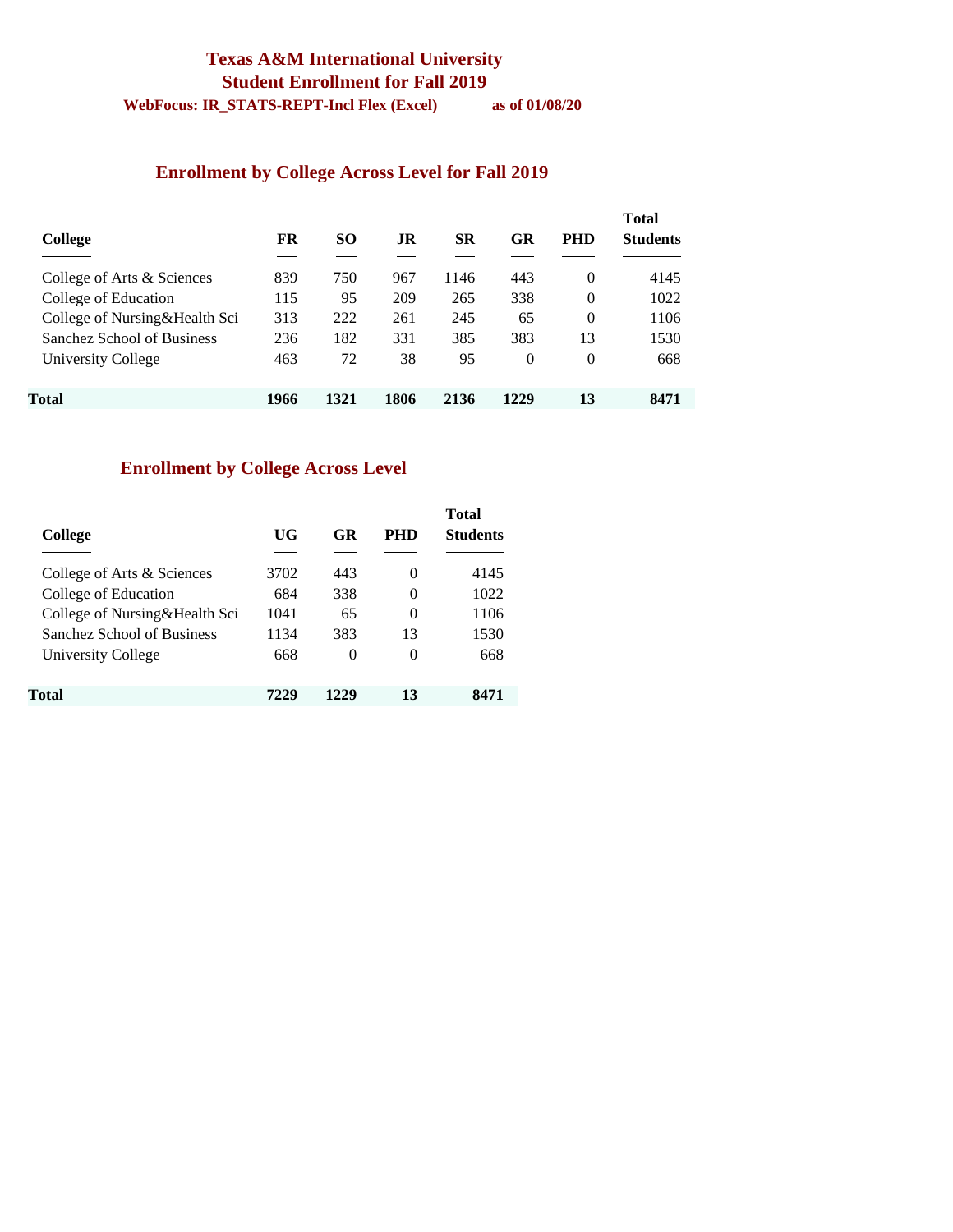# **Enrollment by College and Major Across Load and Gender for Fall 2019**

### **Level: Undergraduate**

| <b>College</b>             | Major                                 | PT<br>Women      | <b>FT</b><br>Women | Women            | PT<br>Men                    | FT<br>Men           | Men                                                                    | <b>Total</b><br>Count                                      | <b>Total</b><br><b>Hours</b> |
|----------------------------|---------------------------------------|------------------|--------------------|------------------|------------------------------|---------------------|------------------------------------------------------------------------|------------------------------------------------------------|------------------------------|
| AS                         | Art                                   | 11               | 46                 | 57               | $\overline{4}$               | 34                  | 38                                                                     | 95                                                         | 1165                         |
|                            | Biology                               | 66               | 433                | 499              | 41                           | 208                 | 249                                                                    | 748                                                        | 9801                         |
|                            | Chemistry                             | $\mathbf{1}$     | 24                 | 25               | 5                            | 21                  | 26                                                                     | 51                                                         | 670                          |
|                            | Communication                         | 12               | 76                 | 88               | 7                            | 41                  | 48                                                                     | 136                                                        | 1682                         |
|                            | Composite                             | 10               | $10\,$             | $20\,$           | 5                            | $\tau$              | 12                                                                     | 32                                                         | 320                          |
|                            | Criminal Justice                      | 51               | 371                | 422              | 43                           | 334                 | 377                                                                    | 799                                                        | 10158                        |
|                            | English                               | 15               | 89                 | 104              | 5                            | 35                  | 40                                                                     | 144                                                        | 1784                         |
|                            | <b>Exchange Program</b>               | $\boldsymbol{0}$ | $\overline{c}$     | $\overline{c}$   | $\boldsymbol{0}$             | 1                   | 1                                                                      | 3                                                          | 41                           |
|                            | Guitar                                | $\mathbf{0}$     | $\boldsymbol{0}$   | $\boldsymbol{0}$ | $\overline{2}$               | $\overline{4}$      | 6                                                                      | 6                                                          | 62                           |
|                            | History                               | 11               | 41                 | 52               | 14                           | 49                  | 63                                                                     | 115                                                        | 1385                         |
|                            | Keyboard                              | 1                | $\boldsymbol{0}$   | $\mathbf{1}$     | $\overline{0}$               | 1                   | $\mathbf{1}$                                                           | $\overline{2}$                                             | 24                           |
|                            | Mathematics                           | 11               | 67                 | 78               | 12                           | 57                  | 69                                                                     | 147                                                        | 1884                         |
|                            | Music                                 | $\boldsymbol{0}$ | 1                  | 1                | $\boldsymbol{0}$             | $\boldsymbol{0}$    | $\boldsymbol{0}$                                                       | 1                                                          | 12                           |
|                            | Music All Level Certification         | 3                | 1                  | 4                | 5                            | 6                   | 11                                                                     | 15                                                         | 178                          |
|                            | Music Performance                     | $\overline{c}$   | 3                  | 5                | 3                            | $\overline{c}$      | 5                                                                      | $10\,$                                                     | 95                           |
|                            | <b>Political Science</b>              | 6                | 57                 | 63               | 7                            | 53                  | 60                                                                     | 123                                                        | 1580                         |
|                            | Pre-Engineering                       | 4                | 17                 | 21               | 14<br>$\boldsymbol{0}$<br>19 | 77<br>4<br>113      | 91<br>4<br>132<br>9<br>13<br>19<br>208<br>8<br>42<br>4<br>$\mathbf{2}$ | 112<br>4<br>598<br>26<br>62<br>60<br>249<br>20<br>100<br>7 | 1474<br>54<br>7519<br>326    |
|                            | Pre-Engineering-Kingsville            | $\overline{0}$   | $\boldsymbol{0}$   | $\boldsymbol{0}$ |                              |                     |                                                                        |                                                            |                              |
|                            | Psychology                            | 94               | 372                | 466              |                              |                     |                                                                        |                                                            |                              |
|                            | Science                               | 4                | 13                 | 17               | $\boldsymbol{0}$             | 9                   |                                                                        |                                                            |                              |
|                            | Sociology                             | 12               | 37                 | 49               | 5                            | $\,8\,$             |                                                                        |                                                            | 738                          |
|                            | Spanish                               | 12               | 29                 | 41               | 1                            | 18                  |                                                                        |                                                            | 688                          |
|                            | <b>Systems Engineering</b>            | 7                | 34                 | 41               | 24                           | 184                 |                                                                        |                                                            | 3356                         |
|                            | Undeclared                            | 9                | 3                  | 12               | 5                            | 3                   |                                                                        |                                                            | 133                          |
|                            | Undeclared-Dual Credit                | 57               | 1                  | 58               | 41                           | 1                   |                                                                        |                                                            | 1086<br>99                   |
|                            | Violin, Viola, Cello, Bass            | $\boldsymbol{0}$ | 3                  | 3                | $\boldsymbol{0}$             | 4<br>$\overline{c}$ |                                                                        |                                                            |                              |
|                            | Vocal                                 | 1                | 3                  | 4                | $\boldsymbol{0}$             |                     |                                                                        | 6                                                          | 79                           |
|                            | Woodwinds, Brass, Percussion          | $\boldsymbol{0}$ | 4                  | $\overline{4}$   | 10                           | 17                  | 27                                                                     | 31                                                         | 407                          |
| <b>Total AS</b>            |                                       | 400              | 1737               | 2137             | 272                          | 1293                | 1565                                                                   | 3702                                                       | 46800                        |
| $\mathbf{BA}$              | Accounting                            | $26\,$           | 108                | 134              | 17                           | 90                  | 107                                                                    | 241                                                        | 3007                         |
|                            | <b>Business Administration</b>        | 45               | 309                | 354              | 77                           | 391                 | 468                                                                    | 822                                                        | 10395                        |
|                            | Composite                             | $\mathbf{0}$     | 1                  | 1                | $\boldsymbol{0}$             | $\boldsymbol{0}$    | $\boldsymbol{0}$                                                       | 1                                                          | 12                           |
|                            | <b>Exchange Program</b>               | 0                | 6                  | 6                | $\theta$                     | $\overline{4}$      | 4                                                                      | 10                                                         | 129                          |
|                            | <b>Management Information Systems</b> | 0                | $\boldsymbol{0}$   | $\Omega$         | 1                            | 1                   | $\overline{2}$                                                         | $\overline{2}$                                             | 19                           |
|                            | Mgt Info Sys & Data Analytics         |                  | $\,8\,$            | 9                | $10\,$                       | 38                  | 48                                                                     | 57                                                         | 705                          |
|                            | Trans, Intl Trade & Log               | $\overline{0}$   | $\theta$           | $\overline{0}$   | 1                            | $\boldsymbol{0}$    | 1                                                                      | 1                                                          | 6                            |
| <b>Total BA</b>            |                                       | 72               | 432                | 504              | 106                          | 524                 | 630                                                                    | 1134                                                       | 14273                        |
| $\mathop{\rm ED}\nolimits$ | <b>Communication Disorders</b>        | 6                | 40                 | 46               | $\boldsymbol{0}$             | 1                   | 1                                                                      | 47                                                         | 609                          |
|                            | Elem Ed-Bilingual Emphasis            | 33               | 130                | 163              | $\boldsymbol{0}$             | 5                   | $\mathfrak{S}$                                                         | 168                                                        | 2195                         |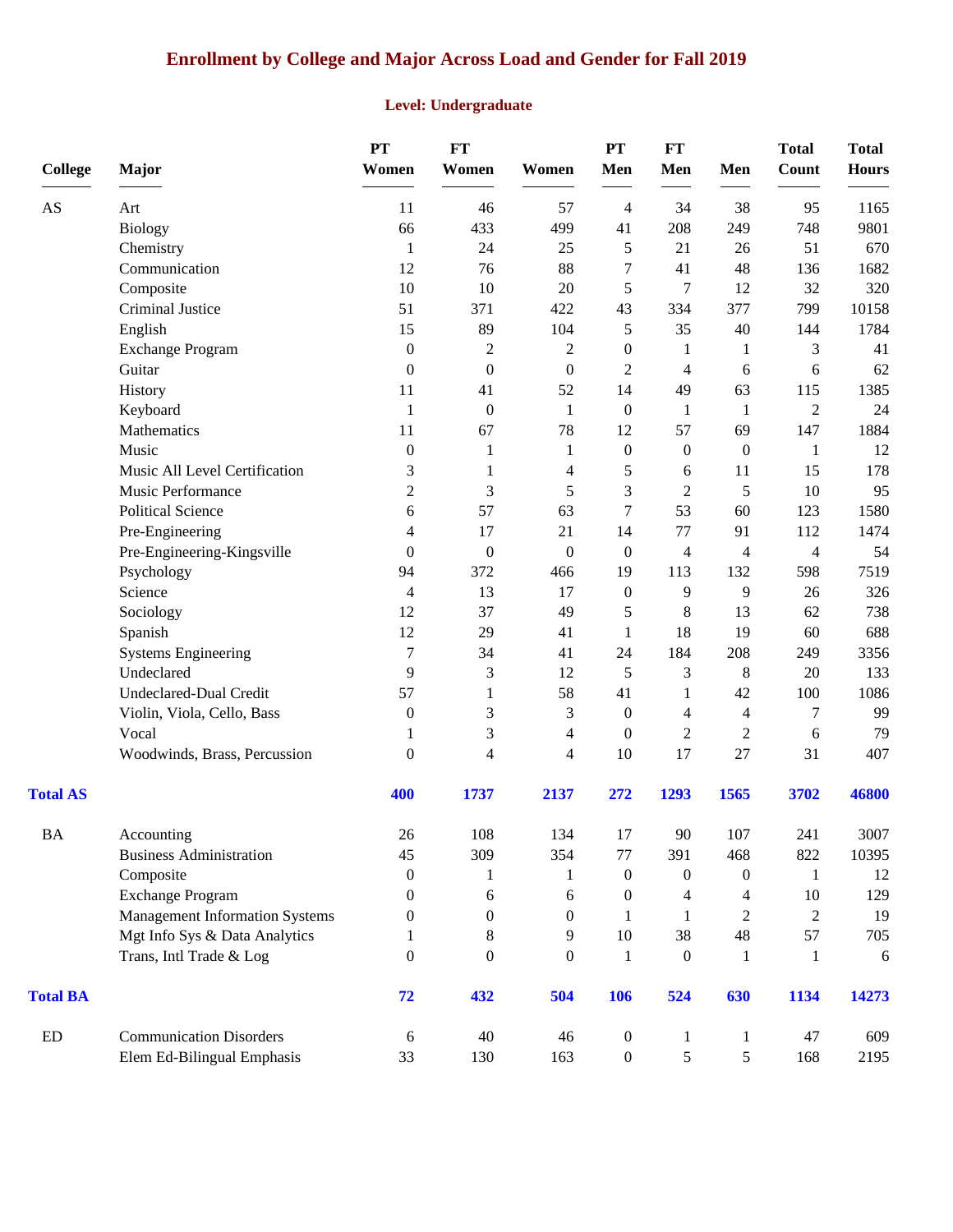# **Enrollment by College and Major Across Load and Gender for Fall 2019**

### **Level: Undergraduate**

| <b>College</b>  | Major                            | PT<br>Women      | <b>FT</b><br>Women | Women        | PT<br>Men        | FT<br>Men        | Men              | <b>Total</b><br>Count | <b>Total</b><br><b>Hours</b> |
|-----------------|----------------------------------|------------------|--------------------|--------------|------------------|------------------|------------------|-----------------------|------------------------------|
| <b>ED</b>       | Elem Ed-ESL Emphasis             | 8                | 16                 | 24           | $\mathbf{1}$     | 1                | $\overline{c}$   | 26                    | 299                          |
|                 | Elem Ed-Early Lrning Emphasis    | 8                | 42                 | 50           | $\mathbf{2}$     | $\overline{c}$   | $\overline{4}$   | 54                    | 670                          |
|                 | Elem Ed-Spec Ed Emphasis         | 5                | 30                 | 35           | $\boldsymbol{0}$ | $\mathbf{1}$     | 1                | 36                    | 463                          |
|                 | <b>Interdisciplinary Studies</b> | 28               | 90                 | 118          | 1                | $\mathbf{2}$     | 3                | 121                   | 1451                         |
|                 | Kinesiology                      | 21               | 90                 | 111          | 26               | 73               | 99               | 210                   | 2536                         |
|                 | Special Ed-EC6 & All Lvl Cert    | 12               | 10                 | 22           | $\overline{0}$   | $\boldsymbol{0}$ | $\boldsymbol{0}$ | 22                    | 227                          |
| <b>Total ED</b> |                                  | 121              | 448                | 569          | 30               | 85               | 115              | 684                   | 8450                         |
| <b>NH</b>       | <b>Communication Disorders</b>   | 9                | 48                 | 57           | 1                | $\boldsymbol{0}$ | 1                | 58                    | 733                          |
|                 | Kinesiology                      | 5                | 61                 | 66           | $\,8\,$          | 58               | 66               | 132                   | 1721                         |
|                 | Nursing                          | 21               | 157                | 178          | 2                | 40               | 42               | 220                   | 3008                         |
|                 | <b>Online Nursing</b>            | 10               | 18                 | 28           | 9                | 3                | 12               | 40                    | 378                          |
|                 | Pre-Comm Disorders               | $\boldsymbol{0}$ | $\mathbf{1}$       | 1            | $\boldsymbol{0}$ | $\boldsymbol{0}$ | $\boldsymbol{0}$ | $\mathbf{1}$          | 14                           |
|                 | Pre-Nursing                      | 98               | 358                | 456          | 27               | 107              | 134              | 590                   | 7274                         |
| <b>Total NH</b> |                                  | 143              | 643                | 786          | 47               | 208              | 255              | 1041                  | 13128                        |
| <b>UC</b>       | Ethical Leader. in Business      | $\boldsymbol{0}$ | $\mathbf{1}$       | $\mathbf{1}$ | $\boldsymbol{0}$ | $\boldsymbol{0}$ | $\boldsymbol{0}$ | $\mathbf{1}$          | 18                           |
|                 | Ethical Leader. in Pol. & Law    | $\Omega$         | 1                  | 1            | $\Omega$         | $\boldsymbol{0}$ | $\boldsymbol{0}$ | 1                     | 13                           |
|                 | <b>Health Administration</b>     | $\mathbf{0}$     | 6                  | 6            | $\mathbf{0}$     | $\overline{c}$   | $\sqrt{2}$       | 8                     | 114                          |
|                 | Human Resource Development       | $\mathbf{0}$     | 1                  | 1            | $\mathbf{0}$     | $\boldsymbol{0}$ | $\boldsymbol{0}$ | 1                     | 12                           |
|                 | Multdisc. Studies-Art&Business   | $\overline{0}$   | 4                  | 4            | $\mathbf{0}$     | $\mathbf{0}$     | $\mathbf{0}$     | 4                     | 52                           |
|                 | Multidisc. Studies-PreLaw        | $\mathbf{1}$     | $\overline{2}$     | 3            | $\mathbf{1}$     | $\mathbf{1}$     | $\overline{2}$   | 5                     | 59                           |
|                 | Multidisciplinary Studies        | 34               | 74                 | 108          | 6                | 26               | 32               | 140                   | 1653                         |
|                 | Org. Psych. & Business           | 1                | $\boldsymbol{0}$   | 1            | $\Omega$         | $\overline{2}$   | 2                | 3                     | 32                           |
|                 | Undeclared                       | 1                | 29                 | 30           | 2                | 43               | 45               | 75                    | 977                          |
|                 | Undeclared-Dual Credit           | 181              | 61                 | 242          | 152              | 36               | 188              | 430                   | 2728                         |
| <b>Total UC</b> |                                  | 218              | 179                | 397          | 161              | <b>110</b>       | 271              | 668                   | 5658                         |
| <b>Total</b>    |                                  | 954              | 3439               | 4393         | 616              | 2220             | 2836             | 7229                  | 88309                        |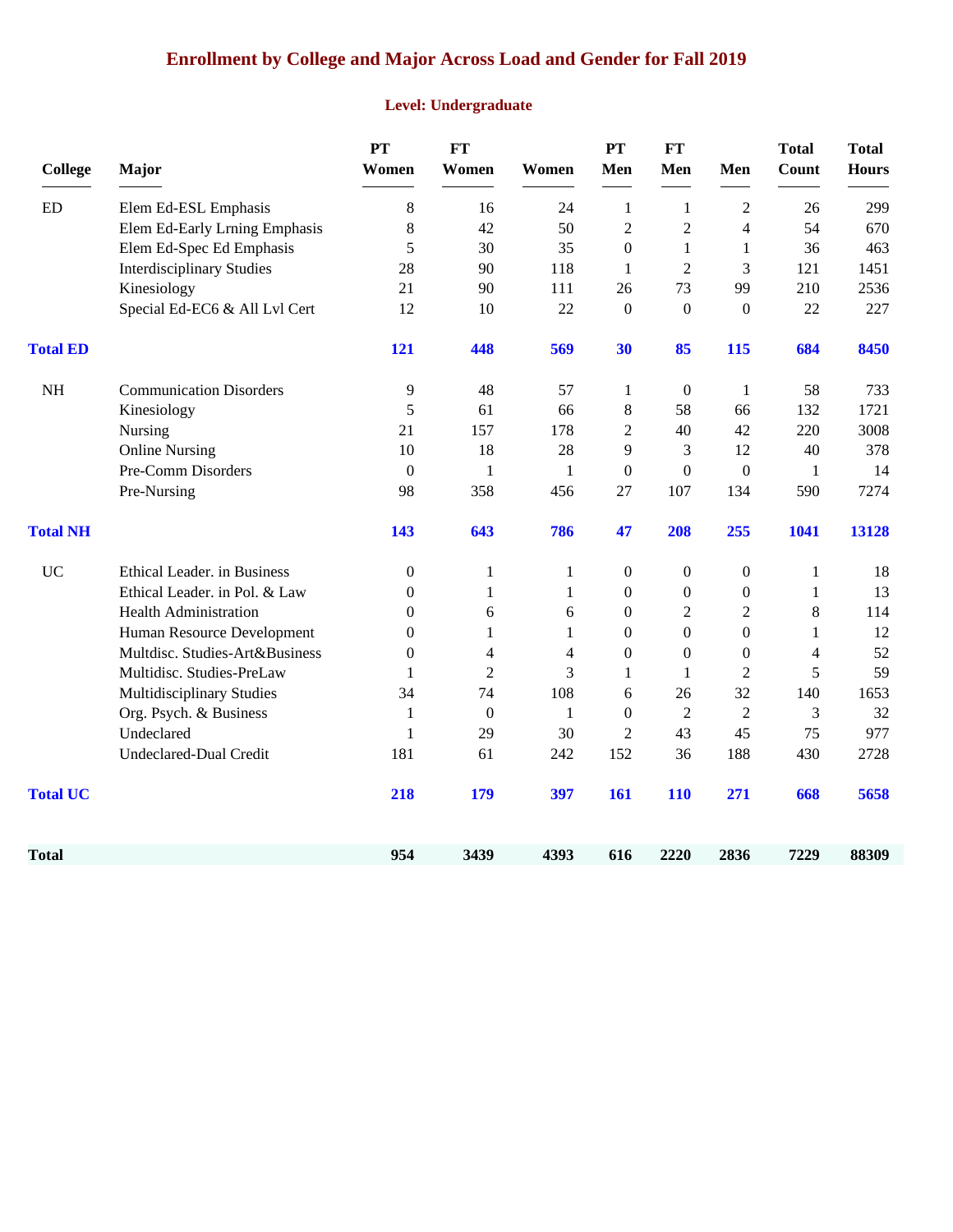### **Enrollment by College and Major Across Load and Gender for Fall 2019**

#### **Level: Graduate**

|                                                                                             |                                        | <b>PT</b>          | <b>FT</b>                |                    | PT                       | FT                    |                       | <b>Total</b>       | <b>Total</b> |
|---------------------------------------------------------------------------------------------|----------------------------------------|--------------------|--------------------------|--------------------|--------------------------|-----------------------|-----------------------|--------------------|--------------|
| <b>College</b>                                                                              | Major                                  | Women              | Women                    | Women              | Men                      | Men                   | Men                   | Count              | <b>Hours</b> |
| AS                                                                                          | <b>Biology</b>                         | 10                 | 5                        | 15                 | 11                       | 7                     | 18                    | 33                 | 213          |
|                                                                                             | Communication                          | 6                  | 3                        | 9                  | 5                        | $\overline{2}$        | 7                     | 16                 | 99           |
|                                                                                             | <b>Counseling Psychology</b>           | 3                  | 32                       | 35                 | 1                        | 7                     | 8                     | 43                 | 372          |
|                                                                                             | Criminal Justice                       | 14                 | 1                        | 15                 | 10                       | 1                     | 11                    | 26                 | 144          |
|                                                                                             | English                                | 10                 | $\boldsymbol{0}$         | 10                 | 6                        | 2                     | 8                     | 18                 | 93           |
| <b>Total AS</b><br><b>BA</b><br><b>Total BA</b><br><b>ED</b><br><b>Total ED</b><br>$\rm NH$ | History and Political Thought          | 11                 | $\boldsymbol{0}$         | 11                 | 11                       | 7                     | 18                    | 29                 | 172          |
|                                                                                             | Lang, Lit & Translation                | 8                  | 1                        | 9                  | $\mathbf{0}$             | $\boldsymbol{0}$      | $\boldsymbol{0}$      | 9                  | 42           |
|                                                                                             | Mathematics                            | 12                 | $\overline{\mathcal{A}}$ | 16                 | 9                        | 4                     | 13                    | 29                 | 186          |
|                                                                                             | <b>Online Criminal Justice</b>         | 47                 | 15                       | 62                 | 24                       | 14                    | 38                    | 100                | 702          |
|                                                                                             | Psychology                             | 20                 | 10                       | 30                 | 6                        | $\mathbf{1}$          | 7                     | 37                 | 240          |
|                                                                                             | Public Administration                  | 40                 | 10                       | 50                 | 25                       | 6                     | 31                    | 81                 | 522          |
|                                                                                             | Sociology                              | 10                 | $\overline{\mathcal{A}}$ | 14                 | 3                        | 1                     | 4                     | 18                 | 105          |
|                                                                                             | Undeclared                             | 3                  | $\boldsymbol{0}$         | 3                  | 1                        | $\theta$              | 1                     | $\overline{4}$     | 16           |
|                                                                                             |                                        | 194                | 85                       | 279                | 112                      | 52                    | 164                   | 443                | 2906         |
|                                                                                             | Accounting                             | 17                 | $\mathbf{1}$             | 18                 | 16                       | 4                     | $20\,$                | 38                 | 210          |
|                                                                                             | <b>Business Administration</b>         | 46                 | 11                       | 57                 | 64                       | 18                    | 82                    | 139                | 880          |
|                                                                                             | <b>Exchange Program</b>                | $\boldsymbol{0}$   | $\mathbf{1}$             | 1                  | $\overline{0}$           | 1                     | $\mathbf{1}$          | $\overline{2}$     | 21           |
|                                                                                             | <b>Information Science</b>             | 4                  | $\mathbf{0}$             | 4                  | 9                        | 3                     | 12                    | 16                 | 97           |
|                                                                                             | <b>Online Business Administration</b>  | 64                 | 24                       | 88                 | 76                       | 23                    | 99                    | 187                | 1175         |
|                                                                                             | Undeclared                             | 1                  | $\boldsymbol{0}$         | 1                  | $\boldsymbol{0}$         | $\boldsymbol{0}$      | $\boldsymbol{0}$      | 1                  | 3            |
|                                                                                             |                                        | 132                | 37                       | 169                | 165                      | 49                    | 214                   | 383                | 2386         |
| <b>Total NH</b><br><b>Total</b>                                                             | Administration                         | 1                  | $\boldsymbol{0}$         | 1                  | 2                        | $\boldsymbol{0}$      | $\overline{c}$        | 3                  | 18           |
|                                                                                             | <b>Bilingual Education</b>             | 10                 | $\sqrt{5}$               | 15                 | $\overline{c}$           | 1                     | 3                     | 18                 | 135          |
|                                                                                             | Curriculum and Instruction             | 24                 | $\overline{2}$           | 26                 | 5                        | $\boldsymbol{0}$      | 5                     | 31                 | 161          |
|                                                                                             | Education                              | $8\phantom{1}$     | $\boldsymbol{0}$         | 8                  | $\overline{c}$           | $\boldsymbol{0}$      | $\overline{2}$        | 10                 | 48           |
|                                                                                             | <b>Educational Administration</b>      | 3                  | $\mathfrak 2$            | 5                  | $\overline{c}$           | $\theta$              | $\overline{2}$        | 7                  | 48           |
|                                                                                             | <b>Educational Diagnostics</b>         | 1                  | $\boldsymbol{0}$         | 1                  | $\boldsymbol{0}$         | $\theta$              | $\boldsymbol{0}$      | 1                  | 3            |
|                                                                                             | Online Curriculum & Inst               | 58                 | 47                       | 105                | 4                        | 5                     | 9                     | 114                | 892          |
|                                                                                             | <b>Online Educational Admin</b>        | 23                 | 24                       | 47                 | 6                        | $\overline{c}$        | 8                     | 55                 | 471          |
|                                                                                             | Principal                              | $\mathbf{1}$       | $\mathbf{1}$             | $\sqrt{2}$         | 4                        | $\boldsymbol{0}$      | $\overline{4}$        | 6                  | 36           |
|                                                                                             | <b>School Counselor</b>                | 16                 | 33                       | 49                 | $\overline{c}$           | 2                     | 4                     | 53                 | 405          |
|                                                                                             | <b>Special Education</b><br>Undeclared | 23<br>$\mathbf{1}$ | 15<br>$\boldsymbol{0}$   | 38<br>$\mathbf{1}$ | $\theta$<br>$\mathbf{0}$ | 1<br>$\boldsymbol{0}$ | 1<br>$\boldsymbol{0}$ | 39<br>$\mathbf{1}$ | 277<br>3     |
|                                                                                             |                                        | 169                | 129                      | 298                | 29                       | 11                    | 40                    | 338                | 2497         |
|                                                                                             | <b>Nurse Practitioner</b>              | 12                 | 6                        | 18                 | 4                        | 3                     | 7                     | 25                 | 152          |
|                                                                                             | <b>Nursing Administration</b>          | $\mathbf{1}$       | 1                        | $\sqrt{2}$         | $\overline{c}$           | $\boldsymbol{0}$      | 2                     | $\overline{4}$     | 29           |
|                                                                                             | <b>Online Nursing Administration</b>   | $22\,$             | 11                       | 33                 | $\overline{c}$           | 1                     | 3                     | 36                 | 265          |
|                                                                                             |                                        | 35                 | <b>18</b>                | 53                 | 8                        | 4                     | 12                    | 65                 | 446          |
|                                                                                             |                                        | 530                | 269                      | 799                | 314                      | 116                   | 430                   | 1229               | 8235         |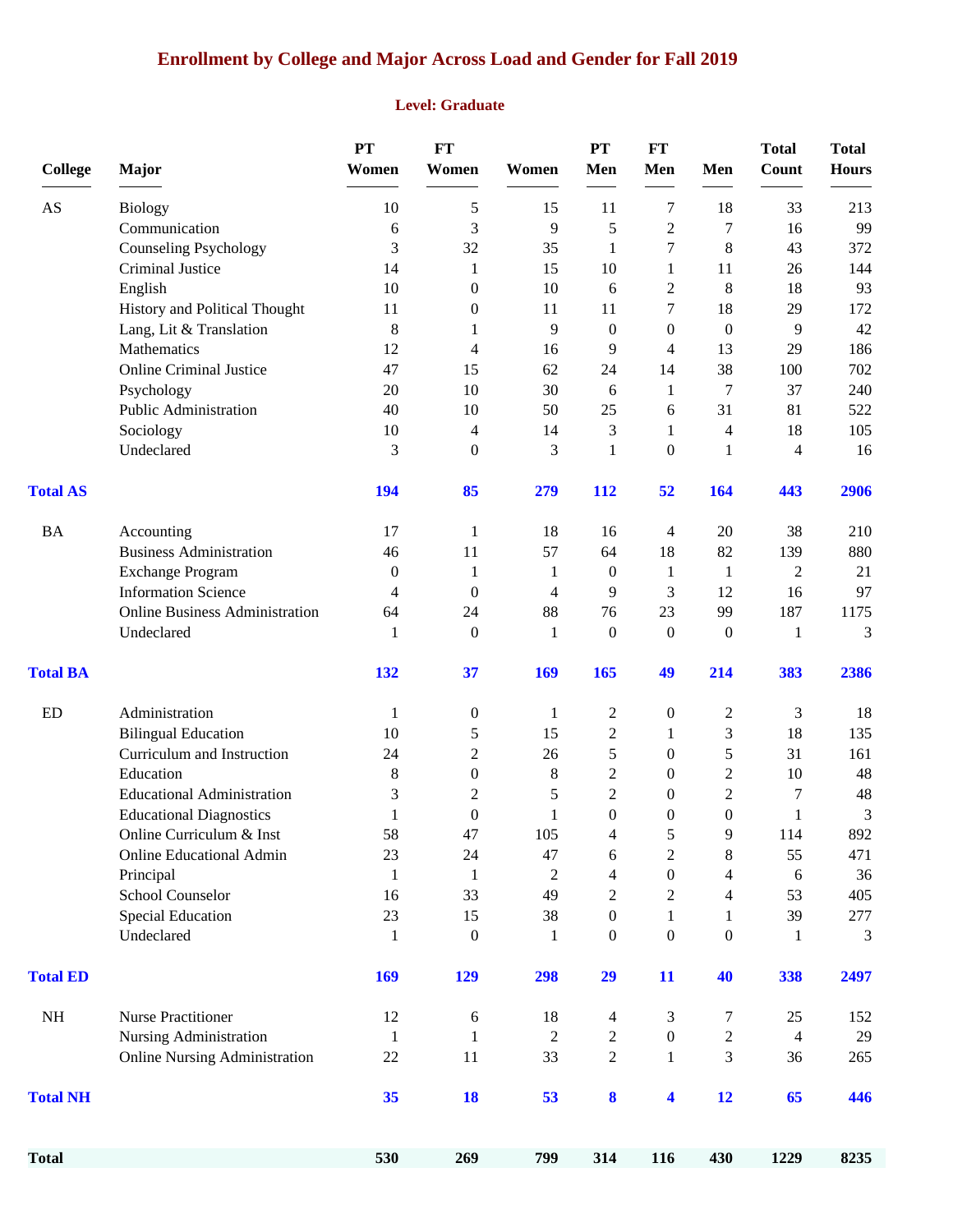# **Enrollment by Student College and Major Across Load and Gender for Fall 2019**

#### **Level: Doctoral**

| <b>College</b>  | <b>Major</b>                        | PT<br>Women    | FT<br>Women             | Women                   | <b>PT</b><br>Men | FT<br>Men               | Men | <b>Total</b><br>Count | <b>Total</b><br><b>Hours</b> |
|-----------------|-------------------------------------|----------------|-------------------------|-------------------------|------------------|-------------------------|-----|-----------------------|------------------------------|
| BA              | <b>International Business Admin</b> | $\overline{0}$ | 4                       | $\overline{4}$          | 1                | 8                       | 9   | 13                    | 129                          |
| <b>Total BA</b> |                                     | $\mathbf{0}$   | $\overline{\mathbf{4}}$ | $\overline{\mathbf{4}}$ | $\blacksquare$   | $\overline{\mathbf{8}}$ | 9   | <b>13</b>             | <b>129</b>                   |
| <b>Total</b>    |                                     | $\bf{0}$       | 4                       | $\overline{4}$          | 1                | 8                       | 9   | 13                    | 129                          |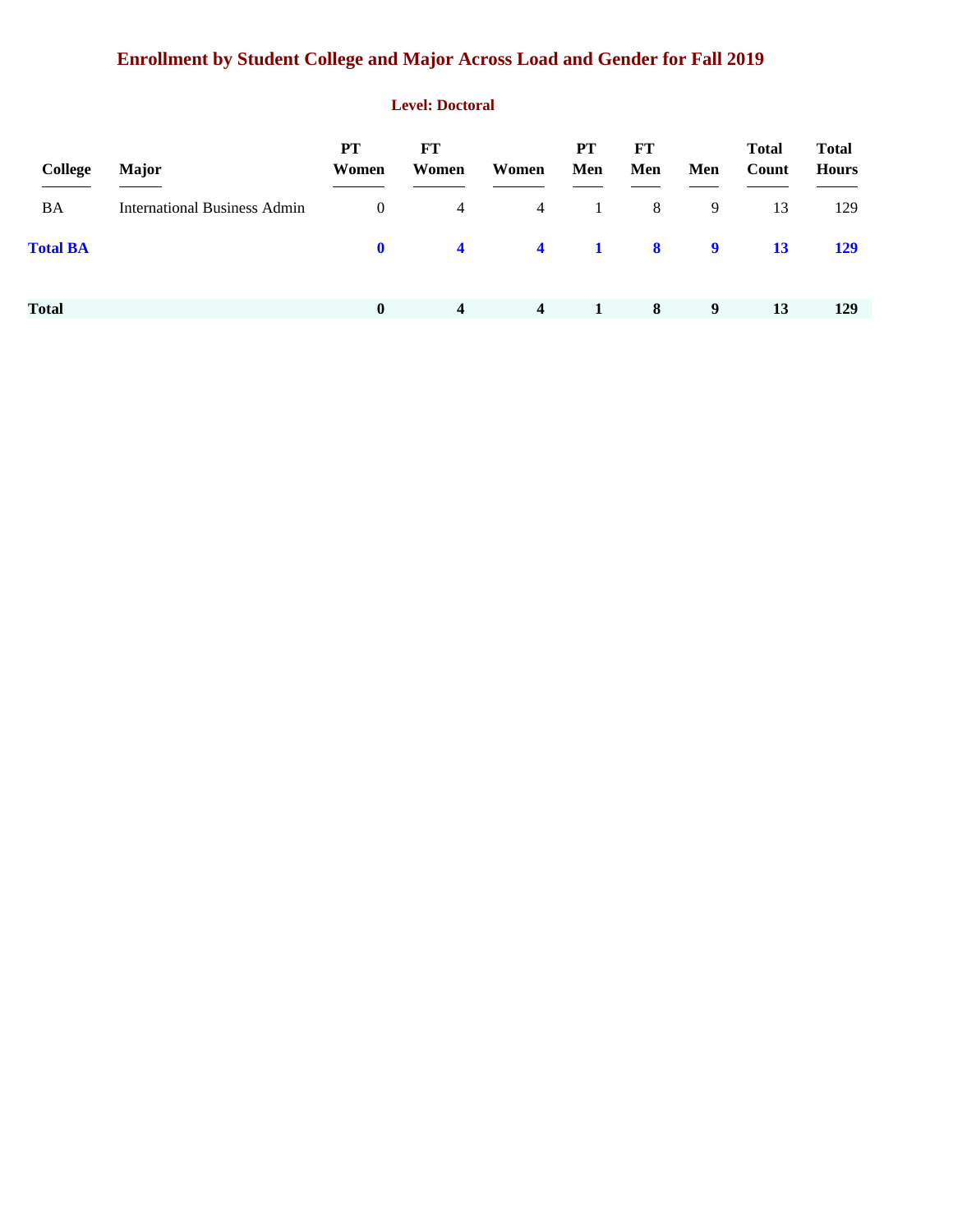# **Enrollment by College and Major Across Ethnicity for Fall 2019**

#### **Level: Undergraduate**

| <b>College</b>         | Major                                 | Wht              | <b>Blck</b>      | <b>Hisp</b>      | Asn              | Amr<br>Ind       | <b>Non</b><br><b>Res</b> | Haw              | <b>Multi</b>     | Unk              | <b>Tot</b><br>Cnt |
|------------------------|---------------------------------------|------------------|------------------|------------------|------------------|------------------|--------------------------|------------------|------------------|------------------|-------------------|
| $\mathbf{A}\mathbf{S}$ | Art                                   | $\boldsymbol{0}$ | $\boldsymbol{0}$ | 93               | $\boldsymbol{0}$ | $\boldsymbol{0}$ | $\overline{c}$           | $\boldsymbol{0}$ | $\boldsymbol{0}$ | $\boldsymbol{0}$ | 95                |
|                        | <b>Biology</b>                        | 25               | $\boldsymbol{0}$ | 711              | 8                | 1                | $\mathfrak{2}$           | $\boldsymbol{0}$ | $\boldsymbol{0}$ | $\mathbf{1}$     | 748               |
|                        | Chemistry                             | $\boldsymbol{0}$ | $\boldsymbol{0}$ | 47               | $\overline{c}$   | $\boldsymbol{0}$ | $\overline{c}$           | $\boldsymbol{0}$ | $\boldsymbol{0}$ | $\boldsymbol{0}$ | 51                |
|                        | Communication                         | 4                | $\boldsymbol{0}$ | 128              | $\boldsymbol{0}$ | $\boldsymbol{0}$ | 3                        | $\boldsymbol{0}$ | $\boldsymbol{0}$ | 1                | 136               |
|                        | Composite                             | $\overline{0}$   | $\boldsymbol{0}$ | 32               | $\boldsymbol{0}$ | $\theta$         | $\boldsymbol{0}$         | $\mathbf{0}$     | $\boldsymbol{0}$ | $\theta$         | 32                |
|                        | Criminal Justice                      | 12               | $\boldsymbol{0}$ | 785              | 1                | $\boldsymbol{0}$ | $\mathbf{1}$             | $\mathbf{0}$     | $\boldsymbol{0}$ | $\mathbf{0}$     | 799               |
|                        | English                               | 1                | $\boldsymbol{0}$ | 141              | $\boldsymbol{0}$ | $\boldsymbol{0}$ | $\overline{c}$           | $\boldsymbol{0}$ | $\boldsymbol{0}$ | $\theta$         | 144               |
|                        | <b>Exchange Program</b>               | $\overline{0}$   | $\boldsymbol{0}$ | $\theta$         | $\boldsymbol{0}$ | $\boldsymbol{0}$ | 3                        | $\boldsymbol{0}$ | $\boldsymbol{0}$ | $\mathbf{0}$     | 3                 |
|                        | Guitar                                | $\boldsymbol{0}$ | $\boldsymbol{0}$ | 6                | $\boldsymbol{0}$ | $\boldsymbol{0}$ | $\boldsymbol{0}$         | $\boldsymbol{0}$ | $\boldsymbol{0}$ | $\overline{0}$   | 6                 |
|                        | History                               | 1                | $\boldsymbol{0}$ | 113              | $\boldsymbol{0}$ | $\boldsymbol{0}$ | 1                        | $\boldsymbol{0}$ | $\boldsymbol{0}$ | $\overline{0}$   | 115               |
|                        | Keyboard                              | $\overline{0}$   | $\boldsymbol{0}$ | $\overline{2}$   | $\boldsymbol{0}$ | $\theta$         | $\boldsymbol{0}$         | $\mathbf{0}$     | $\theta$         | $\theta$         | $\mathbf{2}$      |
|                        | Mathematics                           | 1                | $\boldsymbol{0}$ | 144              | $\boldsymbol{0}$ | $\theta$         | 1                        | $\boldsymbol{0}$ | $\boldsymbol{0}$ | 1                | 147               |
|                        | Music                                 | $\boldsymbol{0}$ | $\overline{0}$   | 1                | $\boldsymbol{0}$ | $\overline{0}$   | $\boldsymbol{0}$         | $\mathbf{0}$     | $\boldsymbol{0}$ | $\mathbf{0}$     | 1                 |
|                        | Music All Level Certification         | $\theta$         | $\boldsymbol{0}$ | 15               | $\boldsymbol{0}$ | $\mathbf{0}$     | $\boldsymbol{0}$         | $\mathbf{0}$     | $\boldsymbol{0}$ | $\theta$         | 15                |
|                        | Music Performance                     | 1                | $\boldsymbol{0}$ | 9                | $\boldsymbol{0}$ | $\boldsymbol{0}$ | $\boldsymbol{0}$         | $\boldsymbol{0}$ | $\boldsymbol{0}$ | $\mathbf{0}$     | 10                |
|                        | <b>Political Science</b>              | 1                | 1                | 120              | $\boldsymbol{0}$ | $\boldsymbol{0}$ | 1                        | $\boldsymbol{0}$ | $\boldsymbol{0}$ | $\mathbf{0}$     | 123               |
|                        | Pre-Engineering                       | 1                | $\overline{c}$   | 109              | $\boldsymbol{0}$ | $\theta$         | $\boldsymbol{0}$         | $\mathbf{0}$     | $\boldsymbol{0}$ | $\theta$         | 112               |
|                        | Pre-Engineering-Kingsville            | $\mathbf{0}$     | $\boldsymbol{0}$ | $\overline{4}$   | $\boldsymbol{0}$ | $\theta$         | $\boldsymbol{0}$         | $\boldsymbol{0}$ | $\boldsymbol{0}$ | $\mathbf{0}$     | 4                 |
|                        | Psychology                            | 10               | 3                | 581              | $\boldsymbol{0}$ | $\theta$         | 4                        | $\mathbf{0}$     | $\boldsymbol{0}$ | $\mathbf{0}$     | 598               |
|                        | Science                               | $\theta$         | $\boldsymbol{0}$ | 26               | $\boldsymbol{0}$ | $\boldsymbol{0}$ | $\boldsymbol{0}$         | $\boldsymbol{0}$ | $\boldsymbol{0}$ | $\theta$         | 26                |
|                        | Sociology                             | $\boldsymbol{0}$ | $\boldsymbol{0}$ | 60               | 1                | $\boldsymbol{0}$ | 1                        | $\boldsymbol{0}$ | $\boldsymbol{0}$ | $\overline{0}$   | 62                |
|                        | Spanish                               | $\boldsymbol{0}$ | $\boldsymbol{0}$ | 60               | $\boldsymbol{0}$ | $\theta$         | $\boldsymbol{0}$         | $\boldsymbol{0}$ | $\boldsymbol{0}$ | $\overline{0}$   | 60                |
|                        | <b>Systems Engineering</b>            | 5                | $\mathbf{0}$     | 227              | 1                | $\theta$         | 13                       | $\mathbf{0}$     | $\theta$         | 3                | 249               |
|                        | Undeclared                            | 1                | $\boldsymbol{0}$ | 19               | $\boldsymbol{0}$ | $\theta$         | $\boldsymbol{0}$         | $\mathbf{0}$     | $\boldsymbol{0}$ | $\mathbf{0}$     | 20                |
|                        | <b>Undeclared-Dual Credit</b>         | $\boldsymbol{0}$ | $\boldsymbol{0}$ | 100              | $\boldsymbol{0}$ | $\theta$         | 0                        | $\boldsymbol{0}$ | $\boldsymbol{0}$ | $\mathbf{0}$     | 100               |
|                        | Violin, Viola, Cello, Bass            | $\boldsymbol{0}$ | $\boldsymbol{0}$ | 7                | $\boldsymbol{0}$ | $\mathbf{0}$     | $\boldsymbol{0}$         | $\mathbf{0}$     | $\boldsymbol{0}$ | $\theta$         | $\tau$            |
|                        | Vocal                                 | $\boldsymbol{0}$ | 1                | 5                | $\boldsymbol{0}$ | $\boldsymbol{0}$ | $\boldsymbol{0}$         | $\boldsymbol{0}$ | $\boldsymbol{0}$ | $\boldsymbol{0}$ | 6                 |
|                        | Woodwinds, Brass, Percussion          | 1                | $\boldsymbol{0}$ | 30               | $\boldsymbol{0}$ | $\boldsymbol{0}$ | $\boldsymbol{0}$         | $\mathbf{0}$     | $\boldsymbol{0}$ | $\overline{0}$   | 31                |
| <b>Total AS</b>        |                                       | 64               | 7                | 3575             | 13               | $\mathbf{1}$     | 36                       | $\mathbf 0$      | $\mathbf 0$      | 6                | 3702              |
| <b>BA</b>              | Accounting                            | 3                | 2                | 229              | $\mathbf{1}$     | $\boldsymbol{0}$ | 6                        | $\boldsymbol{0}$ | 0                | 0                | 241               |
|                        | <b>Business Administration</b>        | 14               | $\overline{4}$   | 775              | $\overline{4}$   | $\mathbf{1}$     | 23                       | $\boldsymbol{0}$ | $\boldsymbol{0}$ | 1                | 822               |
|                        | Composite                             | $\boldsymbol{0}$ | $\boldsymbol{0}$ | 1                | $\boldsymbol{0}$ | $\boldsymbol{0}$ | $\boldsymbol{0}$         | $\boldsymbol{0}$ | $\boldsymbol{0}$ | $\overline{0}$   | -1                |
|                        | <b>Exchange Program</b>               | $\theta$         | $\theta$         | $\boldsymbol{0}$ | $\boldsymbol{0}$ | $\overline{0}$   | 10                       | $\overline{0}$   | $\theta$         | $\overline{0}$   | 10                |
|                        | <b>Management Information Systems</b> | $\theta$         | 0                | $\overline{2}$   | $\boldsymbol{0}$ | $\overline{0}$   | $\boldsymbol{0}$         | $\mathbf{0}$     | $\mathbf{0}$     | $\theta$         | $\overline{c}$    |
|                        | Mgt Info Sys & Data Analytics         | $\boldsymbol{0}$ | $\boldsymbol{0}$ | 54               | $\boldsymbol{0}$ | $\overline{0}$   | 3                        | $\mathbf{0}$     | $\boldsymbol{0}$ | $\overline{0}$   | 57                |
|                        | Trans, Intl Trade & Log               | $\overline{0}$   | $\boldsymbol{0}$ | 1                | $\boldsymbol{0}$ | $\boldsymbol{0}$ | $\overline{0}$           | $\boldsymbol{0}$ | $\boldsymbol{0}$ | $\overline{0}$   | 1                 |
| <b>Total BA</b>        |                                       | 17               | 6                | 1062             | 5                | $\mathbf{1}$     | 42                       | $\bf{0}$         | $\mathbf{0}$     | 1                | 1134              |
| ${\rm ED}$             | <b>Communication Disorders</b>        | $\boldsymbol{0}$ | $\boldsymbol{0}$ | 47               | $\boldsymbol{0}$ | $\boldsymbol{0}$ | $\boldsymbol{0}$         | $\boldsymbol{0}$ | $\boldsymbol{0}$ | $\boldsymbol{0}$ | 47                |
|                        | Elem Ed-Bilingual Emphasis            | $\mathbf{1}$     | $\boldsymbol{0}$ | 166              | $\boldsymbol{0}$ | $\boldsymbol{0}$ | 1                        | $\boldsymbol{0}$ | $\boldsymbol{0}$ | $\overline{0}$   | 168               |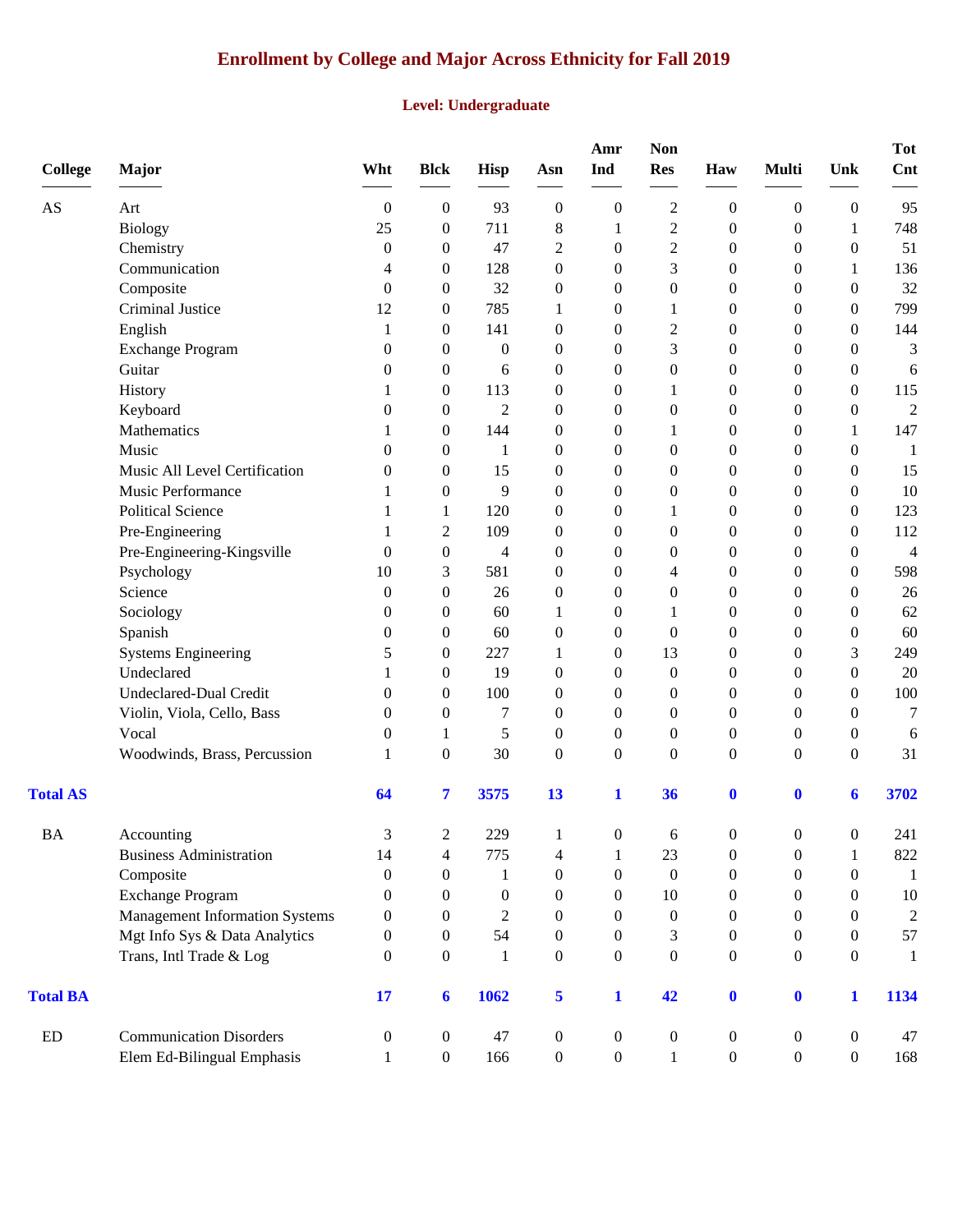| <b>Total</b><br>${\bf Hours}$ |
|-------------------------------|
|                               |
| 1165                          |
| 9801                          |
| 670                           |
| 1682                          |
| 320                           |
| $10158\,$                     |
| 1784                          |
| $41\,$                        |
| 62                            |
| 1385                          |
| $24\,$                        |
| 1884                          |
| 12                            |
| $178\,$                       |
| 95                            |
| $1580\,$                      |
| 1474                          |
| 54                            |
| 7519                          |
| 326                           |
| 738                           |
| 688                           |
| 3356                          |
| 133                           |
| 1086                          |
| 99                            |
| 79                            |
| 407                           |
|                               |
| 46800                         |
|                               |
| 3007                          |
| 10395                         |
| 12                            |
| 129                           |
| 19                            |
| 705                           |
| $\sqrt{6}$                    |
|                               |
| 14273                         |
|                               |
| 609<br>0.107                  |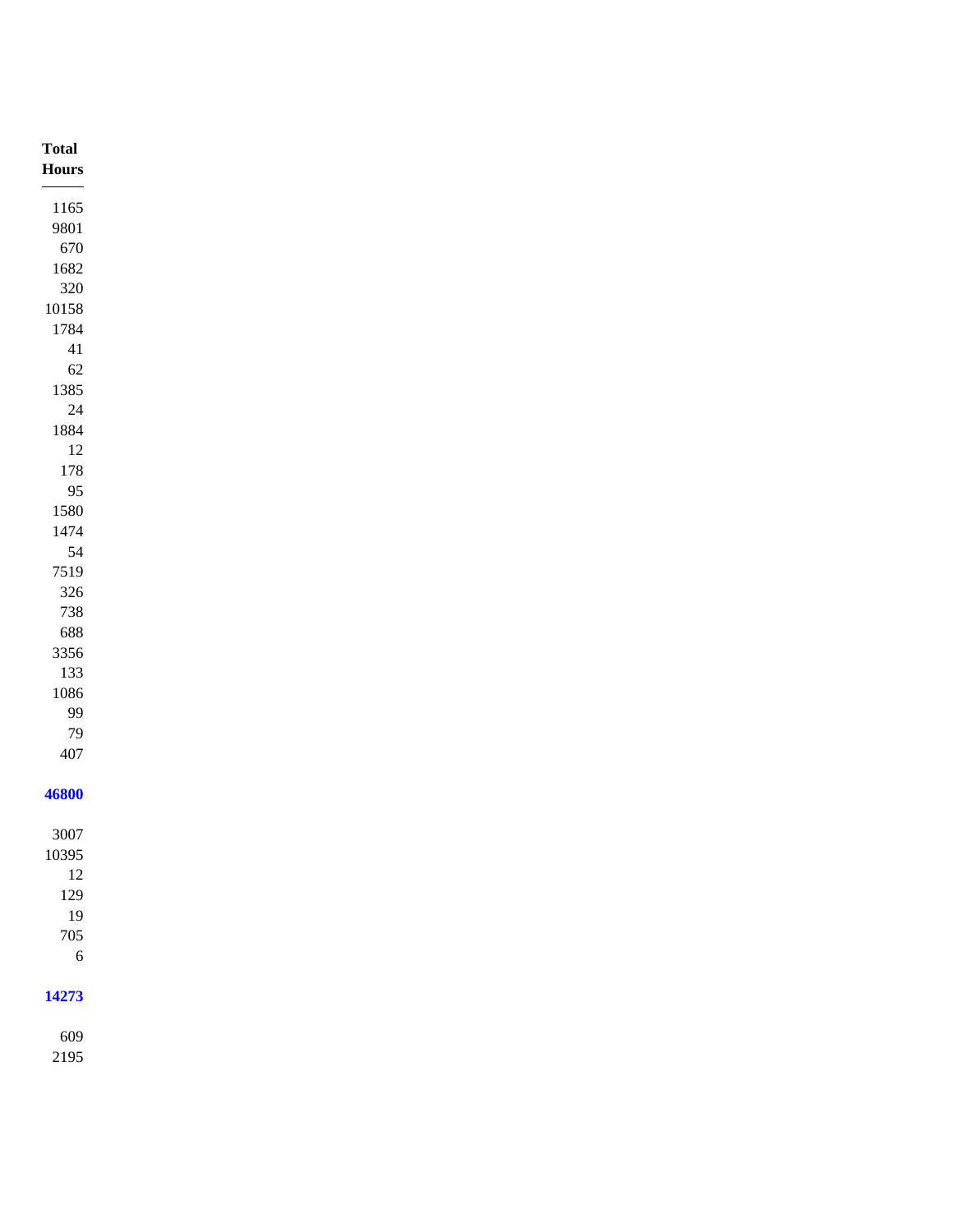# **Enrollment by College and Major Across Ethnicity for Fall 2019**

#### **Level: Undergraduate**

| <b>College</b>  | Major                            | Wht              | <b>Blck</b>      | <b>Hisp</b>  | Asn              | Amr<br>Ind       | <b>Non</b><br><b>Res</b> | Haw              | <b>Multi</b>     | Unk                     | <b>Tot</b><br>Cnt |
|-----------------|----------------------------------|------------------|------------------|--------------|------------------|------------------|--------------------------|------------------|------------------|-------------------------|-------------------|
| <b>ED</b>       | Elem Ed-ESL Emphasis             | $\overline{2}$   | $\boldsymbol{0}$ | 24           | $\boldsymbol{0}$ | $\boldsymbol{0}$ | $\boldsymbol{0}$         | $\boldsymbol{0}$ | $\boldsymbol{0}$ | $\overline{0}$          | $26\,$            |
|                 | Elem Ed-Early Lrning Emphasis    | $\mathbf{1}$     | $\boldsymbol{0}$ | 52           | $\boldsymbol{0}$ | $\mathbf{1}$     | $\boldsymbol{0}$         | $\boldsymbol{0}$ | $\mathbf{0}$     | $\overline{0}$          | 54                |
|                 | Elem Ed-Spec Ed Emphasis         | $\boldsymbol{0}$ | $\boldsymbol{0}$ | 35           | $\boldsymbol{0}$ | $\boldsymbol{0}$ | 1                        | $\boldsymbol{0}$ | $\boldsymbol{0}$ | $\overline{0}$          | 36                |
|                 | <b>Interdisciplinary Studies</b> | 1                | $\theta$         | 120          | $\boldsymbol{0}$ | $\overline{0}$   | $\boldsymbol{0}$         | $\boldsymbol{0}$ | $\mathbf{0}$     | $\Omega$                | 121               |
|                 | Kinesiology                      | $\overline{2}$   | 2                | 201          | 1                | $\theta$         | 3                        | 1                | $\boldsymbol{0}$ | $\Omega$                | 210               |
|                 | Special Ed-EC6 & All Lvl Cert    | $\theta$         | $\boldsymbol{0}$ | 22           | $\boldsymbol{0}$ | $\overline{0}$   | $\boldsymbol{0}$         | $\mathbf{0}$     | $\mathbf{0}$     | $\Omega$                | 22                |
| <b>Total ED</b> |                                  | 7                | $\overline{2}$   | 667          | $\mathbf{1}$     | $\mathbf{1}$     | 5                        | $\mathbf{1}$     | $\mathbf{0}$     | $\bf{0}$                | 684               |
| <b>NH</b>       | <b>Communication Disorders</b>   | 1                | $\boldsymbol{0}$ | 57           | $\boldsymbol{0}$ | $\overline{0}$   | $\boldsymbol{0}$         | $\boldsymbol{0}$ | $\boldsymbol{0}$ | $\overline{0}$          | 58                |
|                 | Kinesiology                      | 5                | $\overline{c}$   | 120          | $\mathbf{1}$     | $\Omega$         | $\overline{c}$           | $\boldsymbol{0}$ | $\boldsymbol{0}$ | $\overline{2}$          | 132               |
|                 | Nursing                          | 5                | $\mathbf{1}$     | 208          | 1                | $\Omega$         | 5                        | $\boldsymbol{0}$ | $\overline{0}$   | $\theta$                | 220               |
|                 | <b>Online Nursing</b>            | 18               | $\overline{4}$   | 18           | $\mathbf{0}$     | $\Omega$         | $\overline{0}$           | $\mathbf{0}$     | $\Omega$         | $\theta$                | 40                |
|                 | Pre-Comm Disorders               | $\boldsymbol{0}$ | $\boldsymbol{0}$ | $\mathbf{1}$ | $\boldsymbol{0}$ | $\boldsymbol{0}$ | $\boldsymbol{0}$         | $\mathbf{0}$     | $\mathbf{0}$     | $\mathbf{0}$            | $\mathbf{1}$      |
|                 | Pre-Nursing                      | 3                | 3                | 578          | $\overline{2}$   | $\overline{0}$   | 3                        | $\mathbf{0}$     | $\overline{0}$   | $\mathbf{1}$            | 590               |
| <b>Total NH</b> |                                  | 32               | 10               | 982          | 4                | $\bf{0}$         | 10                       | $\mathbf{0}$     | $\bf{0}$         | $\overline{\mathbf{3}}$ | 1041              |
| <b>UC</b>       | Ethical Leader. in Business      | $\mathbf{0}$     | $\boldsymbol{0}$ | 1            | $\boldsymbol{0}$ | $\boldsymbol{0}$ | $\boldsymbol{0}$         | $\boldsymbol{0}$ | $\boldsymbol{0}$ | $\overline{0}$          | $\mathbf{1}$      |
|                 | Ethical Leader. in Pol. & Law    | $\theta$         | $\boldsymbol{0}$ | 1            | $\boldsymbol{0}$ | $\theta$         | $\overline{0}$           | $\mathbf{0}$     | $\overline{0}$   | $\overline{0}$          | $\mathbf{1}$      |
|                 | <b>Health Administration</b>     | $\theta$         | $\boldsymbol{0}$ | 8            | $\boldsymbol{0}$ | $\Omega$         | $\overline{0}$           | $\boldsymbol{0}$ | $\mathbf{0}$     | $\Omega$                | $\,8$             |
|                 | Human Resource Development       | $\theta$         | $\mathbf{0}$     | 1            | $\mathbf{0}$     | $\theta$         | 0                        | $\mathbf{0}$     | $\theta$         | $\mathbf{0}$            | $\,1$             |
|                 | Multdisc. Studies-Art&Business   | 1                | $\boldsymbol{0}$ | 3            | $\boldsymbol{0}$ | $\Omega$         | $\theta$                 | $\boldsymbol{0}$ | $\mathbf{0}$     | $\Omega$                | 4                 |
|                 | Multidisc. Studies-PreLaw        | $\mathbf{0}$     | $\boldsymbol{0}$ | 5            | $\boldsymbol{0}$ | $\theta$         | 0                        | $\boldsymbol{0}$ | $\theta$         | $\mathbf{0}$            | 5                 |
|                 | Multidisciplinary Studies        | 10               | $\overline{2}$   | 122          | $\boldsymbol{0}$ | $\Omega$         | 3                        | $\mathbf{0}$     | $\mathbf{0}$     | 3                       | 140               |
|                 | Org. Psych. & Business           | $\Omega$         | $\boldsymbol{0}$ | 3            | $\boldsymbol{0}$ | $\Omega$         | $\theta$                 | $\boldsymbol{0}$ | $\Omega$         | $\theta$                | 3                 |
|                 | Undeclared                       | $\overline{2}$   | $\boldsymbol{0}$ | 72           | $\mathbf{1}$     | $\boldsymbol{0}$ | $\boldsymbol{0}$         | $\boldsymbol{0}$ | $\boldsymbol{0}$ | $\mathbf{0}$            | 75                |
|                 | Undeclared-Dual Credit           | 13               | 2                | 401          | $\mathbf{0}$     | $\Omega$         | $\theta$                 | $\Omega$         | $\overline{0}$   | 14                      | 430               |
| <b>Total UC</b> |                                  | 26               | 4                | 617          | 1                | $\bf{0}$         | $\overline{\mathbf{3}}$  | $\mathbf{0}$     | $\mathbf 0$      | 17                      | 668               |
| <b>Total</b>    |                                  | 146              | 29               | 6903         | 24               | 3                | 96                       | 1                | $\bf{0}$         | 27                      | 7229              |
|                 |                                  |                  |                  |              |                  |                  |                          |                  |                  |                         |                   |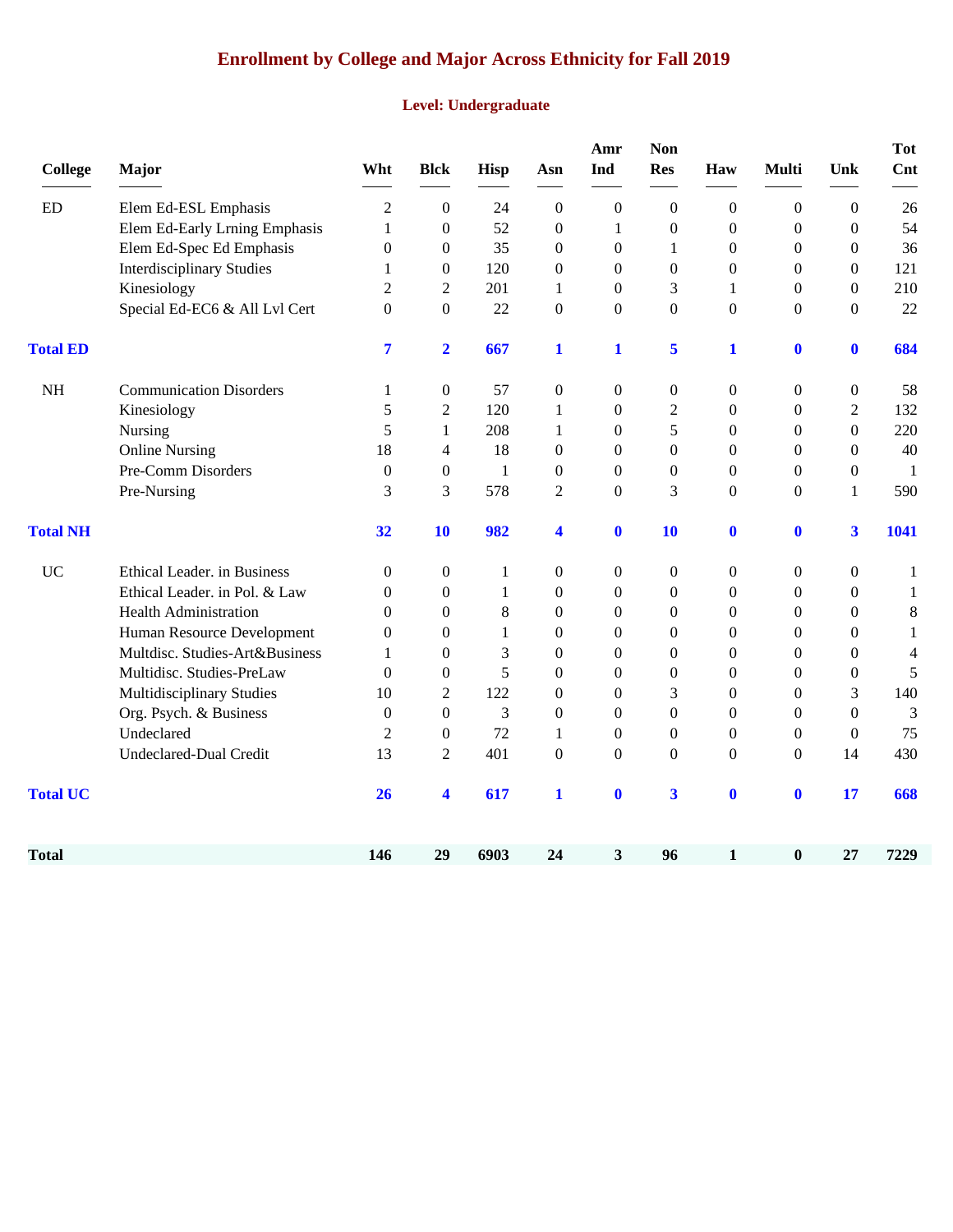| <b>Total</b>  |
|---------------|
| ${\bf Hours}$ |
|               |
| 299           |
| 670           |
| 463           |
| $1451\,$      |
| 2536          |
| $227\,$       |
| 8450          |
|               |
| 733           |
| 1721          |
| $3008\,$      |
| 378           |
| 14            |
| 7274          |
|               |
| 13128         |
| $18\,$        |
| 13            |
| $114\,$       |
| $12\,$        |
| 52            |
| 59            |
| 1653          |
| $32\,$        |
| 977           |
| $2728\,$      |
|               |
| 5658          |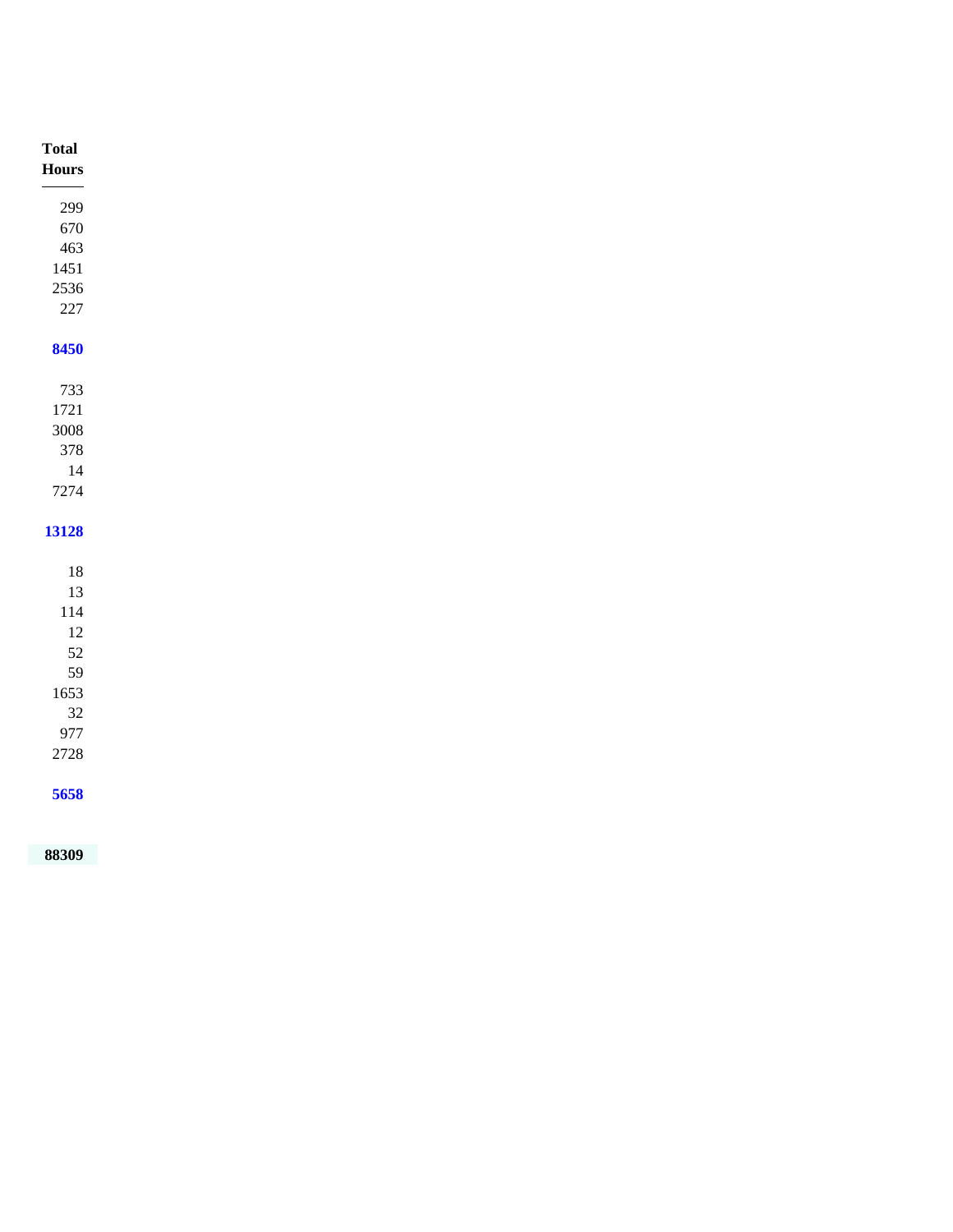# **Enrollment by College and Major Across Ethnicity for Fall 2019**

#### **Level: Graduate**

| <b>College</b>         | <b>Major</b>                                 | Wht                   | <b>Blck</b>         | Hisp             | Asn                          | Amr<br>Ind                       | Non<br><b>Res</b>                    | Haw                                  | Multi                                | Unk                                | <b>Tot</b><br>Cnt |
|------------------------|----------------------------------------------|-----------------------|---------------------|------------------|------------------------------|----------------------------------|--------------------------------------|--------------------------------------|--------------------------------------|------------------------------------|-------------------|
| $\mathbf{A}\mathbf{S}$ | <b>Biology</b>                               | 3                     | 1                   | 27               | 1                            | $\boldsymbol{0}$                 | 1                                    | $\boldsymbol{0}$                     | 0                                    | 0                                  | 33                |
|                        | Communication                                | 1                     | 0                   | 15               | $\boldsymbol{0}$             | $\boldsymbol{0}$                 | $\theta$                             | $\boldsymbol{0}$                     | 0                                    | $\theta$                           | 16                |
|                        | <b>Counseling Psychology</b>                 | 0                     | 0                   | 43               | $\theta$                     | $\boldsymbol{0}$                 | $\overline{0}$                       | 0                                    | 0                                    | $\overline{0}$                     | 43                |
|                        | Criminal Justice                             | 1                     | 0                   | 24               | $\theta$                     | 0                                | 1                                    | 0                                    | 0                                    | 0                                  | 26                |
|                        | English                                      | $\overline{2}$        | 0                   | 16               | $\mathbf{0}$                 | $\boldsymbol{0}$                 | $\theta$                             | 0                                    | 0                                    | 0                                  | 18                |
|                        | History and Political Thought                | 3                     | 0                   | 26               | $\mathbf{0}$                 | $\theta$                         | $\Omega$                             | $\mathbf{0}$                         | 0                                    | 0                                  | 29                |
|                        | Lang, Lit & Translation                      | $\theta$              | 0                   | 9                | $\mathbf{0}$                 | $\theta$                         | $\theta$                             | $\theta$                             | 0                                    | 0                                  | 9                 |
|                        | Mathematics                                  | $\theta$              | 0                   | 26               | $\mathbf{0}$                 | $\theta$                         | 3                                    | 0                                    | 0                                    | 0                                  | 29                |
|                        | <b>Online Criminal Justice</b>               | 19                    | 9                   | 72               | $\theta$                     | $\theta$                         | $\overline{0}$                       | $\boldsymbol{0}$                     | $\overline{0}$                       | $\overline{0}$                     | 100               |
|                        | Psychology                                   | 1                     | $\boldsymbol{0}$    | 36               | $\mathbf{0}$                 | 0                                | $\overline{0}$                       | 0                                    | 0                                    | $\overline{0}$                     | 37                |
|                        | Public Administration                        | 6                     | 5                   | 65               | 1                            | $\boldsymbol{0}$                 | 3                                    | $\overline{0}$                       | 0                                    | 1                                  | 81                |
|                        | Sociology                                    | $\theta$              | 0                   | 18               | $\mathbf{0}$                 | $\overline{0}$                   | $\overline{0}$                       | $\mathbf{0}$                         | 0                                    | $\overline{0}$                     | 18                |
|                        | Undeclared                                   | $\theta$              | 0                   | 4                | $\mathbf{0}$                 | $\overline{0}$                   | $\theta$                             | $\mathbf{0}$                         | 0                                    | $\overline{0}$                     | 4                 |
| <b>Total AS</b>        |                                              | 36                    | 15                  | 381              | $\overline{\mathbf{2}}$      | $\bf{0}$                         | 8                                    | $\boldsymbol{0}$                     | $\boldsymbol{0}$                     | 1                                  | 443               |
| <b>BA</b>              | Accounting                                   | 1                     | 0                   | 34               | $\boldsymbol{0}$             | $\boldsymbol{0}$                 | 3                                    | $\boldsymbol{0}$                     | 0                                    | 0                                  | 38                |
|                        | <b>Business Administration</b>               | 6                     | 1                   | 96               | $\theta$                     | $\theta$                         | 34                                   | $\mathbf{0}$                         | 0                                    | 2                                  | 139               |
|                        | <b>Exchange Program</b>                      | $\theta$              | 0                   | $\overline{0}$   | $\mathbf{0}$                 | $\theta$                         | $\overline{c}$                       | $\mathbf{0}$                         | 0                                    | $\overline{0}$                     | $\overline{c}$    |
|                        | <b>Information Science</b>                   | $\theta$              | 0                   | 13               | $\mathbf{0}$                 | $\theta$                         | 3                                    | 0                                    | 0                                    | 0                                  | 16                |
|                        | <b>Online Business Administration</b>        | 58                    | 9                   | 107              | 8                            | $\boldsymbol{0}$                 | 4                                    | $\boldsymbol{0}$                     | 0                                    | 1                                  | 187               |
|                        | Undeclared                                   | $\theta$              | $\boldsymbol{0}$    | 1                | $\mathbf{0}$                 | $\overline{0}$                   | $\overline{0}$                       | $\boldsymbol{0}$                     | $\overline{0}$                       | $\overline{0}$                     | 1                 |
| <b>Total BA</b>        |                                              | 65                    | 10                  | 251              | 8                            | $\mathbf 0$                      | 46                                   | $\mathbf 0$                          | $\bf{0}$                             | 3                                  | 383               |
| ED                     | Administration                               | $\boldsymbol{0}$      | 1                   | $\overline{c}$   | $\boldsymbol{0}$             | $\boldsymbol{0}$                 | $\boldsymbol{0}$                     | $\boldsymbol{0}$                     | 0                                    | 0                                  | 3                 |
|                        | <b>Bilingual Education</b>                   | 0                     | 0                   | 18               | $\boldsymbol{0}$             | $\boldsymbol{0}$                 | $\theta$                             | $\boldsymbol{0}$                     | 0                                    | $\overline{0}$                     | 18                |
|                        | Curriculum and Instruction                   | 0                     | 0                   | 30               | 1                            | $\boldsymbol{0}$                 | $\overline{0}$                       | 0                                    | 0                                    | $\overline{0}$                     | 31                |
|                        | Education                                    |                       | 0                   | 9                | $\mathbf{0}$                 | $\boldsymbol{0}$                 | $\theta$                             | 0                                    | 0                                    | 0                                  | 10                |
|                        | <b>Educational Administration</b>            | 0                     | 0                   | 6                | $\Omega$                     | $\Omega$                         | $\Omega$                             | 0                                    | 0                                    | 1                                  | 7                 |
|                        | <b>Educational Diagnostics</b>               | 0                     | 0                   | 1                | $\theta$                     | $\theta$                         | $\theta$                             | 0                                    | 0                                    | 0                                  | 1                 |
|                        | Online Curriculum & Inst                     | 12                    | 6                   | 92               | 1                            | $\overline{0}$                   | $\boldsymbol{0}$                     | $\boldsymbol{0}$                     | 0                                    | 3                                  | 114               |
|                        | <b>Online Educational Admin</b><br>Principal | 9<br>$\boldsymbol{0}$ | $\overline{c}$<br>0 | 42<br>$\sqrt{5}$ | $\mathbf{1}$<br>$\mathbf{1}$ | $\mathbf{1}$<br>$\boldsymbol{0}$ | $\boldsymbol{0}$<br>$\boldsymbol{0}$ | $\boldsymbol{0}$<br>$\boldsymbol{0}$ | $\boldsymbol{0}$<br>$\boldsymbol{0}$ | $\boldsymbol{0}$<br>$\overline{0}$ | 55<br>$\sqrt{6}$  |
|                        | School Counselor                             | 0                     | 0                   | 53               | $\boldsymbol{0}$             | $\boldsymbol{0}$                 | $\theta$                             | $\boldsymbol{0}$                     | 0                                    | 0                                  | 53                |
|                        | <b>Special Education</b>                     | 1                     | 0                   | 36               | $\mathbf{0}$                 | $\theta$                         |                                      | $\mathbf{0}$                         | 0                                    | 1                                  | 39                |
|                        | Undeclared                                   | $\theta$              | 0                   | $\mathbf{1}$     | $\boldsymbol{0}$             | $\boldsymbol{0}$                 | $\boldsymbol{0}$                     | $\boldsymbol{0}$                     | 0                                    | $\boldsymbol{0}$                   | $\mathbf{1}$      |
| <b>Total ED</b>        |                                              | 23                    | $\boldsymbol{9}$    | 295              | $\overline{\mathbf{4}}$      | $\mathbf{1}$                     | $\mathbf{1}$                         | $\mathbf 0$                          | $\bf{0}$                             | 5                                  | 338               |
| $\rm NH$               | <b>Nurse Practitioner</b>                    | 1                     | 0                   | $22\,$           | 1                            | $\boldsymbol{0}$                 | $\bf{0}$                             | $\boldsymbol{0}$                     | 0                                    | 1                                  | 25                |
|                        | Nursing Administration                       | $\mathbf{0}$          | 0                   | 3                | 1                            | $\boldsymbol{0}$                 | $\mathbf{0}$                         | $\boldsymbol{0}$                     | 0                                    | $\mathbf{0}$                       | 4                 |
|                        | <b>Online Nursing Administration</b>         | 6                     | 4                   | 22               | $\sqrt{2}$                   | $\boldsymbol{0}$                 | $\boldsymbol{0}$                     | $\boldsymbol{0}$                     | $\boldsymbol{0}$                     | $\overline{2}$                     | 36                |
| <b>Total NH</b>        |                                              | 7                     | 4                   | 47               | $\overline{\mathbf{4}}$      | $\mathbf 0$                      | $\bf{0}$                             | $\mathbf 0$                          | $\bf{0}$                             | $\overline{\mathbf{3}}$            | 65                |
| <b>Total</b>           |                                              | 131                   | 38                  | 974              | 18                           | $\mathbf{1}$                     | 55                                   | $\pmb{0}$                            | $\boldsymbol{0}$                     | 12                                 | 1229              |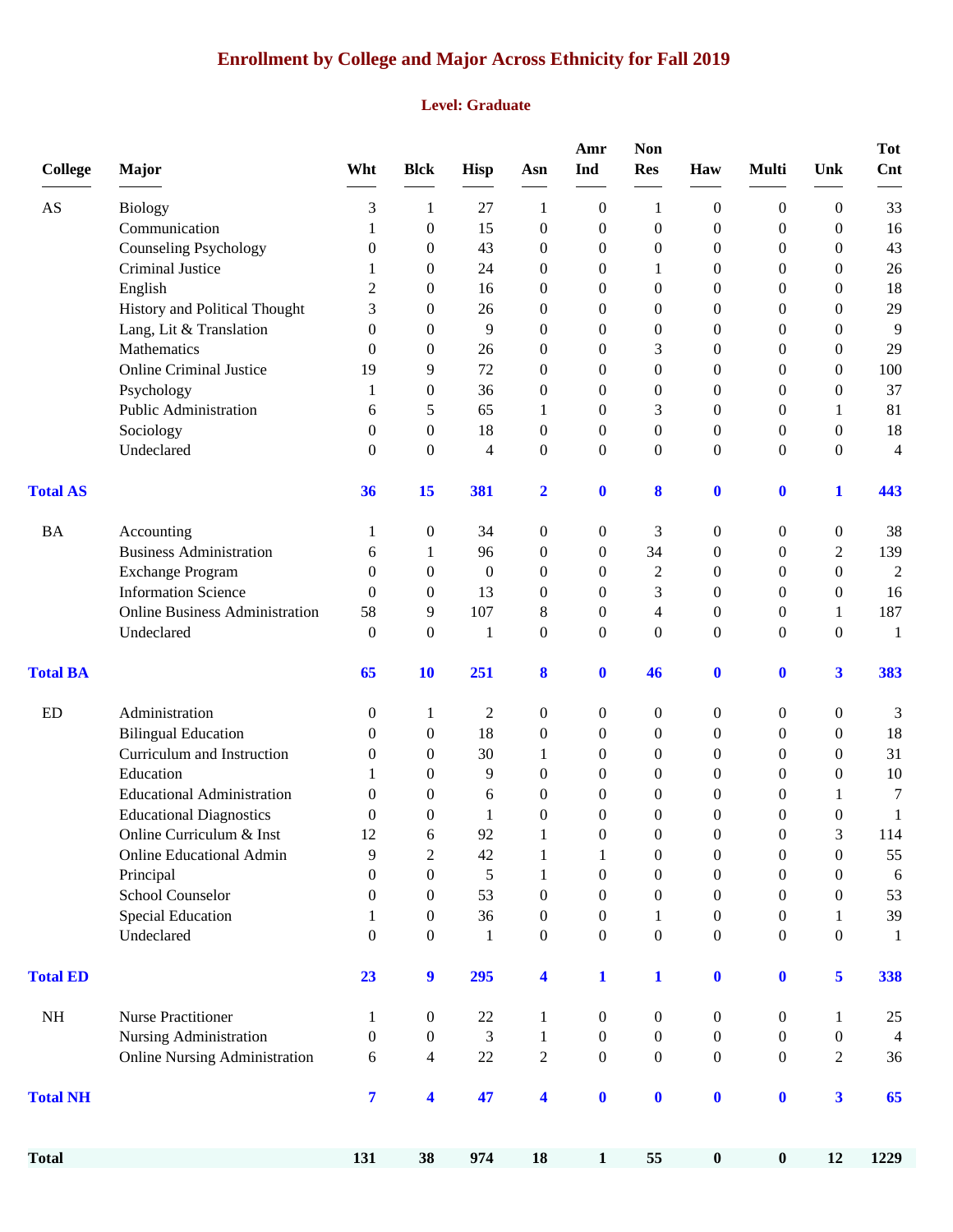| <b>Total</b>                                |
|---------------------------------------------|
| $\bold{Flours}$<br><b>Contract Contract</b> |
| $213\,$                                     |
| 99                                          |
| $372\,$<br>$144\,$                          |
| 93                                          |
| $172\,$                                     |
| $42\,$                                      |
| $186\,$                                     |
| $702\,$                                     |
| $240\,$                                     |
| $522\,$                                     |
| $105\,$                                     |
| $16\,$                                      |
| 2906                                        |
|                                             |
| $210\,$                                     |
| $880\,$                                     |
| $21\,$                                      |
| $\ensuremath{97}$                           |
| 1175<br>$\ensuremath{\mathfrak{Z}}$         |
|                                             |
| 2386                                        |
|                                             |
| $18\,$                                      |
| $135\,$                                     |
| $161\,$                                     |
| $\sqrt{48}$<br>$\sqrt{48}$                  |
| $\overline{\mathbf{3}}$                     |
| 892                                         |
| 471                                         |
| 36                                          |
| 405                                         |
| $277\,$                                     |
| $\mathfrak{Z}$                              |
| 2497                                        |
|                                             |
| $152\,$                                     |
| 29                                          |
| 265                                         |
|                                             |
| 446                                         |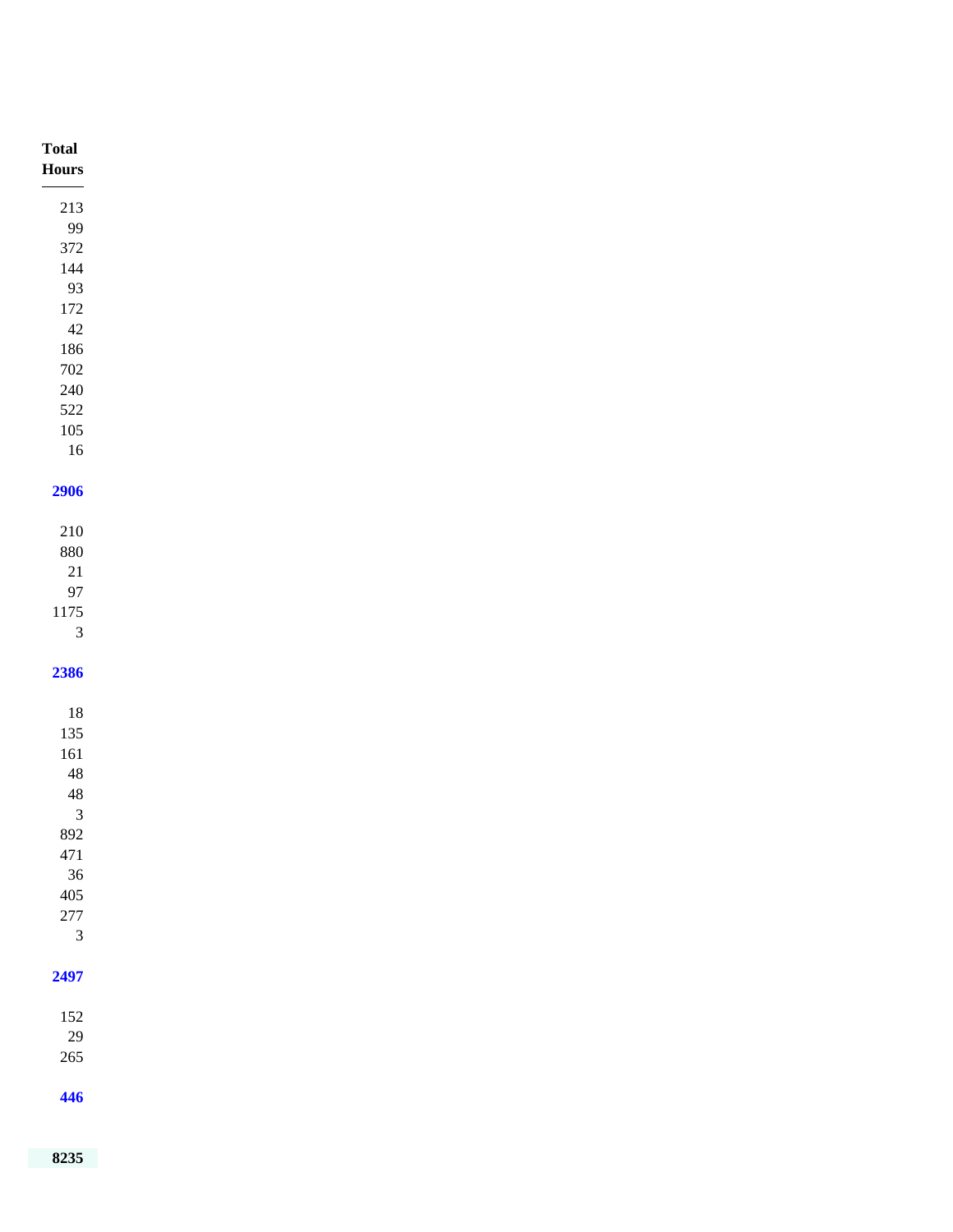# **Enrollment by Student College and Major Across Ethnicity for Fall 2019**

#### **Level: Doctoral**

| College         | <b>Major</b>                        | Wht          | <b>Blck</b>    | <b>Hisp</b> | Asn                       | Amr<br>Ind              | <b>Non</b><br><b>Res</b> | Haw            | Multi          | Unk            | <b>Tot</b><br>Cnt |
|-----------------|-------------------------------------|--------------|----------------|-------------|---------------------------|-------------------------|--------------------------|----------------|----------------|----------------|-------------------|
| BA              | <b>International Business Admin</b> | $\mathbf{3}$ | $\mathbf{1}$   | 2           | $\overline{0}$            | $\overline{0}$          | 7                        | $\overline{0}$ | $\overline{0}$ | $\overline{0}$ | 13                |
| <b>Total BA</b> |                                     | $\mathbf{3}$ | $\blacksquare$ |             | $\overline{\mathbf{2}}$ 0 | $\overline{\mathbf{0}}$ | $\overline{7}$           | $\bullet$      | $\mathbf 0$    | $\mathbf 0$    | <b>13</b>         |
| <b>Total</b>    |                                     | 3            |                | $\sqrt{2}$  | $\mathbf{0}$              | $\bf{0}$                | $\overline{7}$           | $\mathbf{0}$   | $\mathbf{0}$   | $\bf{0}$       | 13                |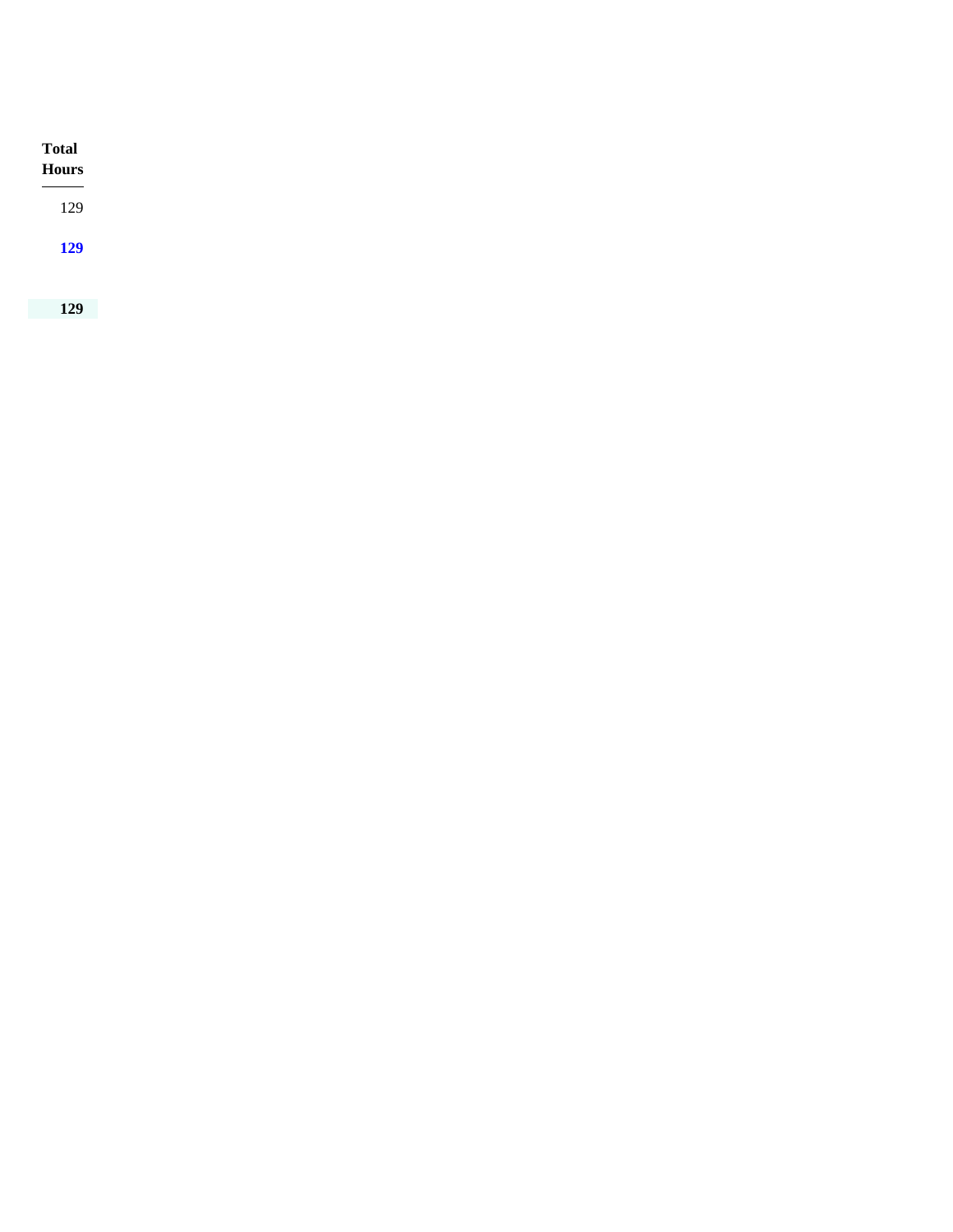### **Enrollment by College and Major Across Classification for Fall 2019**

| <b>College</b> | <b>Major</b>                              | Majr<br>Code               | FR                               | SO <sub>1</sub>          | $\mathbf{J}\mathbf{R}$ | $S_{\mathbf{R}}$ | GR                     | <b>PHD</b>                           | <b>Total</b><br><b>Students</b> |
|----------------|-------------------------------------------|----------------------------|----------------------------------|--------------------------|------------------------|------------------|------------------------|--------------------------------------|---------------------------------|
|                |                                           |                            |                                  |                          |                        |                  |                        |                                      |                                 |
| AS             | Art                                       | <b>ARTA</b>                | 4                                | 6                        | 6                      | 6                | $\boldsymbol{0}$       | $\boldsymbol{0}$                     | 22                              |
|                |                                           | <b>ARTS</b><br><b>BIOL</b> | 15                               | 12                       | 20                     | 26               | $\boldsymbol{0}$       | $\boldsymbol{0}$                     | 73                              |
|                | <b>Biology</b>                            |                            | 195                              | 144                      | 165                    | 244              | 33                     | $\boldsymbol{0}$                     | 781                             |
|                | Chemistry                                 | <b>CHEM</b>                | 8                                | 9                        | 15                     | 19               | $\boldsymbol{0}$       | $\boldsymbol{0}$                     | 51                              |
|                | Communication                             | <b>CMM</b><br><b>CMMD</b>  | 1                                | $\boldsymbol{0}$         | 1                      | $\boldsymbol{0}$ | $\boldsymbol{0}$       | $\boldsymbol{0}$                     | $\overline{c}$                  |
|                |                                           |                            | 2                                | $\mathbf{1}$             | 4                      | 5                | $\mathbf{0}$           | $\boldsymbol{0}$                     | 12                              |
|                |                                           | <b>COMM</b><br><b>COMP</b> | 22                               | 29                       | 33                     | 38<br>25         | 16                     | $\boldsymbol{0}$                     | 138<br>32                       |
|                | Composite<br><b>Counseling Psychology</b> | <b>COUN</b>                | $\boldsymbol{0}$<br>$\mathbf{0}$ | 1<br>$\boldsymbol{0}$    | 6<br>$\boldsymbol{0}$  | $\boldsymbol{0}$ | $\boldsymbol{0}$<br>43 | $\boldsymbol{0}$<br>$\boldsymbol{0}$ | 43                              |
|                | Criminal Justice                          | CJ                         | 8                                | 3                        | 3                      | 6                | $\boldsymbol{0}$       | $\boldsymbol{0}$                     | 20                              |
|                |                                           | <b>CRIJ</b>                | 185                              | 134                      | 194                    | 206              | 26                     | $\boldsymbol{0}$                     | 745                             |
|                |                                           | <b>CRJD</b>                | 13                               | 10                       | 17                     | 20               | $\boldsymbol{0}$       | $\boldsymbol{0}$                     | 60                              |
|                | English                                   | <b>ENGD</b>                | 1                                | $\overline{\mathcal{A}}$ | $\overline{c}$         | 5                | $\boldsymbol{0}$       | $\boldsymbol{0}$                     | 12                              |
|                |                                           | <b>ENGL</b>                | 14                               | 20                       | 33                     | 25               | 18                     | $\boldsymbol{0}$                     | 110                             |
|                |                                           | <b>ENGS</b>                | 5                                | 7                        | 22                     | 6                | $\boldsymbol{0}$       | $\boldsymbol{0}$                     | 40                              |
|                | <b>Exchange Program</b>                   | <b>EXCH</b>                | 3                                | $\boldsymbol{0}$         | $\boldsymbol{0}$       | 0                | $\boldsymbol{0}$       | $\boldsymbol{0}$                     | 3                               |
|                | Guitar                                    | <b>MUAG</b>                | $\boldsymbol{0}$                 | $\sqrt{2}$               | 1                      | 1                | $\boldsymbol{0}$       | $\boldsymbol{0}$                     | $\overline{4}$                  |
|                |                                           | <b>MUSG</b>                | $\mathbf{0}$                     | $\mathbf{1}$             | 1                      | $\boldsymbol{0}$ | $\theta$               | $\boldsymbol{0}$                     | $\boldsymbol{2}$                |
|                | History                                   | <b>HIST</b>                | 4                                | 10                       | 18                     | 21               | $\boldsymbol{0}$       | $\boldsymbol{0}$                     | 53                              |
|                |                                           | <b>HST</b>                 | 1                                | 1                        | 4                      | 4                | $\boldsymbol{0}$       | $\boldsymbol{0}$                     | $10\,$                          |
|                |                                           | <b>HSTD</b>                | $\theta$                         | 3                        | $\overline{2}$         | 3                | $\boldsymbol{0}$       | $\boldsymbol{0}$                     | 8                               |
|                |                                           | <b>HSTS</b>                | 16                               | 12                       | 12                     | 4                | $\boldsymbol{0}$       | $\boldsymbol{0}$                     | 44                              |
|                | History and Political Thought             | <b>HSPT</b>                | $\boldsymbol{0}$                 | $\boldsymbol{0}$         | $\boldsymbol{0}$       | 0                | 29                     | $\boldsymbol{0}$                     | 29                              |
|                | Keyboard                                  | <b>MUAK</b>                | 1                                | $\boldsymbol{0}$         | $\mathbf{0}$           | 0                | $\boldsymbol{0}$       | $\boldsymbol{0}$                     | 1                               |
|                |                                           | <b>MUSK</b>                | $\mathbf{0}$                     | $\boldsymbol{0}$         | 1                      | 0                | $\boldsymbol{0}$       | $\boldsymbol{0}$                     | 1                               |
|                | Lang, Lit & Translation                   | <b>LLT</b>                 | $\theta$                         | $\boldsymbol{0}$         | $\mathbf{0}$           | 0                | 9                      | $\boldsymbol{0}$                     | 9                               |
|                | Mathematics                               | <b>MATH</b>                | 13                               | 10                       | 20                     | 30               | 29                     | $\boldsymbol{0}$                     | 102                             |
|                |                                           | <b>MTHD</b>                | $\boldsymbol{0}$                 | $\boldsymbol{0}$         | $\boldsymbol{0}$       | 1                | $\boldsymbol{0}$       | $\boldsymbol{0}$                     | 1                               |
|                |                                           | <b>MTHS</b>                | 18                               | 9                        | 16                     | 30               | $\boldsymbol{0}$       | $\boldsymbol{0}$                     | 73                              |
|                | Music                                     | <b>MUSD</b>                | $\theta$                         | $\boldsymbol{0}$         | $\boldsymbol{0}$       | 1                | $\boldsymbol{0}$       | $\boldsymbol{0}$                     | $\mathbf{1}$                    |
|                | Music All Level Certification             | <b>MUSA</b>                | 4                                | $\overline{c}$           | 1                      | 8                | $\boldsymbol{0}$       | $\boldsymbol{0}$                     | 15                              |
|                | Music Performance                         | <b>MUSI</b>                | $\Omega$                         | $\Omega$                 |                        | $\mathbf Q$      | $\mathbf{0}$           | $\theta$                             | $10\,$                          |
|                | <b>Online Criminal Justice</b>            | <b>OCRJ</b>                | $\boldsymbol{0}$                 | $\boldsymbol{0}$         | $\boldsymbol{0}$       | 0                | 100                    | $\boldsymbol{0}$                     | 100                             |
|                | <b>Political Science</b>                  | <b>PS</b>                  | 1                                | 1                        | 1                      | 0                | $\boldsymbol{0}$       | $\boldsymbol{0}$                     | 3                               |
|                |                                           | <b>PSCD</b>                | 1                                | 4                        | $\overline{2}$         | 1                | $\boldsymbol{0}$       | 0                                    | $8\phantom{.0}$                 |
|                |                                           | <b>PSCI</b>                | 25                               | 31                       | $27\,$                 | 29               | $\bf{0}$               | 0                                    | 112                             |
|                | Pre-Engineering                           | <b>PENG</b>                | 65                               | $27\,$                   | 17                     | 3                | $\bf{0}$               | 0                                    | 112                             |
|                | Pre-Engineering-Kingsville                | <b>PENK</b>                | 4                                | $\boldsymbol{0}$         | $\boldsymbol{0}$       | 0                | $\mathbf{0}$           | 0                                    | 4                               |
|                | Psychology                                | <b>PSYC</b>                | 79                               | 105                      | 189                    | 197              | 37                     | 0                                    | 607                             |
|                |                                           | <b>PSYD</b>                | 1                                | 7                        | 7                      | 13               | $\boldsymbol{0}$       | $\boldsymbol{0}$                     | $28\,$                          |
|                | Public Administration                     | <b>PADM</b>                | 0                                | $\boldsymbol{0}$         | $\boldsymbol{0}$       | $\boldsymbol{0}$ | 81                     | 0                                    | 81                              |
|                | Science                                   | SCI                        | 4                                | 4                        | 11                     | 7                | $\mathbf{0}$           | 0                                    | 26                              |
|                | Sociology                                 | <b>SOCD</b>                | 0                                | 3                        | -1                     | 6                | $\boldsymbol{0}$       | 0                                    | 10                              |
|                |                                           | SOCI                       | 4                                | 12                       | 17                     | 19               | 18                     | 0                                    | 70                              |
|                | Spanish                                   | <b>SPAN</b>                | 0                                | 3                        | 11                     | 17               | $\boldsymbol{0}$       | 0                                    | 31                              |
|                |                                           | <b>SPNA</b>                | 6                                | $\mathfrak s$            | 14                     | 3                | $\boldsymbol{0}$       | $\boldsymbol{0}$                     | $28\,$                          |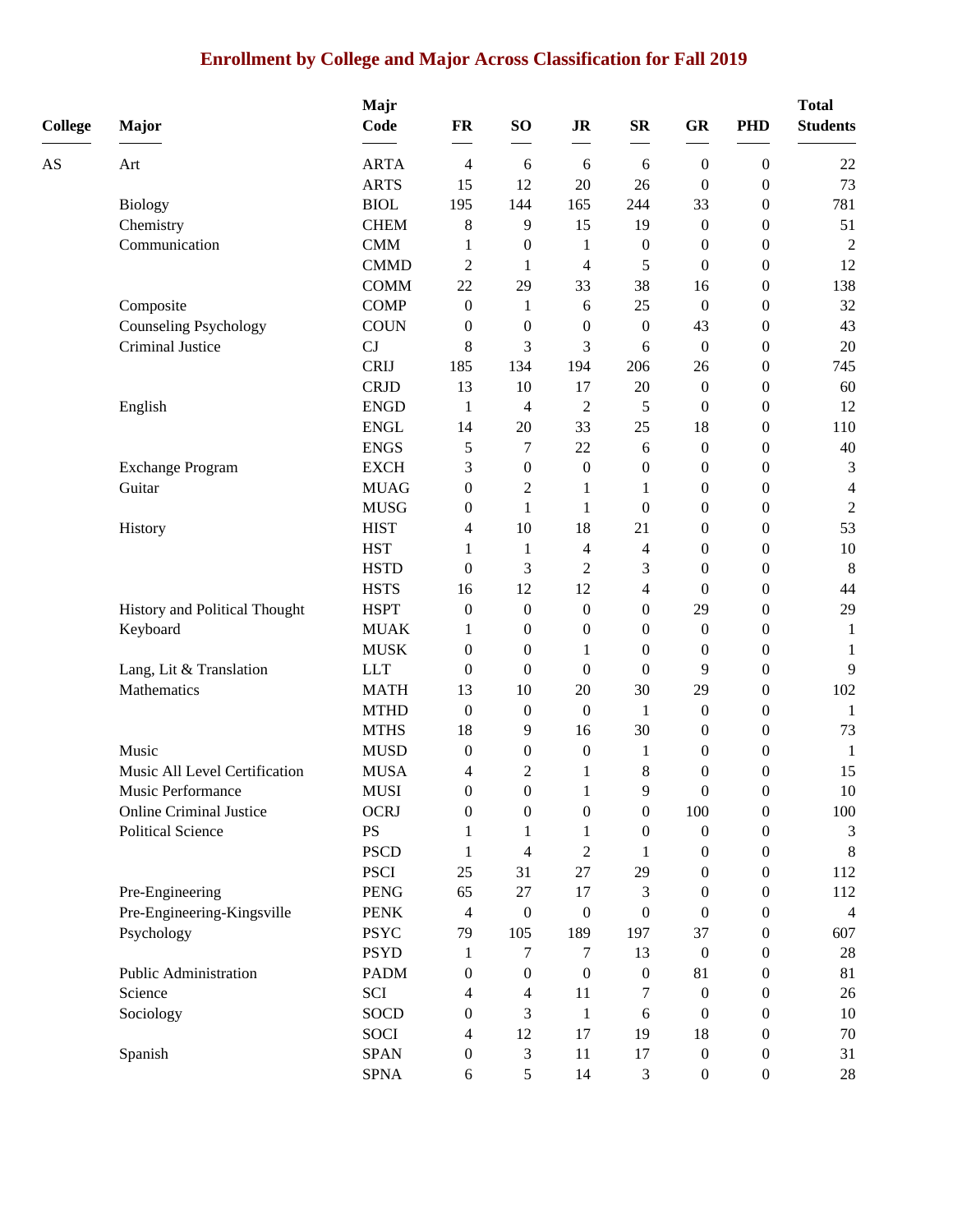| <b>Total</b><br>Hours |
|-----------------------|
| $283\,$               |
| $882\,$               |
| $10014\,$             |
| 670                   |
| $25\,$                |
| 173                   |
| 1583                  |
| $320\,$               |
| $372\,$               |
| $255\,$<br>9256       |
| 791                   |
| $162\,$               |
| 1219                  |
| 496                   |
| $41\,$                |
| $52\,$                |
| $10\,$                |
| 618                   |
| $124\,$               |
| $102\,$               |
| 541                   |
| $172\,$               |
| $14\,$                |
| $10\,$                |
| $42\,$                |
| 1094                  |
| $15\,$                |
| 961                   |
| $12\,$                |
| $178\,$               |
| 95                    |
| $702\,$               |
| $42\,$                |
| $115\,$               |
| 1423                  |
| 1474<br>54            |
| 7378                  |
| $381\,$               |
| 522                   |
| $326\,$               |
| 137                   |
| 706                   |
| $340\,$               |
| 336                   |
|                       |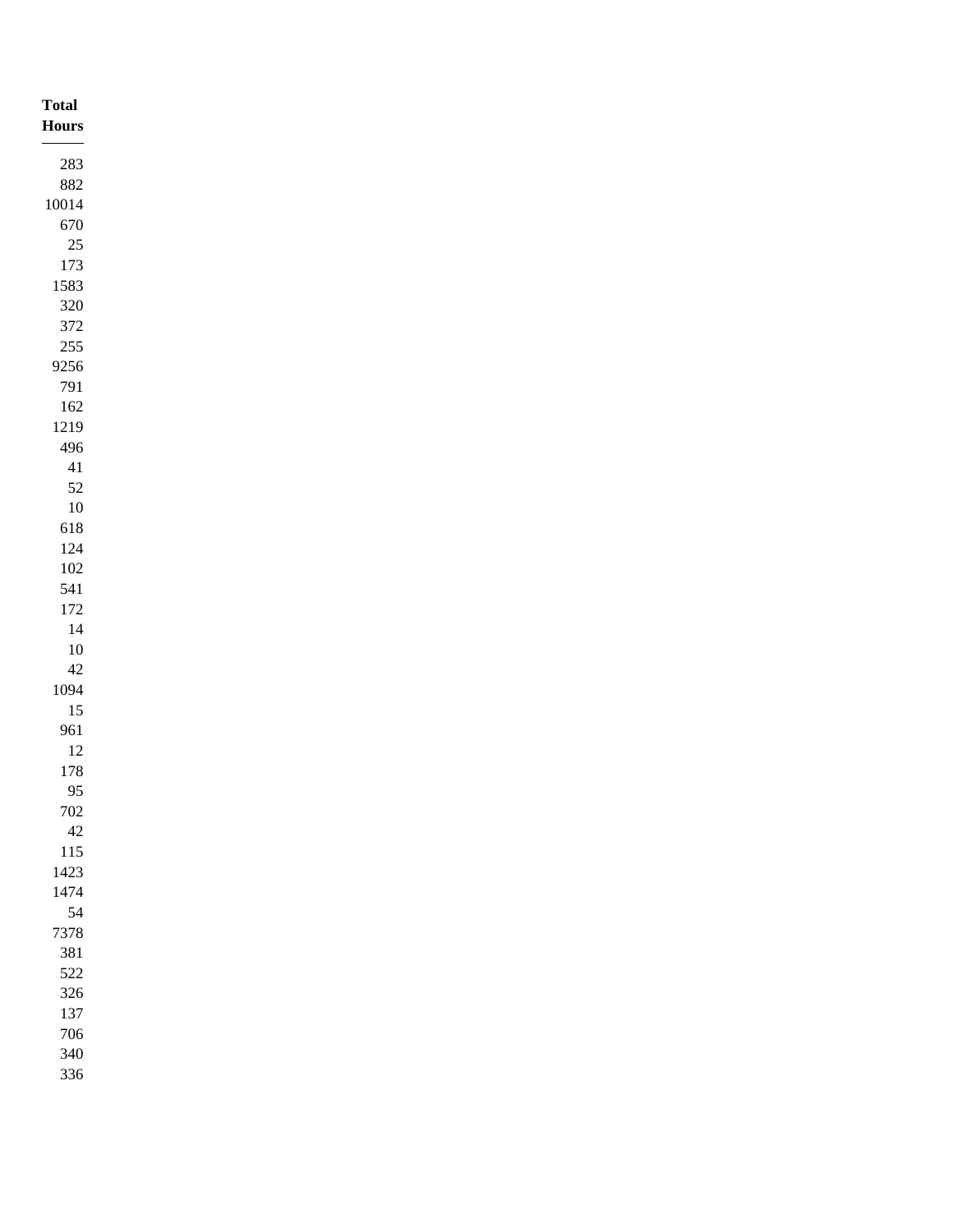# **Enrollment by College and Major Across Classification for Fall 2019**

| <b>College</b>  | Major                                 | Majr<br>Code | FR               | SO <sub>1</sub>  | <b>JR</b>        | <b>SR</b>        | <b>GR</b>        | <b>PHD</b>       | <b>Total</b><br><b>Students</b> |
|-----------------|---------------------------------------|--------------|------------------|------------------|------------------|------------------|------------------|------------------|---------------------------------|
| AS              | Spanish                               | <b>SPND</b>  | $\boldsymbol{0}$ | $\boldsymbol{0}$ | $\boldsymbol{0}$ | 1                | $\boldsymbol{0}$ | 0                | -1                              |
|                 | <b>Systems Engineering</b>            | <b>SENG</b>  | 52               | 47               | 62               | 88               | $\mathbf{0}$     | $\boldsymbol{0}$ | 249                             |
|                 | Undeclared                            | <b>UND</b>   | 8                | 1                | 1                | 10               | 4                | $\boldsymbol{0}$ | 24                              |
|                 | <b>Undeclared-Dual Credit</b>         | <b>UNDD</b>  | 40               | 60               | $\boldsymbol{0}$ | $\boldsymbol{0}$ | $\boldsymbol{0}$ | $\boldsymbol{0}$ | 100                             |
|                 | Violin, Viola, Cello, Bass            | <b>MUAS</b>  | 1                | 1                | 1                | $\theta$         | $\boldsymbol{0}$ | $\boldsymbol{0}$ | 3                               |
|                 |                                       | <b>MUSS</b>  | 3                | $\mathbf{0}$     | 1                | $\theta$         | $\theta$         | $\boldsymbol{0}$ | 4                               |
|                 | Vocal                                 | <b>MUAV</b>  | 1                | $\theta$         | 2                | 1                | $\theta$         | $\boldsymbol{0}$ | 4                               |
|                 |                                       | <b>MUSV</b>  | $\overline{c}$   | $\theta$         | $\boldsymbol{0}$ | $\theta$         | $\mathbf{0}$     | $\boldsymbol{0}$ | $\sqrt{2}$                      |
|                 | Woodwinds, Brass, Percussion          | <b>MUAW</b>  | 5                | 8                | 5                | 6                | $\theta$         | $\boldsymbol{0}$ | 24                              |
|                 |                                       | <b>MUSW</b>  | 4                | 1                | $\boldsymbol{0}$ | $\overline{2}$   | $\overline{0}$   | $\boldsymbol{0}$ | 7                               |
| <b>Total AS</b> |                                       |              | 839              | 750              | 967              | <b>1146</b>      | 443              | $\bf{0}$         | 4145                            |
| <b>BA</b>       | Accounting                            | <b>ACC</b>   | 36               | 35               | 82               | 88               | 38               | $\boldsymbol{0}$ | 279                             |
|                 | <b>Business Administration</b>        | <b>BA</b>    | 179              | 133              | 234              | 276              | 139              | $\boldsymbol{0}$ | 961                             |
|                 | Composite                             | <b>COMP</b>  | $\mathbf{0}$     | $\boldsymbol{0}$ | 0                | 1                | $\boldsymbol{0}$ | $\boldsymbol{0}$ | -1                              |
|                 | <b>Exchange Program</b>               | <b>EXCH</b>  | 10               | $\boldsymbol{0}$ | 0                | $\boldsymbol{0}$ | $\overline{2}$   | $\boldsymbol{0}$ | 12                              |
|                 | <b>Information Science</b>            | <b>INFS</b>  | $\mathbf{0}$     | $\theta$         | 0                | $\theta$         | 16               | $\boldsymbol{0}$ | 16                              |
|                 | <b>International Business Admin</b>   | <b>IBA</b>   | $\mathbf{0}$     | $\theta$         | $\boldsymbol{0}$ | $\theta$         | $\boldsymbol{0}$ | 13               | 13                              |
|                 | <b>Management Information Systems</b> | <b>MIS</b>   | $\mathbf{0}$     | 1                | 0                | 1                | $\theta$         | $\boldsymbol{0}$ | $\overline{2}$                  |
|                 | Mgt Info Sys & Data Analytics         | <b>MISD</b>  | 11               | 13               | 15               | 18               | $\theta$         | $\boldsymbol{0}$ | 57                              |
|                 | <b>Online Business Administration</b> | <b>OBA</b>   | $\boldsymbol{0}$ | $\boldsymbol{0}$ | $\boldsymbol{0}$ | $\boldsymbol{0}$ | 187              | $\boldsymbol{0}$ | 187                             |
|                 | Trans, Intl Trade & Log               | <b>TITL</b>  | 0                | $\boldsymbol{0}$ | 0                | 1                | $\boldsymbol{0}$ | $\boldsymbol{0}$ | 1                               |
|                 | Undeclared                            | <b>UND</b>   | $\theta$         | $\Omega$         | $\theta$         | $\theta$         | 1                | $\theta$         | 1                               |
| <b>Total BA</b> |                                       |              | 236              | 182              | 331              | 385              | 383              | 13               | 1530                            |
| ED              | Administration                        | <b>ADM</b>   | $\boldsymbol{0}$ | $\boldsymbol{0}$ | $\boldsymbol{0}$ | $\mathbf{0}$     | 3                | $\boldsymbol{0}$ | 3                               |
|                 | <b>Bilingual Education</b>            | <b>BIL</b>   | 0                | $\boldsymbol{0}$ | $\boldsymbol{0}$ | $\theta$         | 18               | $\boldsymbol{0}$ | 18                              |
|                 | <b>Communication Disorders</b>        | <b>COMD</b>  | 0                | 4                | 17               | 26               | $\overline{0}$   | $\boldsymbol{0}$ | 47                              |
|                 | Curriculum and Instruction            | <b>EDCI</b>  | $\overline{0}$   | $\mathbf{0}$     | $\boldsymbol{0}$ | $\mathbf{0}$     | 31               | $\boldsymbol{0}$ | 31                              |
|                 | Education                             | ED           | $\boldsymbol{0}$ | $\Omega$         | $\Omega$         | $\boldsymbol{0}$ | 10               | $\overline{0}$   | $10\,$                          |
|                 | <b>Educational Administration</b>     | <b>EDAM</b>  | 0                | $\boldsymbol{0}$ | 0                | $\boldsymbol{0}$ | 7                | $\boldsymbol{0}$ | 7                               |
|                 | <b>Educational Diagnostics</b>        | <b>EDD</b>   | 0                | $\boldsymbol{0}$ | $\boldsymbol{0}$ | $\boldsymbol{0}$ | 1                | $\boldsymbol{0}$ | 1                               |
|                 | Elem Ed-Bilingual Emphasis            | <b>ELBE</b>  | 6                | 27               | 54               | 81               | $\boldsymbol{0}$ | $\boldsymbol{0}$ | 168                             |
|                 | Elem Ed-ESL Emphasis                  | <b>EESL</b>  | 1                | 2                | 6                | 17               | $\theta$         | 0                | 26                              |
|                 | Elem Ed-Early Lrning Emphasis         | <b>ELEL</b>  | 9                | 16               | 18               | 11               | $\mathbf{0}$     | 0                | 54                              |
|                 | Elem Ed-Spec Ed Emphasis              | <b>ELSE</b>  | 4                | 9                | 12               | 11               | $\theta$         | 0                | 36                              |
|                 | <b>Interdisciplinary Studies</b>      | <b>INTS</b>  | 60               | 13               | 42               | 6                | $\mathbf{0}$     | $\boldsymbol{0}$ | 121                             |
|                 | Kinesiology                           | <b>KINA</b>  | 35               | 13               | 29               | 34               | $\boldsymbol{0}$ | $\boldsymbol{0}$ | 111                             |
|                 |                                       | <b>KINE</b>  | $\boldsymbol{0}$ | 9                | 29               | 61               | $\mathbf{0}$     | $\boldsymbol{0}$ | 99                              |
|                 | Online Curriculum & Inst              | <b>OECI</b>  | 0                | $\mathbf{0}$     | 0                | $\theta$         | 114              | 0                | 114                             |
|                 | <b>Online Educational Admin</b>       | <b>OEDA</b>  | 0                | 0                | 0                | $\theta$         | 55               | 0                | 55                              |
|                 | Principal                             | <b>PRIN</b>  | 0                | $\bf{0}$         | 0                | $\theta$         | 6                | 0                | 6                               |
|                 | School Counselor                      | <b>SCHC</b>  | 0                | $\mathbf{0}$     | 0                | $\theta$         | 53               | 0                | 53                              |
|                 | Special Ed-EC6 & All Lvl Cert         | <b>SPEC</b>  | $\boldsymbol{0}$ | $\overline{c}$   | 2                | 18               | $\boldsymbol{0}$ | $\boldsymbol{0}$ | 22                              |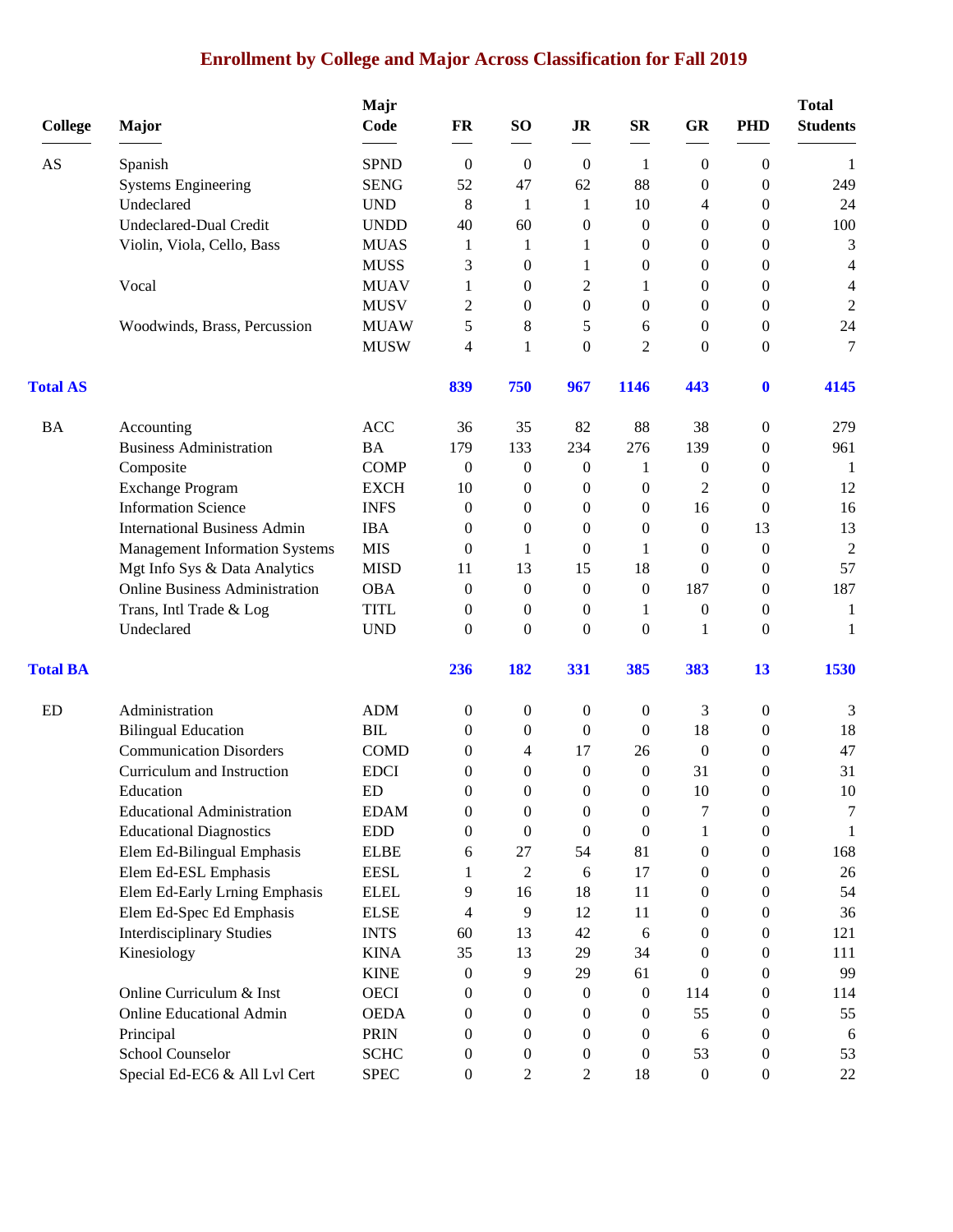| <b>Total</b><br>$\bold{Hours}$ |
|--------------------------------|
| $12\,$                         |
| 3356                           |
| 149                            |
| 1086                           |
| $46\,$                         |
| 53                             |
| $46\,$<br>$33\,$               |
| $317\,$                        |
| $90\,$                         |
|                                |
| 49706                          |
| 3217                           |
| 11275                          |
| $12\,$                         |
| $150\,$                        |
| $\mathbf{97}$                  |
| $129\,$                        |
| 19                             |
| $705\,$                        |
| $1175\,$                       |
| $\sqrt{6}$                     |
| $\sqrt{3}$                     |
| 16788                          |
|                                |
| $18\,$                         |
| 135                            |
| 609                            |
| $161\,$                        |
| $\sqrt{48}$                    |
| $\sqrt{48}$                    |
| $\mathfrak{Z}$                 |
| 2195                           |
| 299                            |
| 670                            |
| 463<br>1451                    |
| 1301                           |
| 1235                           |
| 892                            |
| $471\,$                        |
| $36\,$                         |
| $405\,$                        |
| $227\,$                        |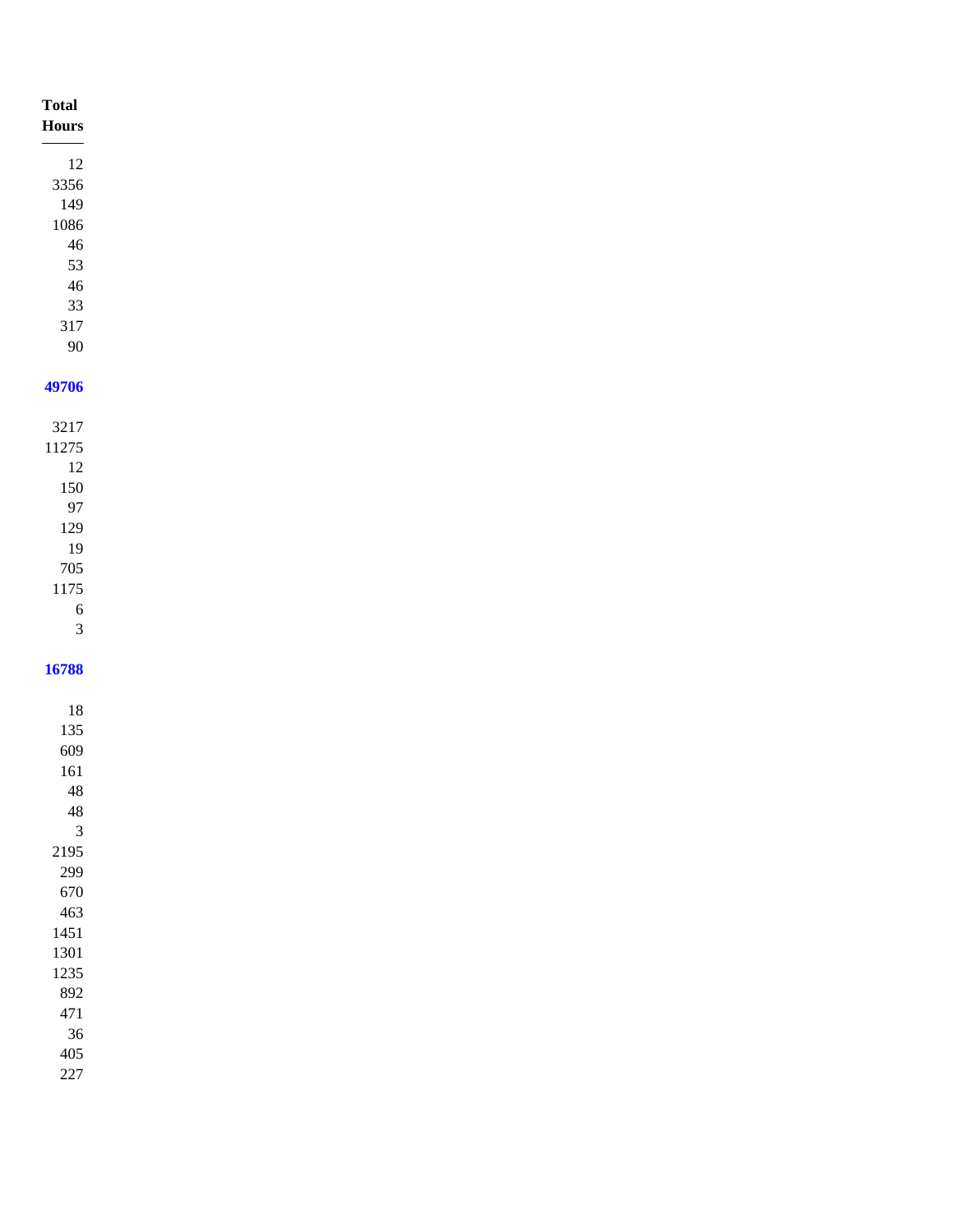### **Enrollment by College and Major Across Classification for Fall 2019**

| <b>College</b>  | Major                                | Majr<br>Code | <b>FR</b>        | SO <sub>1</sub>  | J <sub>R</sub>   | <b>SR</b>        | <b>GR</b>        | <b>PHD</b>       | <b>Total</b><br><b>Students</b> |
|-----------------|--------------------------------------|--------------|------------------|------------------|------------------|------------------|------------------|------------------|---------------------------------|
| ED              | Special Education                    | <b>GSED</b>  | $\boldsymbol{0}$ | $\boldsymbol{0}$ | $\boldsymbol{0}$ | $\boldsymbol{0}$ | 39               | $\boldsymbol{0}$ | 39                              |
|                 | Undeclared                           | <b>UND</b>   | $\mathbf{0}$     | $\boldsymbol{0}$ | $\boldsymbol{0}$ | $\mathbf{0}$     | 1                | $\theta$         | -1                              |
| <b>Total ED</b> |                                      |              | 115              | 95               | 209              | 265              | 338              | $\bf{0}$         | 1022                            |
| $\rm NH$        | <b>Communication Disorders</b>       | <b>COMD</b>  | 15               | 17               | 20               | 6                | $\boldsymbol{0}$ | $\boldsymbol{0}$ | 58                              |
|                 | Kinesiology                          | <b>KINE</b>  | 51               | 29               | 35               | 17               | $\boldsymbol{0}$ | $\boldsymbol{0}$ | 132                             |
|                 | <b>Nurse Practitioner</b>            | <b>NUPR</b>  | $\boldsymbol{0}$ | $\boldsymbol{0}$ | $\boldsymbol{0}$ | $\boldsymbol{0}$ | 25               | $\boldsymbol{0}$ | 25                              |
|                 | Nursing                              | <b>NURN</b>  | $\theta$         | 1                | $\mathbf{0}$     | $\Omega$         | $\mathbf{0}$     | $\boldsymbol{0}$ | 1                               |
|                 |                                      | <b>NURS</b>  | $\mathbf{1}$     | $\mathbf{1}$     | 65               | 152              | $\boldsymbol{0}$ | $\boldsymbol{0}$ | 219                             |
|                 | Nursing Administration               | <b>NADM</b>  | $\boldsymbol{0}$ | $\boldsymbol{0}$ | $\boldsymbol{0}$ | $\boldsymbol{0}$ | 4                | $\boldsymbol{0}$ | $\overline{4}$                  |
|                 | <b>Online Nursing</b>                | <b>OBSN</b>  | $\boldsymbol{0}$ | $\boldsymbol{0}$ | 3                | 37               | $\boldsymbol{0}$ | $\boldsymbol{0}$ | 40                              |
|                 | <b>Online Nursing Administration</b> | <b>ONAD</b>  | $\boldsymbol{0}$ | $\boldsymbol{0}$ | $\boldsymbol{0}$ | $\boldsymbol{0}$ | 36               | $\boldsymbol{0}$ | 36                              |
|                 | Pre-Comm Disorders                   | <b>CODP</b>  | $\boldsymbol{0}$ | $\mathbf{1}$     | $\boldsymbol{0}$ | $\boldsymbol{0}$ | $\boldsymbol{0}$ | $\boldsymbol{0}$ | $\mathbf{1}$                    |
|                 | Pre-Nursing                          | <b>NURP</b>  | 246              | 173              | 138              | 33               | $\boldsymbol{0}$ | $\boldsymbol{0}$ | 590                             |
| <b>Total NH</b> |                                      |              | 313              | 222              | 261              | 245              | 65               | $\bf{0}$         | 1106                            |
| <b>UC</b>       | Ethical Leader. in Business          | <b>MDEB</b>  | $\boldsymbol{0}$ | $\boldsymbol{0}$ | $\boldsymbol{0}$ | 1                | $\boldsymbol{0}$ | $\boldsymbol{0}$ | $\mathbf{1}$                    |
|                 | Ethical Leader. in Pol. & Law        | <b>MDEP</b>  | $\boldsymbol{0}$ | 1                | $\boldsymbol{0}$ | $\boldsymbol{0}$ | $\boldsymbol{0}$ | $\theta$         | $\mathbf{1}$                    |
|                 | <b>Health Administration</b>         | <b>MDHA</b>  | $\overline{2}$   | 1                | 3                | $\overline{2}$   | $\boldsymbol{0}$ | $\boldsymbol{0}$ | $\,8$                           |
|                 | Human Resource Development           | <b>MDHR</b>  | $\mathbf{0}$     | $\boldsymbol{0}$ | $\mathbf{1}$     | $\boldsymbol{0}$ | $\boldsymbol{0}$ | $\boldsymbol{0}$ | $\mathbf{1}$                    |
|                 | Multdisc. Studies-Art&Business       | <b>MDAB</b>  | $\overline{2}$   | $\boldsymbol{0}$ | $\overline{2}$   | $\boldsymbol{0}$ | $\boldsymbol{0}$ | $\boldsymbol{0}$ | $\overline{4}$                  |
|                 | Multidisc. Studies-PreLaw            | <b>MDSP</b>  | 4                | $\boldsymbol{0}$ | $\boldsymbol{0}$ | 1                | $\boldsymbol{0}$ | $\boldsymbol{0}$ | 5                               |
|                 | Multidisciplinary Studies            | <b>MDS</b>   | 9                | 11               | 30               | 90               | $\boldsymbol{0}$ | $\boldsymbol{0}$ | 140                             |
|                 | Org. Psych. & Business               | <b>MDOB</b>  | $\mathbf{1}$     | 1                | 1                | $\boldsymbol{0}$ | $\boldsymbol{0}$ | $\boldsymbol{0}$ | 3                               |
|                 | Undeclared                           | <b>UND</b>   | 64               | 9                | 1                | 1                | $\mathbf{0}$     | $\boldsymbol{0}$ | 75                              |
|                 | <b>Undeclared-Dual Credit</b>        | <b>UNDD</b>  | 381              | 49               | $\boldsymbol{0}$ | $\boldsymbol{0}$ | $\boldsymbol{0}$ | $\boldsymbol{0}$ | 430                             |
| <b>Total UC</b> |                                      |              | 463              | 72               | 38               | 95               | $\bf{0}$         | $\boldsymbol{0}$ | 668                             |
| <b>Total</b>    |                                      |              | 1966             | 1321             | 1806             | 2136             | 1229             | 13               | 8471                            |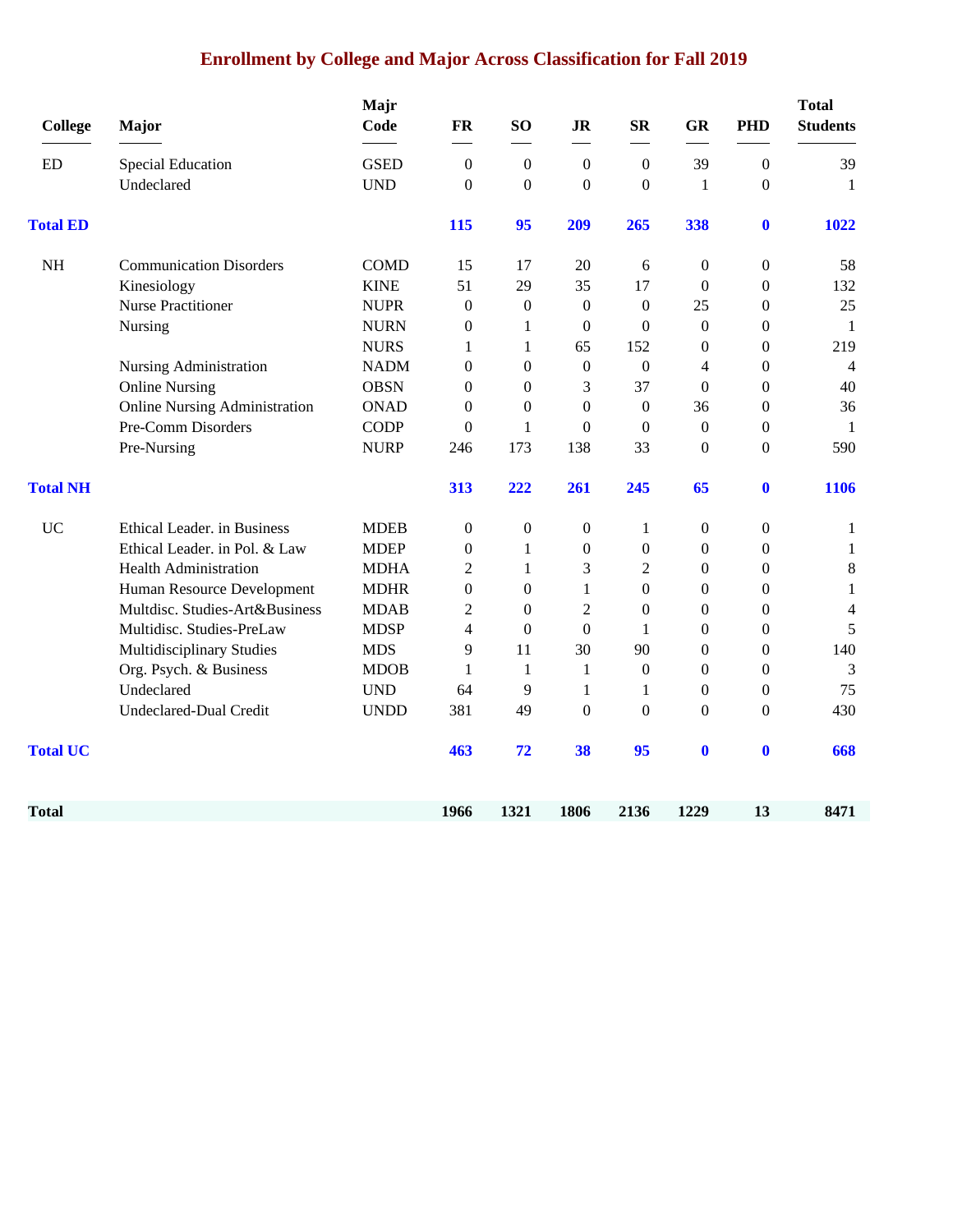| <b>Total</b><br>$\bold{Hours}$ |
|--------------------------------|
|                                |
| $277\,$                        |
| $\overline{3}$                 |
| 10947                          |
| 733                            |
| 1721                           |
| 152                            |
| $11\,$                         |
| 2997                           |
| $29\,$                         |
| 378                            |
| $265\,$                        |
| $14\,$                         |
| 7274                           |
|                                |
| 13574                          |
|                                |
| $18\,$                         |
| 13                             |
| 114                            |
| $12\,$                         |
| 52                             |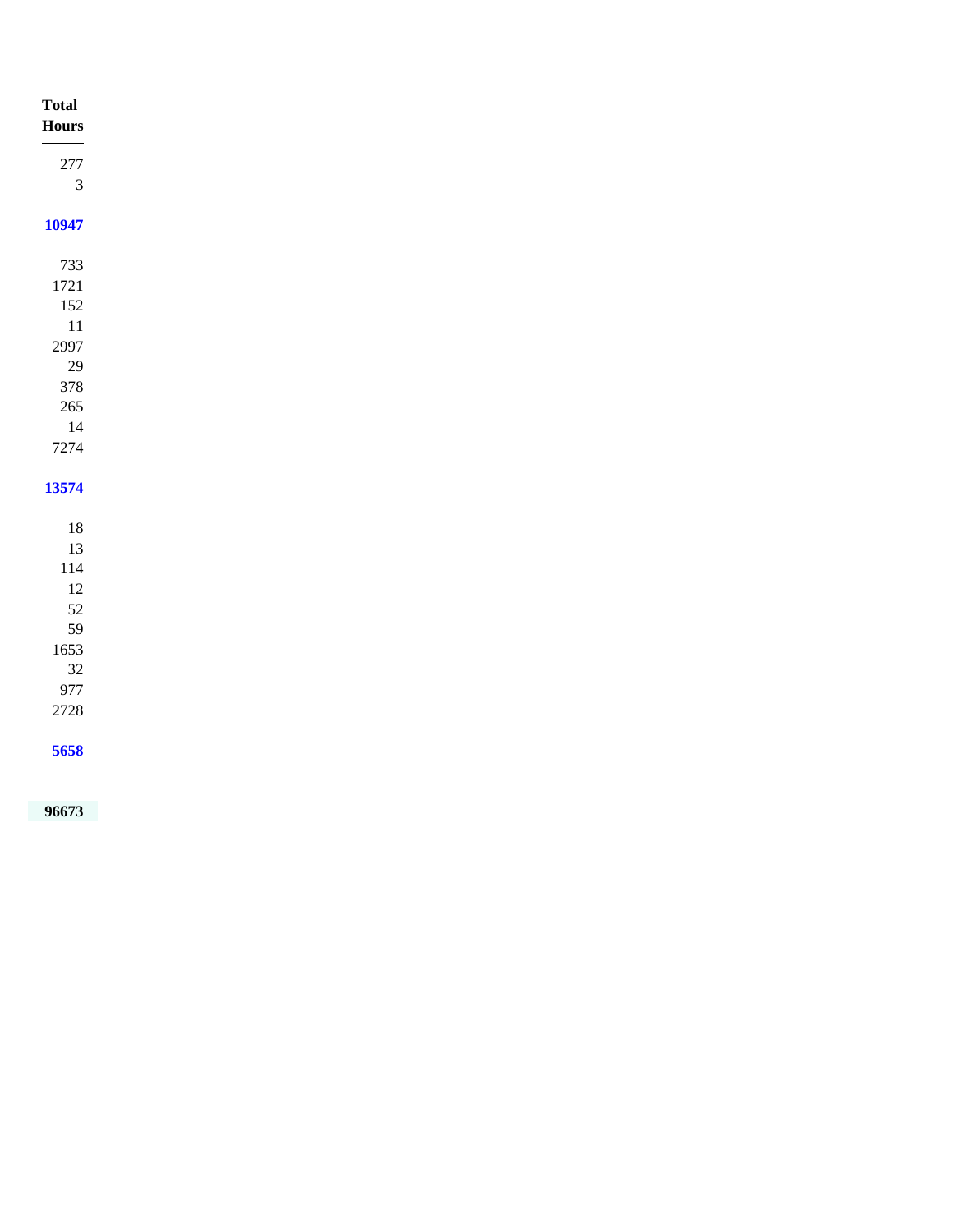# **Semester Credit Hours by Student College and Major Across Load and Sex for Fall 2019**

| <b>College</b>  | Major                                 | <b>PT</b><br>Women | <b>FT</b><br>Women | Women            | <b>PT</b><br>Men | <b>FT</b><br>Men | Men              | <b>Total</b><br><b>Hours</b> |
|-----------------|---------------------------------------|--------------------|--------------------|------------------|------------------|------------------|------------------|------------------------------|
|                 |                                       |                    |                    |                  |                  |                  |                  |                              |
| AS              | Art                                   | 90                 | 611                | 701              | 23               | 441              | 464              | 1165                         |
|                 | <b>Biology</b>                        | 562                | 6117               | 6679             | 352              | 2983             | 3335             | 10014                        |
|                 | Chemistry                             | 10                 | 345                | 355              | 39               | 276              | 315              | 670                          |
|                 | Communication                         | 104                | 1045               | 1149             | 88               | 544              | 632              | 1781                         |
|                 | Composite                             | 67                 | 135                | 202              | 27               | 91               | 118              | 320                          |
|                 | Counseling Psychology                 | 15                 | 288                | 303              | 6                | 63               | 69               | 372                          |
|                 | Criminal Justice                      | 438                | 5050               | 5488             | 352              | 4462             | 4814             | 10302                        |
|                 | English                               | 150                | 1183               | 1333             | 64               | 480              | 544              | 1877                         |
|                 | <b>Exchange Program</b>               | $\boldsymbol{0}$   | 29                 | 29               | $\boldsymbol{0}$ | 12               | 12               | 41                           |
|                 | Guitar                                | $\boldsymbol{0}$   | $\boldsymbol{0}$   | $\boldsymbol{0}$ | 10               | 52               | 62               | 62                           |
|                 | History                               | 77                 | 551                | 628              | 111              | 646              | 757              | 1385                         |
|                 | History and Political Thought         | 54                 | $\boldsymbol{0}$   | 54               | 55               | 63               | 118              | 172                          |
|                 | Keyboard                              | 10                 | $\boldsymbol{0}$   | 10               | $\boldsymbol{0}$ | 14               | 14               | 24                           |
|                 | Lang, Lit & Translation               | 33                 | 9                  | 42               | $\boldsymbol{0}$ | $\boldsymbol{0}$ | $\boldsymbol{0}$ | 42                           |
|                 | Mathematics                           | 154                | 953                | 1107             | 153              | 810              | 963              | 2070                         |
|                 | Music                                 | $\boldsymbol{0}$   | 12                 | 12               | $\boldsymbol{0}$ | $\boldsymbol{0}$ | $\boldsymbol{0}$ | 12                           |
|                 | Music All Level Certification         | 19                 | 15                 | 34               | 51               | 93               | 144              | 178                          |
|                 | Music Performance                     | 10                 | 43                 | 53               | 15               | 27               | 42               | 95                           |
|                 | <b>Online Criminal Justice</b>        | 252                | 165                | 417              | 129              | 156              | 285              | 702                          |
|                 | <b>Political Science</b>              | 49                 | 767                | 816              | 56               | 708              | 764              | 1580                         |
|                 | Pre-Engineering                       | 35                 | 245                | 280              | 131              | 1063             | 1194             | 1474                         |
|                 | Pre-Engineering-Kingsville            | $\boldsymbol{0}$   | $\boldsymbol{0}$   | $\overline{0}$   | $\boldsymbol{0}$ | 54               | 54               | 54                           |
|                 | Psychology                            | 818                | 5206               | 6024             | 196              | 1539             | 1735             | 7759                         |
|                 | Public Administration                 | 228                | 93                 | 321              | 135              | 66               | 201              | 522                          |
|                 | Science                               | 33                 | 168                | 201              | $\boldsymbol{0}$ | 125              | 125              | 326                          |
|                 | Sociology                             | 132                | 541                | 673              | 49               | 121              | 170              | 843                          |
|                 | Spanish                               | 74                 | 376                | 450              | 6                | 232              | 238              | 688                          |
|                 | <b>Systems Engineering</b>            | 58                 | 482                | 540              | 197              | 2619             | 2816             | 3356                         |
|                 | Undeclared                            | 46                 | 39                 | 85               | 26               | 38               | 64               | 149                          |
|                 | Undeclared-Dual Credit                | 611                | 14                 | 625              | 447              | 14               | 461              | 1086                         |
|                 | Violin, Viola, Cello, Bass            | $\boldsymbol{0}$   | 41                 | 41               | $\boldsymbol{0}$ | 58               | 58               | 99                           |
|                 | Vocal                                 | $\boldsymbol{7}$   | 42                 | 49               | $\boldsymbol{0}$ | $30\,$           | 30               | 79                           |
|                 | Woodwinds, Brass, Percussion          | $\boldsymbol{0}$   | 53                 | 53               | 91               | 263              | 354              | 407                          |
| <b>Total AS</b> |                                       | 4136               | 24618              | 28754            | 2809             | 18143            | 20952            | 49706                        |
| <b>BA</b>       | Accounting                            | 278                | 1475               | 1753             | 217              | 1247             | 1464             | 3217                         |
|                 | <b>Business Administration</b>        | 575                | 4350               | 4925             | 917              | 5433             | 6350             | 11275                        |
|                 | Composite                             | $\boldsymbol{0}$   | 12                 | 12               | $\boldsymbol{0}$ | $\boldsymbol{0}$ | $\boldsymbol{0}$ | 12                           |
|                 | <b>Exchange Program</b>               | $\boldsymbol{0}$   | 81                 | 81               | $\boldsymbol{0}$ | 69               | 69               | 150                          |
|                 | <b>Information Science</b>            | 19                 | $\boldsymbol{0}$   | 19               | 45               | 33               | 78               | 97                           |
|                 | <b>International Business Admin</b>   | $\overline{0}$     | 42                 | 42               | 3                | 84               | 87               | 129                          |
|                 | <b>Management Information Systems</b> | 0                  | $\boldsymbol{0}$   | $\boldsymbol{0}$ | 6                | 13               | 19               | 19                           |
|                 | Mgt Info Sys & Data Analytics         | 6                  | 108                | 114              | 64               | 527              | 591              | 705                          |
|                 | <b>Online Business Administration</b> | 334                | 231                | 565              | 382              | 228              | 610              | 1175                         |
|                 | Trans, Intl Trade & Log               | $\boldsymbol{0}$   | $\boldsymbol{0}$   | $\boldsymbol{0}$ | 6                | $\boldsymbol{0}$ | 6                | 6                            |
|                 |                                       |                    |                    |                  |                  |                  |                  |                              |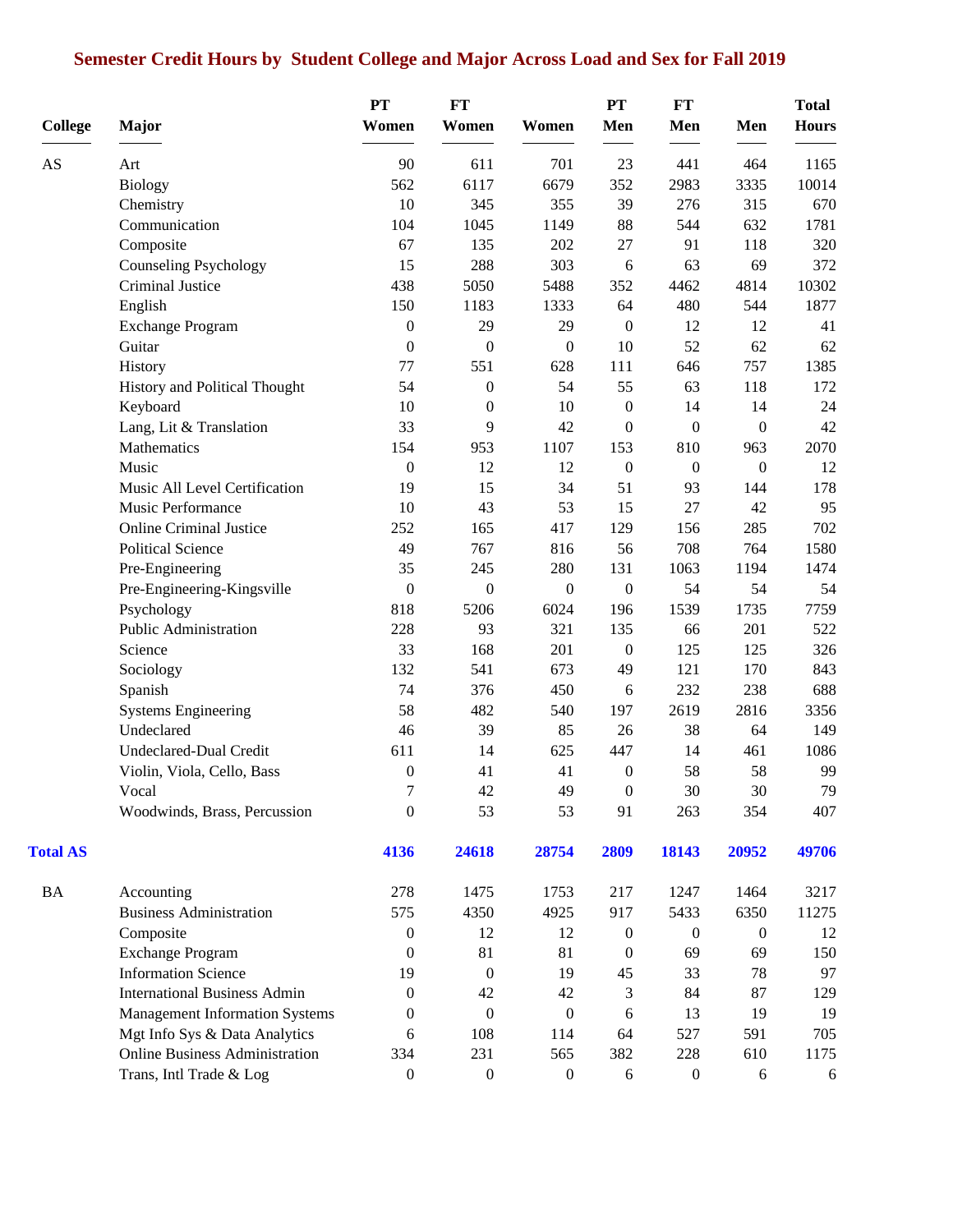# **Semester Credit Hours by Student College and Major Across Load and Sex for Fall 2019**

| <b>College</b>  | <b>Major</b>                         | <b>PT</b><br>Women | <b>FT</b><br>Women | Women | <b>PT</b><br>Men | FT<br>Men        | Men                                                                                                                                                             | <b>Total</b><br><b>Hours</b> |
|-----------------|--------------------------------------|--------------------|--------------------|-------|------------------|------------------|-----------------------------------------------------------------------------------------------------------------------------------------------------------------|------------------------------|
| <b>BA</b>       | Undeclared                           | 3                  | $\boldsymbol{0}$   | 3     | $\boldsymbol{0}$ | $\boldsymbol{0}$ | $\boldsymbol{0}$                                                                                                                                                | 3                            |
| <b>Total BA</b> |                                      | 1215               | 6299               | 7514  | 1640             | 7634             | 9274                                                                                                                                                            | 16788                        |
| <b>ED</b>       | Administration                       | 6                  | $\boldsymbol{0}$   | 6     | 12               | $\boldsymbol{0}$ | 12                                                                                                                                                              | 18                           |
|                 | <b>Bilingual Education</b>           | 54                 | 57                 | 111   | 12               | 12               | 24                                                                                                                                                              | 135                          |
|                 | <b>Communication Disorders</b>       | 37                 | 560                | 597   | $\boldsymbol{0}$ | 12               | 12                                                                                                                                                              | 609                          |
|                 | Curriculum and Instruction           | 113                | 21                 | 134   | 27               | $\boldsymbol{0}$ | 27                                                                                                                                                              | 161                          |
|                 | Education                            | 36                 | $\boldsymbol{0}$   | 36    | 12               | $\boldsymbol{0}$ | 12                                                                                                                                                              | 48                           |
|                 | <b>Educational Administration</b>    | 18                 | 18                 | 36    | 12               | $\boldsymbol{0}$ | 12                                                                                                                                                              | 48                           |
|                 | <b>Educational Diagnostics</b>       | 3                  | $\mathbf{0}$       | 3     | $\boldsymbol{0}$ | $\theta$         | $\boldsymbol{0}$                                                                                                                                                | 3                            |
|                 | Elem Ed-Bilingual Emphasis           | 228                | 1887               | 2115  | $\boldsymbol{0}$ | 80               | 80                                                                                                                                                              | 2195                         |
|                 | Elem Ed-ESL Emphasis                 | 55                 | 222                | 277   | 10               | 12               | 22                                                                                                                                                              | 299                          |
|                 | Elem Ed-Early Lrning Emphasis        | 59                 | 566                | 625   | 19               | 26               | 45                                                                                                                                                              | 670                          |
|                 | Elem Ed-Spec Ed Emphasis             | 28                 | 423                | 451   | $\boldsymbol{0}$ | 12               | 12                                                                                                                                                              | 463                          |
|                 | <b>Interdisciplinary Studies</b>     | 223                | 1195               | 1418  | 9                | 24               | 33                                                                                                                                                              | 1451                         |
|                 | Kinesiology                          | 148                | 1217               | 1365  | 171              | 1000             | 1171                                                                                                                                                            | 2536                         |
|                 | Online Curriculum & Inst             | 312                | 505                | 817   | 24               | 51               | 75                                                                                                                                                              | 892                          |
|                 | <b>Online Educational Admin</b>      | 129                | 282                | 411   | 36               | 24               | 60                                                                                                                                                              | 471                          |
|                 | Principal                            | 6                  | 9                  | 15    | 21               | $\boldsymbol{0}$ | 21                                                                                                                                                              | 36                           |
|                 | School Counselor                     | 81                 | 297                | 378   | 9                | 18               | 27                                                                                                                                                              | 405                          |
|                 | Special Ed-EC6 & All Lvl Cert        | 88                 | 139                | 227   | $\boldsymbol{0}$ | $\boldsymbol{0}$ | $\boldsymbol{0}$                                                                                                                                                | 227                          |
|                 | <b>Special Education</b>             | 129                | 139                | 268   | $\mathbf{0}$     | 9                | 9                                                                                                                                                               | 277                          |
|                 | Undeclared                           | 3                  | $\boldsymbol{0}$   | 3     | 0                | $\mathbf{0}$     | $\overline{0}$                                                                                                                                                  | 3                            |
| <b>Total ED</b> |                                      | 1756               | 7537               | 9293  | 374              | 1280             | 1654                                                                                                                                                            | 10947                        |
| NH              | <b>Communication Disorders</b>       | 61                 | 662                | 723   | 10               | $\boldsymbol{0}$ | 10                                                                                                                                                              | 733                          |
|                 | Kinesiology                          | 43                 | 840                | 883   | 42               | 796              | 838<br>47<br>604<br>13<br>84<br>22<br>$\boldsymbol{0}$<br>1681<br>3299<br>$\boldsymbol{0}$<br>$\overline{0}$<br>30<br>$\boldsymbol{0}$<br>$\theta$<br>23<br>382 | 1721                         |
|                 | <b>Nurse Practitioner</b>            | 51                 | 54                 | 105   | 20               | 27               |                                                                                                                                                                 | 152                          |
|                 | Nursing                              | 144                | 2260               | 2404  | 22               | 582              |                                                                                                                                                                 | 3008                         |
|                 | Nursing Administration               | $\boldsymbol{6}$   | 10                 | 16    | 13               | $\boldsymbol{0}$ |                                                                                                                                                                 | 29                           |
|                 | <b>Online Nursing</b>                | 62                 | 232                | 294   | 45               | 39               |                                                                                                                                                                 | 378                          |
|                 | <b>Online Nursing Administration</b> | 117                | 126                | 243   | 13               | 9                |                                                                                                                                                                 | 265                          |
|                 | Pre-Comm Disorders                   | $\boldsymbol{0}$   | 14                 | 14    | $\boldsymbol{0}$ | $\mathbf{0}$     |                                                                                                                                                                 | 14                           |
|                 | Pre-Nursing                          | 713                | 4880               | 5593  | 203              | 1478             |                                                                                                                                                                 | 7274                         |
| <b>Total NH</b> |                                      | 1197               | 9078               | 10275 | 368              | 2931             |                                                                                                                                                                 | 13574                        |
| <b>UC</b>       | Ethical Leader. in Business          | $\boldsymbol{0}$   | 18                 | 18    | $\boldsymbol{0}$ | $\boldsymbol{0}$ |                                                                                                                                                                 | 18                           |
|                 | Ethical Leader. in Pol. & Law        | $\mathbf{0}$       | 13                 | 13    | 0                | $\boldsymbol{0}$ |                                                                                                                                                                 | 13                           |
|                 | <b>Health Administration</b>         | 0                  | 84                 | 84    | $\boldsymbol{0}$ | 30               |                                                                                                                                                                 | 114                          |
|                 | Human Resource Development           | 0                  | 12                 | 12    | 0                | $\boldsymbol{0}$ |                                                                                                                                                                 | 12                           |
|                 | Multdisc. Studies-Art&Business       | $\theta$           | 52                 | 52    | 0                | $\mathbf{0}$     |                                                                                                                                                                 | 52                           |
|                 | Multidisc. Studies-PreLaw            | 9                  | 27                 | 36    | 10               | 13               |                                                                                                                                                                 | 59                           |
|                 | <b>Multidisciplinary Studies</b>     | 239                | 1032               | 1271  | 42               | 340              |                                                                                                                                                                 | 1653                         |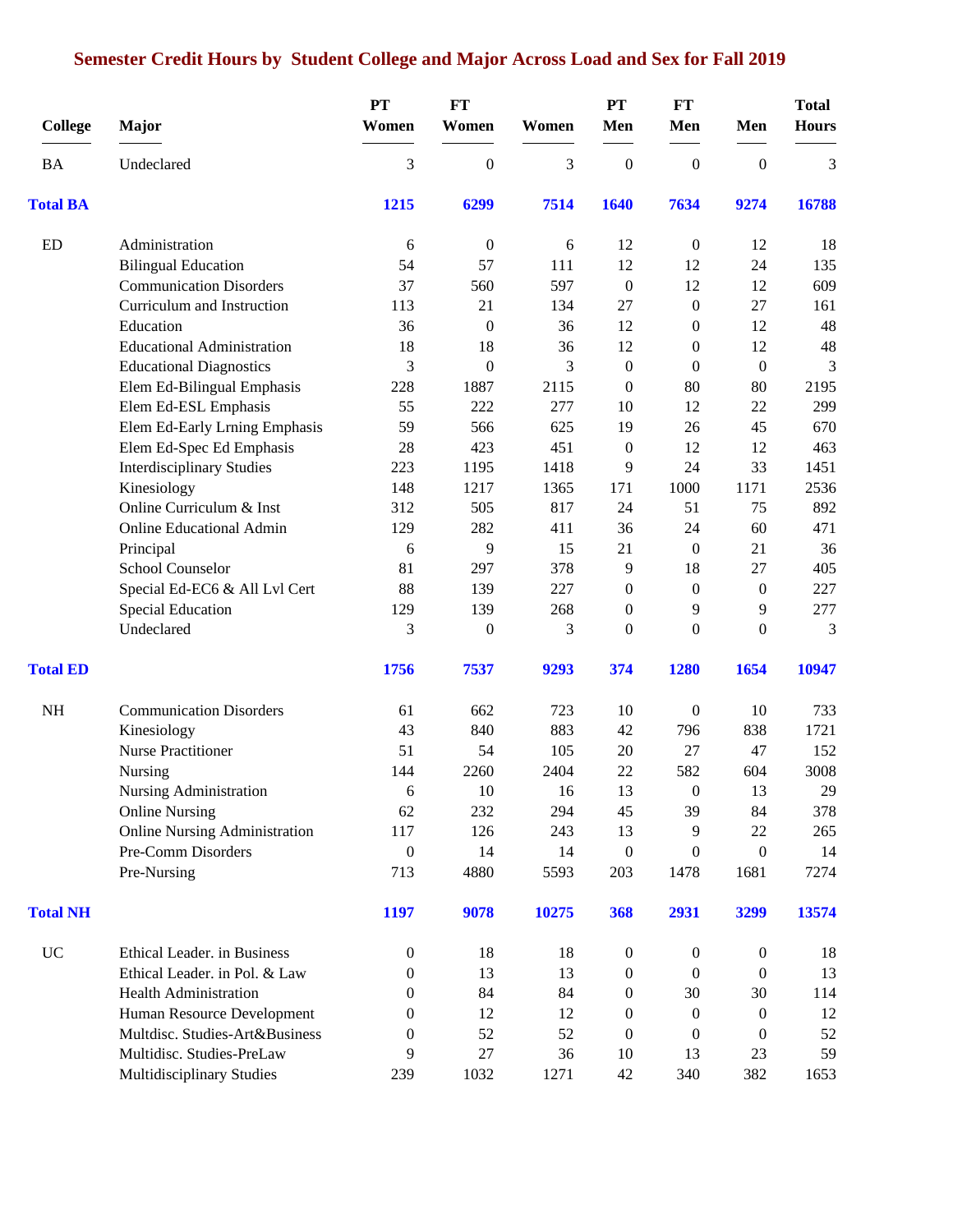# **Semester Credit Hours by Student College and Major Across Load and Sex for Fall 2019**

|                 |                        | PT          | FT           |       | PT   | $FT$  |       | <b>Total</b> |
|-----------------|------------------------|-------------|--------------|-------|------|-------|-------|--------------|
| College         | <b>Major</b>           | Women       | Women        | Women | Men  | Men   | Men   | <b>Hours</b> |
| <b>UC</b>       | Org. Psych. & Business | 6           | $\mathbf{0}$ | 6     | 0    | 26    | 26    | 32           |
|                 | Undeclared             | 10          | 384          | 394   | 11   | 572   | 583   | 977          |
|                 | Undeclared-Dual Credit | 736         | 882          | 1618  | 598  | 512   | 1110  | 2728         |
| <b>Total UC</b> |                        | <b>1000</b> | 2504         | 3504  | 661  | 1493  | 2154  | 5658         |
|                 |                        |             |              |       |      |       |       |              |
| Total           |                        | 9304        | 50036        | 59340 | 5852 | 31481 | 37333 | 96673        |
|                 |                        |             |              |       |      |       |       |              |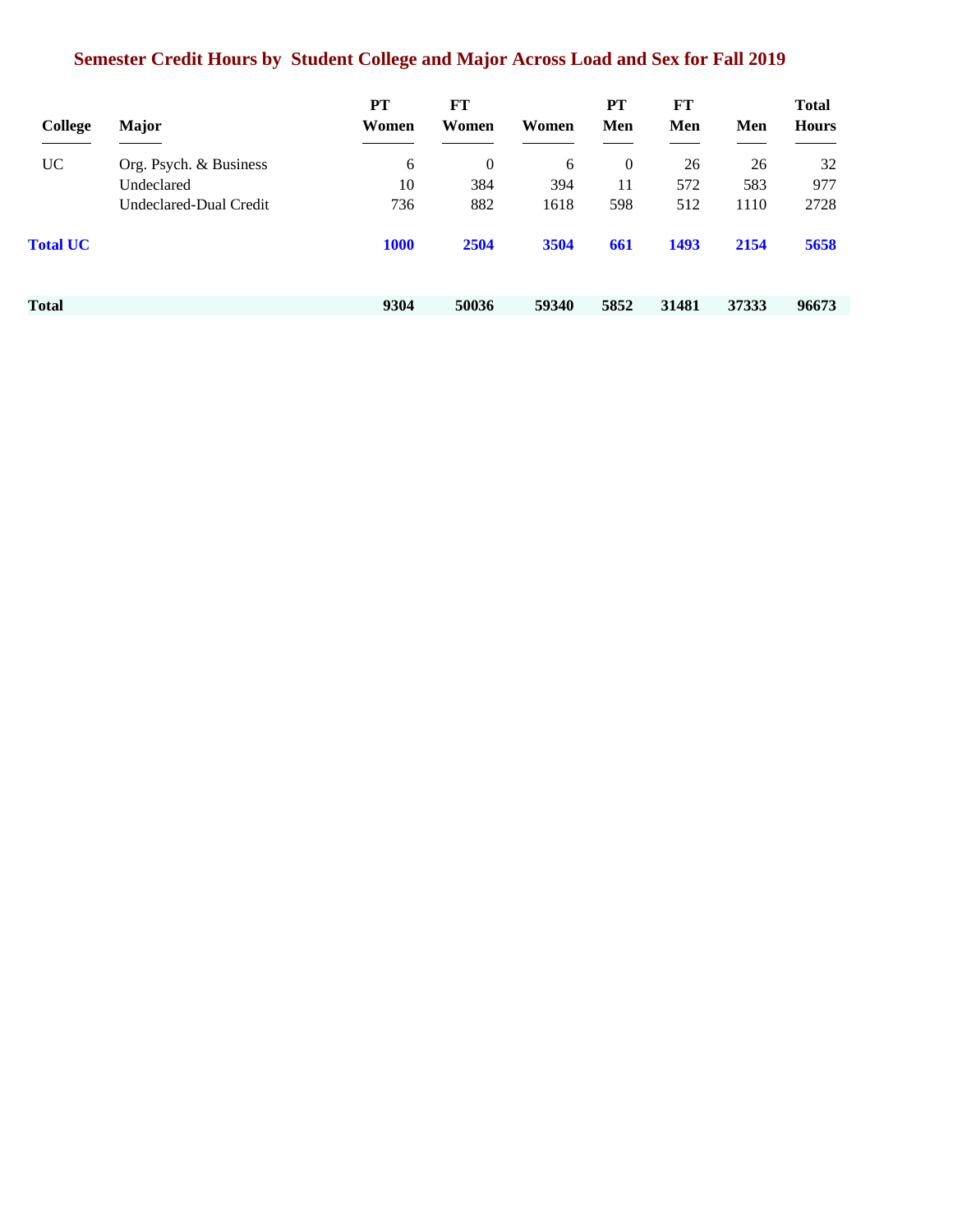# **Semester Credit Hours by Student College and Major Across Level for Fall 2019**

| <b>College</b>  | Major                                 | <b>FR</b>        | SO <sub>1</sub>  | <b>JR</b>        | $S_{\mathbf{R}}$ | <b>UG</b>        | GR               | <b>PHD</b>       | <b>Total</b><br><b>Hours</b> |
|-----------------|---------------------------------------|------------------|------------------|------------------|------------------|------------------|------------------|------------------|------------------------------|
| AS              | Art                                   | 238              | 235              | 323              | 369              | 1165             | $\boldsymbol{0}$ | $\boldsymbol{0}$ | 1165                         |
|                 | <b>Biology</b>                        | 2587             | 1976             | 2183             | 3055             | 9801             | 213              | $\boldsymbol{0}$ | 10014                        |
|                 | Chemistry                             | 114              | 114              | 204              | 238              | 670              | $\boldsymbol{0}$ | $\Omega$         | 670                          |
|                 | Communication                         | 331              | 334              | 492              | 525              | 1682             | 99               | $\overline{0}$   | 1781                         |
|                 | Composite                             | $\boldsymbol{0}$ | 6                | 67               | 247              | 320              | $\boldsymbol{0}$ | $\theta$         | 320                          |
|                 | <b>Counseling Psychology</b>          | $\boldsymbol{0}$ | $\boldsymbol{0}$ | $\overline{0}$   | $\boldsymbol{0}$ | $\boldsymbol{0}$ | 372              | $\overline{0}$   | 372                          |
|                 | Criminal Justice                      | 2729             | 1897             | 2744             | 2788             | 10158            | 144              | $\boldsymbol{0}$ | 10302                        |
|                 | English                               | 264              | 396              | 701              | 423              | 1784             | 93               | $\overline{0}$   | 1877                         |
|                 | <b>Exchange Program</b>               | 41               | $\boldsymbol{0}$ | $\boldsymbol{0}$ | $\boldsymbol{0}$ | 41               | $\boldsymbol{0}$ | $\overline{0}$   | 41                           |
|                 | Guitar                                | $\boldsymbol{0}$ | 30               | 20               | 12               | 62               | $\boldsymbol{0}$ | $\boldsymbol{0}$ | 62                           |
|                 | History                               | 263              | 316              | 443              | 363              | 1385             | $\boldsymbol{0}$ | $\boldsymbol{0}$ | 1385                         |
|                 | History and Political Thought         | $\theta$         | $\overline{0}$   | $\overline{0}$   | $\mathbf{0}$     | $\mathbf{0}$     | 172              | $\overline{0}$   | 172                          |
|                 | Keyboard                              | 14               | 0                | 10               | $\boldsymbol{0}$ | 24               | $\boldsymbol{0}$ | $\boldsymbol{0}$ | 24                           |
|                 | Lang, Lit & Translation               | $\mathbf{0}$     | $\boldsymbol{0}$ | $\mathbf{0}$     | $\boldsymbol{0}$ | $\mathbf{0}$     | 42               | $\boldsymbol{0}$ | 42                           |
|                 | Mathematics                           | 432              | 267              | 461              | 724              | 1884             | 186              | $\overline{0}$   | 2070                         |
|                 | Music                                 | $\boldsymbol{0}$ | $\boldsymbol{0}$ | $\boldsymbol{0}$ | 12               | 12               | $\boldsymbol{0}$ | $\boldsymbol{0}$ | 12                           |
|                 | Music All Level Certification         | 61               | 27               | 15               | 75               | 178              | $\boldsymbol{0}$ | $\overline{0}$   | 178                          |
|                 | Music Performance                     | $\theta$         | $\overline{0}$   | 13               | 82               | 95               | $\mathbf{0}$     | $\overline{0}$   | 95                           |
|                 | <b>Online Criminal Justice</b>        | $\boldsymbol{0}$ | $\boldsymbol{0}$ | $\boldsymbol{0}$ | $\boldsymbol{0}$ | $\boldsymbol{0}$ | 702              | $\boldsymbol{0}$ | 702                          |
|                 | <b>Political Science</b>              | 374              | 457              | 391              | 358              | 1580             | $\boldsymbol{0}$ | $\boldsymbol{0}$ | 1580                         |
|                 | Pre-Engineering                       | 873              | 359              | 218              | 24               | 1474             | $\boldsymbol{0}$ | $\boldsymbol{0}$ | 1474                         |
|                 | Pre-Engineering-Kingsville            | 54               | $\boldsymbol{0}$ | $\boldsymbol{0}$ | $\boldsymbol{0}$ | 54               | $\boldsymbol{0}$ | $\boldsymbol{0}$ | 54                           |
|                 | Psychology                            | 1050             | 1444             | 2450             | 2575             | 7519             | 240              | $\boldsymbol{0}$ | 7759                         |
|                 | Public Administration                 | $\theta$         | $\overline{0}$   | $\overline{0}$   | $\boldsymbol{0}$ | $\mathbf{0}$     | 522              | $\overline{0}$   | 522                          |
|                 | Science                               | 54               | 50               | 140              | 82               | 326              | $\boldsymbol{0}$ | $\boldsymbol{0}$ | 326                          |
|                 | Sociology                             | 56               | 197              | 212              | 273              | 738              | 105              | $\overline{0}$   | 843                          |
|                 | Spanish                               | 81               | 95               | 286              | 226              | 688              | $\boldsymbol{0}$ | $\overline{0}$   | 688                          |
|                 | <b>Systems Engineering</b>            | 696              | 650              | 877              | 1133             | 3356             | $\boldsymbol{0}$ | $\overline{0}$   | 3356                         |
|                 | Undeclared                            | 75               | 12               | 3                | 43               | 133              | 16               | $\theta$         | 149                          |
|                 | Undeclared-Dual Credit                | 424              | 662              | $\boldsymbol{0}$ | $\boldsymbol{0}$ | 1086             | $\boldsymbol{0}$ | $\overline{0}$   | 1086                         |
|                 | Violin, Viola, Cello, Bass            | 55               | 15               | 29               | $\boldsymbol{0}$ | 99               | $\boldsymbol{0}$ | $\overline{0}$   | 99                           |
|                 | Vocal                                 | 47               | $\overline{0}$   | 20               | 12               | 79               | $\boldsymbol{0}$ | $\Omega$         | 79                           |
|                 | Woodwinds, Brass, Percussion          | 136              | 112              | 71               | 88               | 407              | $\boldsymbol{0}$ | $\boldsymbol{0}$ | 407                          |
| <b>Total AS</b> |                                       | 11049            | 9651             | 12373            | 13727            | 46800            | 2906             | $\mathbf 0$      | 49706                        |
| <b>BA</b>       | Accounting                            | 479              | 464              | 1002             | 1062             | 3007             | 210              | $\boldsymbol{0}$ | 3217                         |
|                 | <b>Business Administration</b>        | 2380             | 1669             | 2937             | 3409             | 10395            | 880              | $\boldsymbol{0}$ | 11275                        |
|                 | Composite                             | $\boldsymbol{0}$ | 0                | $\boldsymbol{0}$ | 12               | 12               | $\boldsymbol{0}$ | $\overline{0}$   | 12                           |
|                 | <b>Exchange Program</b>               | 129              | $\theta$         | $\boldsymbol{0}$ | $\boldsymbol{0}$ | 129              | 21               | $\boldsymbol{0}$ | 150                          |
|                 | <b>Information Science</b>            | $\mathbf{0}$     | $\theta$         | $\mathbf{0}$     | $\mathbf{0}$     | $\mathbf{0}$     | 97               | $\Omega$         | 97                           |
|                 | <b>International Business Admin</b>   | $\theta$         | $\overline{0}$   | $\mathbf{0}$     | $\mathbf{0}$     | $\mathbf{0}$     | $\boldsymbol{0}$ | 129              | 129                          |
|                 | <b>Management Information Systems</b> | $\boldsymbol{0}$ | 6                | $\boldsymbol{0}$ | 13               | 19               | $\boldsymbol{0}$ | $\overline{0}$   | 19                           |
|                 | Mgt Info Sys & Data Analytics         | 153              | 159              | 179              | 214              | 705              | $\mathbf{0}$     | $\overline{0}$   | 705                          |
|                 | <b>Online Business Administration</b> | $\boldsymbol{0}$ | $\boldsymbol{0}$ | $\boldsymbol{0}$ | $\boldsymbol{0}$ | $\boldsymbol{0}$ | 1175             | $\overline{0}$   | 1175                         |
|                 | Trans, Intl Trade & Log               | $\boldsymbol{0}$ | $\boldsymbol{0}$ | $\boldsymbol{0}$ | 6                | 6                | $\boldsymbol{0}$ | $\boldsymbol{0}$ | 6                            |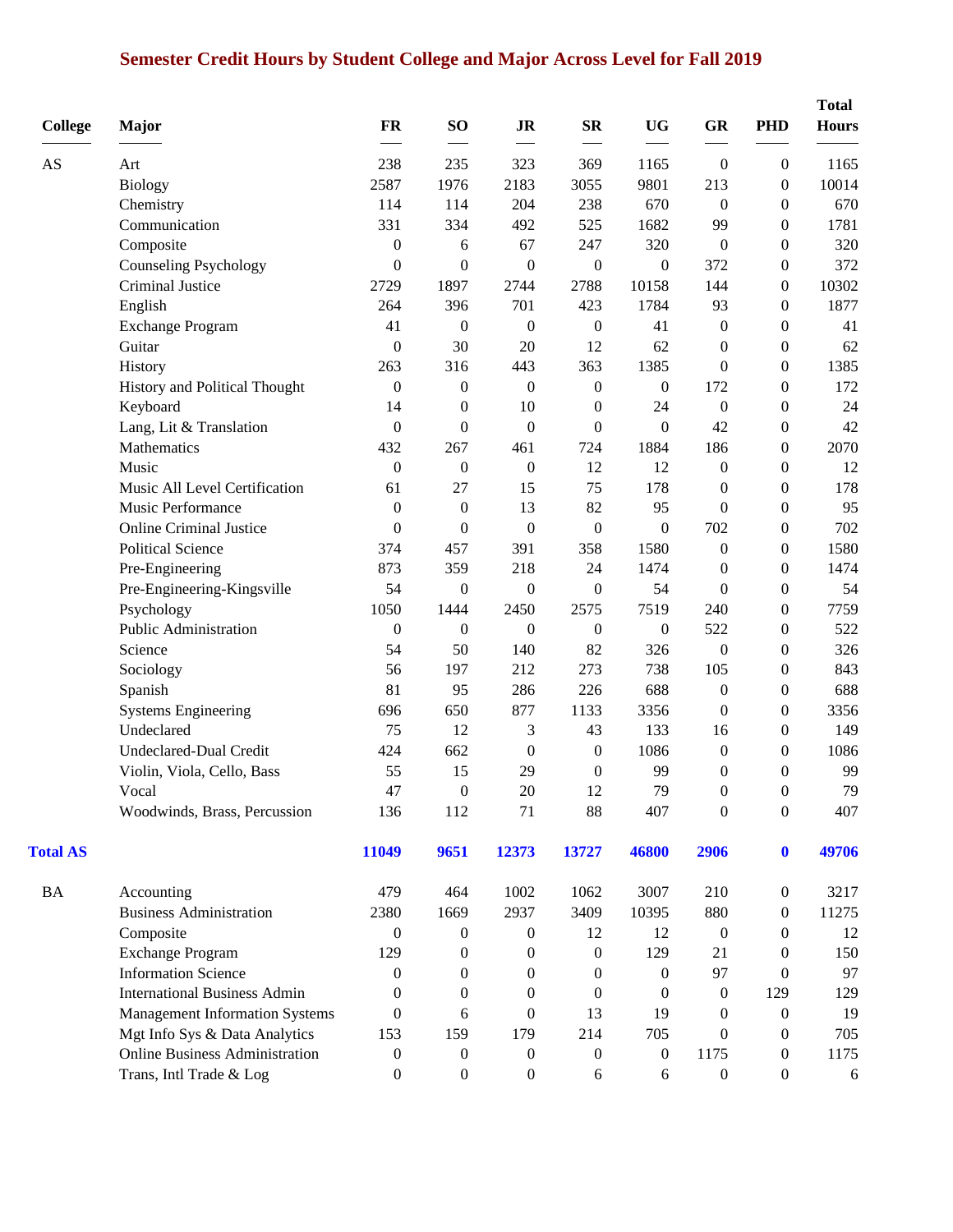# **Semester Credit Hours by Student College and Major Across Level for Fall 2019**

| <b>College</b>  | Major                                | <b>FR</b>        | SO <sub>1</sub>  | <b>JR</b>        | <b>SR</b>        | <b>UG</b>        | <b>GR</b>        | <b>PHD</b>       | <b>Total</b><br><b>Hours</b> |
|-----------------|--------------------------------------|------------------|------------------|------------------|------------------|------------------|------------------|------------------|------------------------------|
| BA              | Undeclared                           | $\boldsymbol{0}$ | $\boldsymbol{0}$ | $\boldsymbol{0}$ | $\boldsymbol{0}$ | $\boldsymbol{0}$ | 3                | $\boldsymbol{0}$ | 3                            |
| <b>Total BA</b> |                                      | 3141             | 2298             | 4118             | 4716             | 14273            | 2386             | 129              | 16788                        |
| <b>ED</b>       | Administration                       | 0                | $\boldsymbol{0}$ | $\boldsymbol{0}$ | $\boldsymbol{0}$ | $\boldsymbol{0}$ | 18               | 0                | 18                           |
|                 | <b>Bilingual Education</b>           | 0                | $\boldsymbol{0}$ | $\boldsymbol{0}$ | 0                | $\theta$         | 135              | 0                | 135                          |
|                 | <b>Communication Disorders</b>       | 0                | 58               | 217              | 334              | 609              | $\boldsymbol{0}$ | 0                | 609                          |
|                 | Curriculum and Instruction           | 0                | $\mathbf{0}$     | $\mathbf{0}$     | 0                | $\theta$         | 161              | 0                | 161                          |
|                 | Education                            | $\theta$         | $\theta$         | $\overline{0}$   | 0                | $\theta$         | 48               | 0                | 48                           |
|                 | <b>Educational Administration</b>    | 0                | $\mathbf{0}$     | $\overline{0}$   | 0                | $\mathbf{0}$     | 48               | 0                | 48                           |
|                 | <b>Educational Diagnostics</b>       | $\overline{0}$   | $\overline{0}$   | $\overline{0}$   | $\overline{0}$   | $\Omega$         | 3                | 0                | 3                            |
|                 | Elem Ed-Bilingual Emphasis           | 71               | 348              | 786              | 990              | 2195             | $\boldsymbol{0}$ | 0                | 2195                         |
|                 | Elem Ed-ESL Emphasis                 | 14               | 26               | 87               | 172              | 299              | $\boldsymbol{0}$ | 0                | 299                          |
|                 | Elem Ed-Early Lrning Emphasis        | 116              | 210              | 218              | 126              | 670              | $\boldsymbol{0}$ | $\theta$         | 670                          |
|                 | Elem Ed-Spec Ed Emphasis             | 54               | 117              | 153              | 139              | 463              | $\boldsymbol{0}$ | 0                | 463                          |
|                 | <b>Interdisciplinary Studies</b>     | 804              | 127              | 452              | 68               | 1451             | $\boldsymbol{0}$ | $\boldsymbol{0}$ | 1451                         |
|                 | Kinesiology                          | 447              | 265              | 713              | 1111             | 2536             | $\theta$         | $\overline{0}$   | 2536                         |
|                 | Online Curriculum & Inst             | 0                | $\boldsymbol{0}$ | $\boldsymbol{0}$ | 0                | 0                | 892              | 0                | 892                          |
|                 | <b>Online Educational Admin</b>      | 0                | $\boldsymbol{0}$ | $\boldsymbol{0}$ | 0                | $\boldsymbol{0}$ | 471              | 0                | 471                          |
|                 | Principal                            | $\theta$         | $\mathbf{0}$     | $\mathbf{0}$     | $\overline{0}$   | $\theta$         | 36               | 0                | 36                           |
|                 | School Counselor                     | 0                | $\mathbf{0}$     | $\overline{0}$   | $\overline{0}$   | $\theta$         | 405              | 0                | 405                          |
|                 | Special Ed-EC6 & All Lvl Cert        | $\overline{0}$   | 25               | 17               | 185              | 227              | $\boldsymbol{0}$ | $\boldsymbol{0}$ | 227                          |
|                 | Special Education                    | $\overline{0}$   | $\mathbf{0}$     | $\overline{0}$   | $\overline{0}$   | $\theta$         | 277              | $\boldsymbol{0}$ | 277                          |
|                 | Undeclared                           | $\overline{0}$   | $\mathbf{0}$     | $\overline{0}$   | $\overline{0}$   | $\mathbf{0}$     | 3                | 0                | 3                            |
| <b>Total ED</b> |                                      | 1506             | 1176             | 2643             | 3125             | 8450             | 2497             | $\bf{0}$         | 10947                        |
| <b>NH</b>       | <b>Communication Disorders</b>       | 203              | 205              | 246              | 79               | 733              | $\boldsymbol{0}$ | 0                | 733                          |
|                 | Kinesiology                          | 681              | 371              | 448              | 221              | 1721             | $\boldsymbol{0}$ | 0                | 1721                         |
|                 | <b>Nurse Practitioner</b>            | $\boldsymbol{0}$ | $\boldsymbol{0}$ | $\boldsymbol{0}$ | $\boldsymbol{0}$ | $\boldsymbol{0}$ | 152              | 0                | 152                          |
|                 | Nursing                              | 14               | 23               | 956              | 2015             | 3008             | $\boldsymbol{0}$ | 0                | 3008                         |
|                 | <b>Nursing Administration</b>        | $\theta$         | $\Omega$         | $\theta$         | $\theta$         | 0                | 29               | $\theta$         | 29                           |
|                 | <b>Online Nursing</b>                | $\mathbf{0}$     | $\mathbf{0}$     | 19               | 359              | 378              | $\boldsymbol{0}$ | $\boldsymbol{0}$ | 378                          |
|                 | <b>Online Nursing Administration</b> | $\overline{0}$   | $\mathbf{0}$     | $\overline{0}$   | 0                | $\boldsymbol{0}$ | 265              | 0                | 265                          |
|                 | Pre-Comm Disorders                   | 0                | 14               | $\mathbf{0}$     | $\boldsymbol{0}$ | 14               | $\boldsymbol{0}$ | 0                | 14                           |
|                 | Pre-Nursing                          | 3334             | 2258             | 1388             | 294              | 7274             | $\boldsymbol{0}$ | $\boldsymbol{0}$ | 7274                         |
| <b>Total NH</b> |                                      | 4232             | 2871             | 3057             | 2968             | 13128            | 446              | $\bf{0}$         | 13574                        |
| <b>UC</b>       | Ethical Leader. in Business          | $\boldsymbol{0}$ | $\boldsymbol{0}$ | $\boldsymbol{0}$ | 18               | 18               | 0                | $\boldsymbol{0}$ | 18                           |
|                 | Ethical Leader. in Pol. & Law        | 0                | 13               | $\theta$         | $\boldsymbol{0}$ | 13               | $\boldsymbol{0}$ | 0                | 13                           |
|                 | <b>Health Administration</b>         | 26               | 13               | 42               | 33               | 114              | $\boldsymbol{0}$ | 0                | 114                          |
|                 | Human Resource Development           | $\boldsymbol{0}$ | $\boldsymbol{0}$ | 12               | $\boldsymbol{0}$ | 12               | $\boldsymbol{0}$ | 0                | 12                           |
|                 | Multdisc. Studies-Art&Business       | 25               | $\theta$         | 27               | 0                | 52               | 0                | 0                | 52                           |
|                 | Multidisc. Studies-PreLaw            | 50               | $\theta$         | $\overline{0}$   | 9                | 59               | 0                | 0                | 59                           |
|                 | Multidisciplinary Studies            | 125              | 120              | 344              | 1064             | 1653             | $\boldsymbol{0}$ | $\boldsymbol{0}$ | 1653                         |